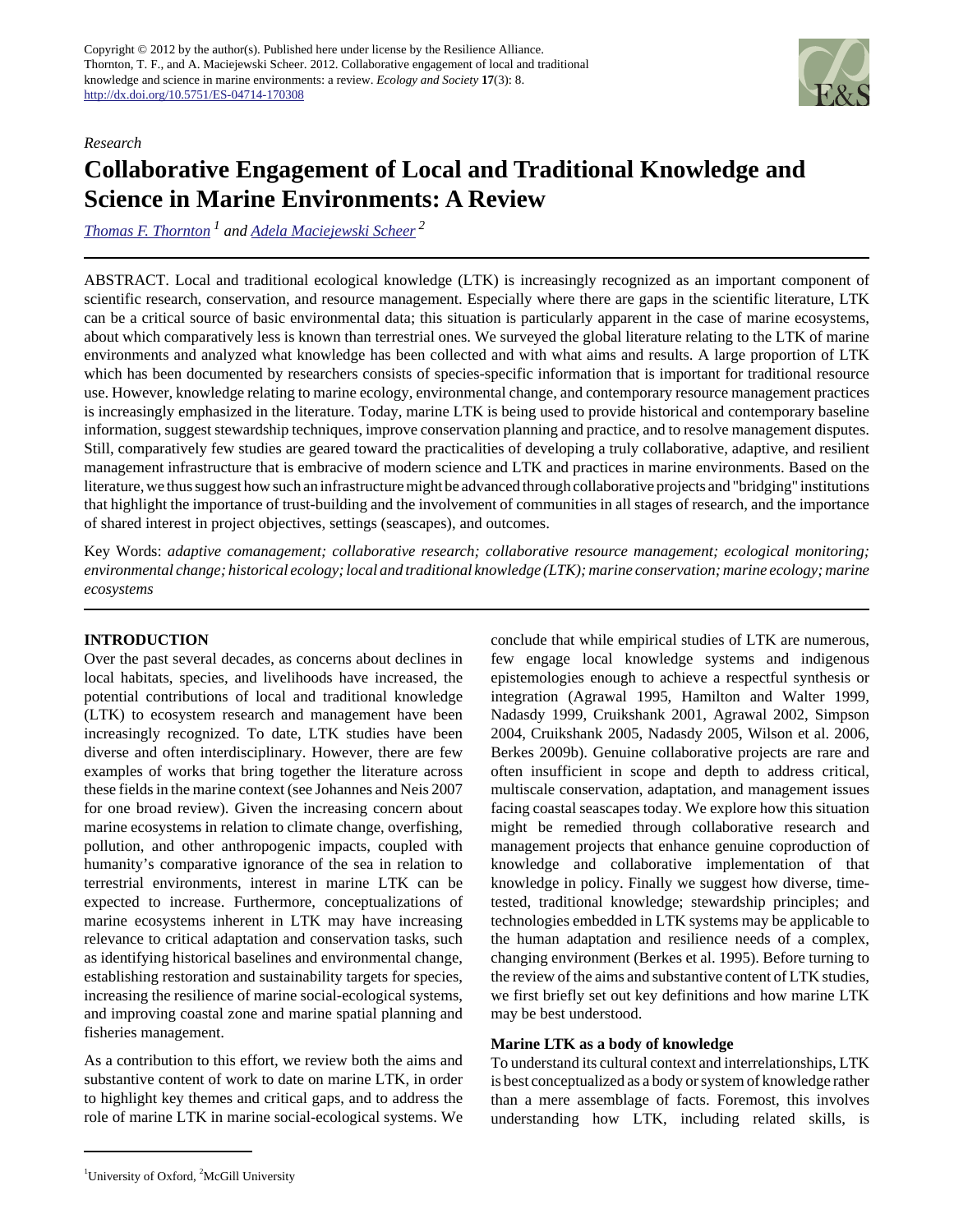communicated and transmitted *in situ* and *in vivo* as part of the exigencies of maritime life (Aporta and Higgs 2005, Berkes and Turner 2006, Crona and Bodin 2006, Foale 2006b, Murray et al. 2006, Akyeampong 2007, Palmer and Wadley 2007, Poepoe et al. 2007, Reyes-Garcia et al. 2007, Alessa et al. 2008, Bonny and Berkes 2008, Pearce et al. 2011). Secondly, it involves examining the structure and distribution of knowledge within communities (Felt 1994, Ruddle 1994, Olsson and Folke 2001, Crona 2006, Knudsen 2008) and how it corresponds to broader differentiations and power relations (Crona and Bodin 2010). For example, Chapman (1987) focuses particularly on the different fishing practices and ecological knowledge held by men and women in Oceania, which are distinct but complementary. At a broader scale, the question of how ecological knowledge systems interact at different decision-making scales has also been examined (Evans 2010), as have the impacts of the broader social and political context on the ability of marine tenure systems to adapt and support well-being (Coulthard 2011). Local tenure systems—such as those in the Fiji Local Marine Management Areas network, which are based on traditional i qoliqoli (fishing territories) (Fiji Locally Managed Marine Areas Network 2011)—have also been successfully aggregated, in order to appropriately scale LTK and participation to marine ecosystem governance needs.

Valdés-Pizzini and García-Quijano (2009:163) collected LTK, at the level of the individual fisher, on habitats, species, and the relationships between these two variables, while also exploring fishers' mental schemata of habitats and the habitat– species coupling using the specific example of mutton snapper as a prototype. The relationship between fishers' ecological knowledge and their fishing success has been probed, finding that human factors such as knowledge and skill may play as much of a role in fishing success as material or technological factors (Bjarnason and Thorlindsson 1993), and that LTK may correlate positively with success, where success is understood as a fisher's ability to manage unpredictability in a complex, changing environment (García-Quijano 2009).

A second, growing body of literature discusses the role of LTK in national and international policy (Agrawal 1995, Mauro and Hardison 2000, Berkes et al. 2001b, Agrawal 2002, Memon et al. 2003, Ellis 2005). For example, Satria (2007) analyses why traditional fishing practices ceased and then were reinstated in Indonesia. Power and Mercer (2003) describe the role of fishers' knowledge in the implementation of the *Oceans Act* in Canada, while Shepert (2008) describes the relationship between LTK and the legal framework for finfish aquaculture in British Columbia. More broadly, Zurba (2009) examines how local knowledge may be excluded from governance systems due to existing policies, drawing on data from Great Barrier Reef Marine Park. Finally, Jones et al. (2010) note the important role of LTK in marine spatial planning, which from the Haida First Nation's perspective, is foundational to successful comanagement with Canada's Department of Fisheries and Oceans.

A third body of literature critically reflects on methods (Neis et al. 1999, Neis and Felt 2000, Berkes et al. 2001a, Vayda et al. 2006, Watson and Huntington 2008) and ethics in LTK research (Wenzel 1999, Maurstad 2002, Silver and Campbell 2005). These studies caution against simple, extractive approaches and show how deeper-level ethnographic, participatory, and iterative methods can lead to more ethical, respectful, and constructive engagements with LTK bearers and indigenous communities. The benefits of a deep ethnographic approach, often involving years of research, are evident in a handful of classic marine LTK monographs (e.g., Malinowski 1922, Nelson 1969, Johannes 1981).

Fourth, some work has sought to compare LTK and data gathered by Western scientific methods. For example, Silvano and Valbo-Jorgensen (2008) compare Brazilian fishermen's knowledge with published studies, finding cases of both agreement and disagreement, as do Batista and Lima (2010) in a similar examination of knowledge of jaraquis. Silvano and Valbo-Jorgensen argue that divergent results should prompt new studies rather than lead to the assumption that one knowledge system has the right answer. Daw et al. (2011) compares fishers' reports of catch rates with official landings data and underwater visual census (UVC) in the Seychelles, finding that each data source gave different perceptions of trends in the biomass of fish and catches over the study period. Other such studies have compared seasonal abundance patterns (Manajarréz-Martínez et al. 2010) and seabird chick emergence and size (Moller at al. 2009a). Aporta and Macdonald (2011) contrast scientific and Inuit approaches to sea ice, focusing on the difficulty of documenting the complex interplay of Inuit knowledge and practices outside the context of sea ice travel.

In other cases, rather than comparing knowledge from both LTK and science, work on climate change in the Arctic in particular has sought to improve our understanding of climate change by examining both scientific and Inuit perspectives (for example, Laidler 2006). Finally, a few studies have probed the relationship between scientific and indigenous epistemologies in the context of collaborative management projects (Fienup-Riordan 1999, Zavaleta 1999, Norton 2002, Gearheard et al. 2006, Leduc 2007, Murray et al. 2008). Dale and Armitage (2011) posit a set of five interrelated dimensions —knowledge gathering, sharing, integration, interpretation, and application—requisite for successful knowledge coproduction and adaptive capacity building in Arctic marine mammal comanagement (see also Armitage 2005, Armitage et al. 2007). On a similar theme, Pulsifer et al. (2011) discuss how a sea ice data management system could be structured so as to create a process that includes data based on indigenous knowledge systems linked to data collected in the Western scientific tradition.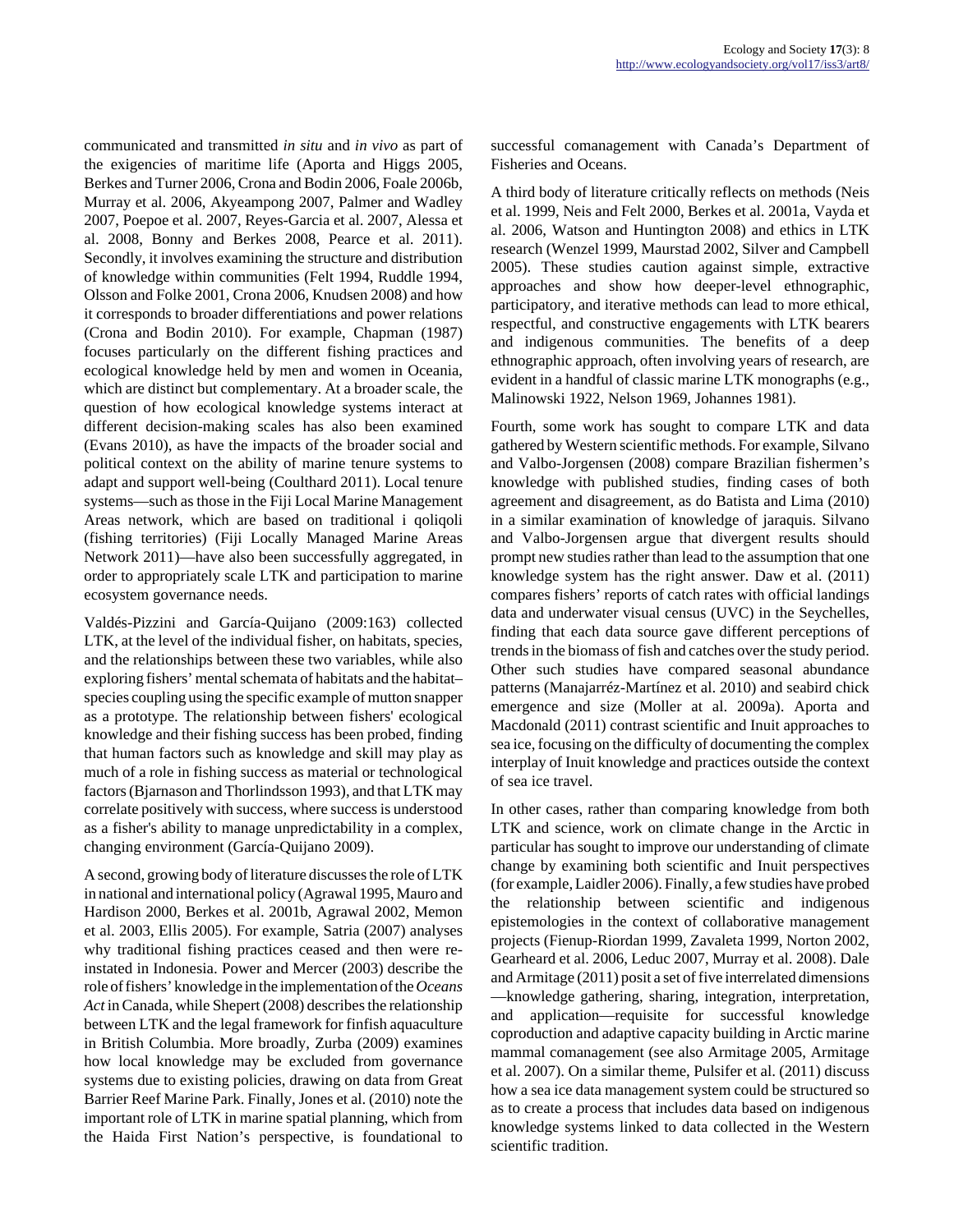This summary of work examining marine LTK as a knowledge system illustrates how the literature focuses not only on knowledge and on the practices themselves, but may also consider processes by which LTK is transmitted within a community or into broader society, and in light of changes, such as technological innovation, that communities face. One potential gap in this literature is an exploration of what conditions are necessary for the continued creation and maintenance of LTK. If LTK is a living, dynamic body of knowledge then, like science, it requires application and refinement in practice in order to persist. Dale and Armitage (2011:446) emphasize that "application is not an end-point in a knowledge co-production process, but rather involves the translation of evolving knowledge into specific management decisions and the development, modification and evaluation of the plans and programs it shapes." Evolving knowledge is also a theme for Aporta and Higgs (2005:738), who analyze how GPS technology affects traditional way-finding, and note that 'despite the well-known Inuit ability to adapt to new technologies and new circumstances, GPS technology has the potential to deeply modify and cause disengagement from a well-established approach to the geographic surroundings and to the environment in general." Other work, such as that of Reyes-Garcia et al. (2007), which considers how market integration of Amazonian societies affects botanical LTK, may be useful in revealing what critical constraints shape the contemporary development and maintenance of marine LTK. These studies suggest that while LTK does not simply erode or ossify in the wake of social, technical, and environmental change, its content, resilience, and adaptive development are not guaranteed and depend on a range of interrelated factors.

## **MARINE LTK RESEARCH TO DATE: AIMS, SUBJECT MATTER, AND POTENTIAL**

This part reviews the aims and focus of marine LTK research to date, highlighting the roles that LTK plays, and could potentially play, in the governance of marine social-ecological systems. We proceed first by defining key terms and the review's scope.

## **Definitions and scope of review**

A broad range of concepts, topics, and terms can be related to LTK, including indigenous knowledge (IK), indigenous skill, folk knowledge, informal knowledge, ethnobiology, ethnoscience, and ethnoichthyology. As noted above, LTK is best understood as integrated and situated knowledge rather than as merely an assemblage of facts; an oft-cited definition of traditional ecological knowledge (TEK) is that it is "a cumulative body of knowledge, practice, and belief, evolving by adaptive processes and handed down through generations by cultural transmission, about the relationship of living beings (including humans) with one another and with their environment" (Berkes et al. 2000:1252). LTK and TEK are used synonymously here, though LTK is perhaps a broader term because it may include knowledge that is, strictly speaking, not ecological (Berkes 2008). Marine LTK may thus embrace subjects ranging from indigenous knowledge of salmon spawning grounds to the multiple Inuit terms for sea ice, commercial fishermen's knowledge of bait-to-catch ratios, and navigators' knowledge of currents and tides. The term "marine" is similarly broad, and for our purposes includes LTK relating to the zone between the deep sea and coastal habitats.

Our study was carried out by surveying the scholarly literature via electronic databases and library catalogue searches for relevant sources. The review effort attempted to be as comprehensive as possible, but some subject areas were excluded. Inland waters are generally excluded except where they relate to animals that travel inland from the ocean to spawn or to seabirds that inhabit delta regions. Wetlands are also excluded. Moreover, while there is also a burgeoning field of literature dedicated to indigenous knowledge and climate change, this review is limited to studies that are directly concerned with the components of the marine environment, such as sea ice. In addition, the review excludes most work related to prehistory, as well as the medicinal uses of marine resources (cf. Demunshi and Chugh 2010). The review includes studies that describe LTK and those that analyze specific practices, as long as the latter draw links between the practices and ecological knowledge.

The study reviewed over 240 scholarly articles and books. Geographically, of the articles and books that focus on a particular location, 42% of the research is centered in North America (with studies in Arctic Canada and Alaska accounting for 54% of those North American articles), 22% in Oceania, and 12% in Asia, with each of Africa, Europe, South America, and Central America and the Caribbean) accounting for 2 to 8% of the articles. The predominance of articles from North America reflects a similar finding by Brook and McLachlan (2008) in a broad review of the use of LEK in scholarly research. This dominance can be attributed to the rapid development of these studies among northern indigenous peoples in conjunction with management, conservation, and development initiatives in North America (cf. Cruikshank 2001, Hunn et al. 2003, Turner and Berkes 2006).

## **Aims of marine LTK research**

Given the calls for greater collaboration between scientists and local knowledge holders, we first examine the aims of academic research relating to marine LTK. Broadly put, marine LTK studies can be divided into "documentation" type studies that add to existing knowledge for various uses, and more instrumental studies that explicitly seek to improve marine resource management.

### **Documentation and research design**

Documentation studies are those that describe and interpret LTK within a cultural or cross-cultural context (see, Table 1). For example, within anthropology there is a long history of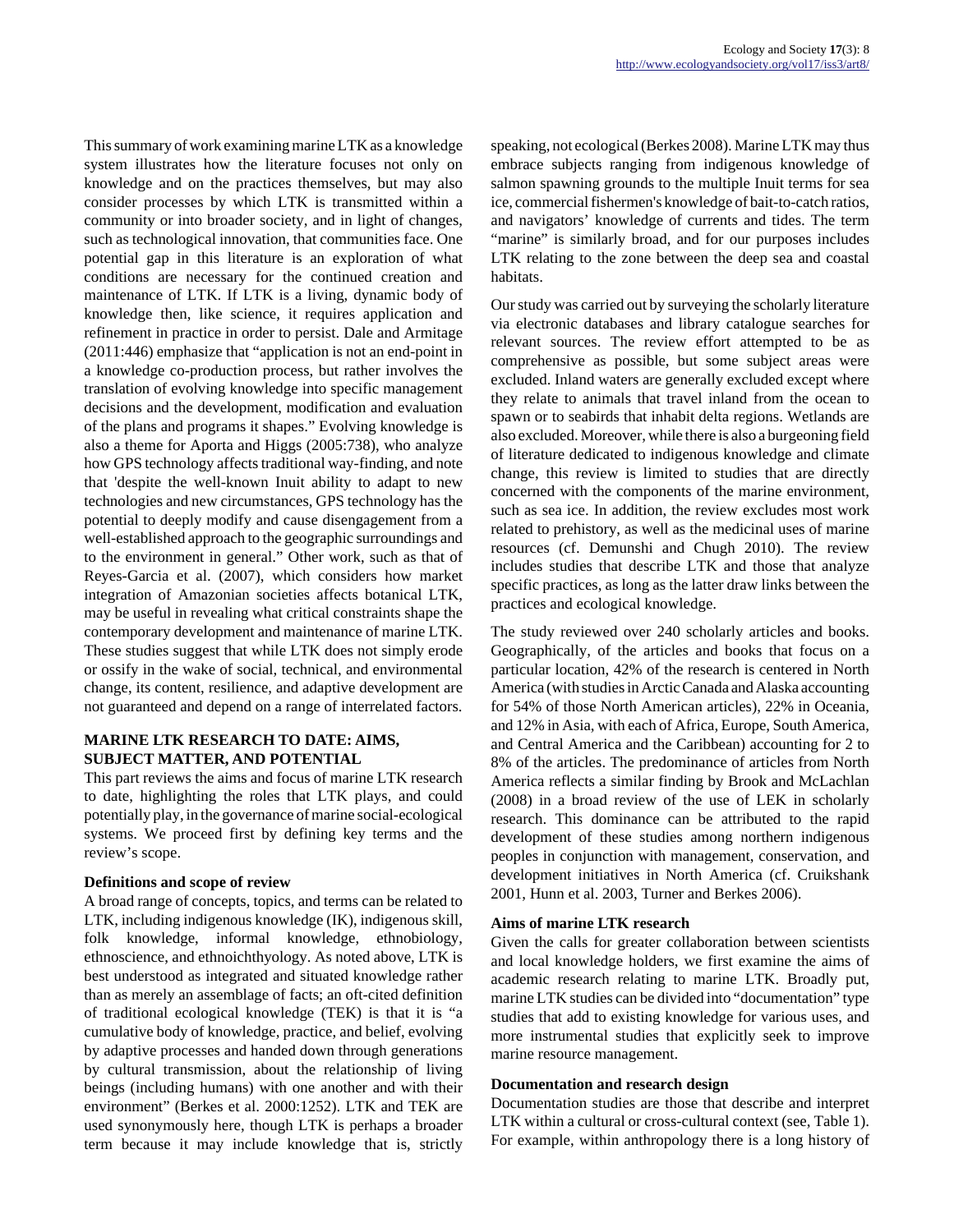#### LTK collected Species Source Species Source Current abundance and spatial distribution of species Beluga whales Carter and Nielsen 2011 Bumphead parrotfish Aswani and Hamilton 2004, Dulvy and Polunin 2004 Bowhead whales Noongwook et al. 2007 Goliath grouper Cavaleri Gerhardinger et al. 2009b Ivory gull Mallory et al. 2003 Oysters Hill et al. 2010 Polar bears Dowsley and Wenzel 2008 Spatial variation in emergence of sooty shearwater chick Moller et al. 2009a Migratory or seasonal movements Beluga whale Huntingdon et al. 1999, Mymrin et al. 1999 Bowhead whale Noongwook et al. 2007 Brazilian coastal fish Silvano et al. 2006 Cod Murray et al. 2008 Jaraquis Batista and Lima 2010 Silvano and Begossi 2005 Sightings of species Dugongs Rajamani and Marsh 2010 Sharks Rasalato et al. 2010 Stranding incidents Dugongs Dugongs Rajamani and Marsh 2010<br>
Health of species Condition of polar bears Rajamani and Marsh 2008<br>
Dowsley and Wenzel 2008 Health of species Condition of polar bears Dowsley and Wenzel 2008<br>Size of species Patterns in size of *Puffinus griseus* chicks Moller et al. 2009a Patterns in size of *Puffinus griseus* chicks Life history Goliath grouper Cavaleri Gerhardinger et al. 2006 Jaraquis (size of sexual maturity, growth, mortality) Batista and Lima 2010 Stock structure Cod Cod Gosse et al. 2003, Murray et al. 2008 Key habitats Gadoid fishes Gadoid fishes Bergmann et al. 2004<br>Spawning and nursery areas Cod Gadoid fishes and the Supervey of the Supervey of the Supervey of the Supervey of the Supervey of the Supervey of the Supervey of Spawning and nursery areas Goliath grouper<br>
Multiple fish species<br>
Multiple fish species<br>
Multiple fish species<br>
Aguilar-Perera et al. 2010 Multiple fish species Past abundance Beluga whales Carter and Nielsen 2011 Chinese bahaba Sadovy and Cheung 2003<br>Cod stocks Rosenberg et al. 2005 Cod stocks<br>
Frigate tuna<br>
Frigate tuna<br>
Rosenberg et al. 2005<br>
Penkatachalam et al. Venkatachalam et al. 2010 Goliath grouper Aguilar-Perera et al. 2009 Herring Jones 2007, Thornton et al. 2010 Lobster (*Jasus frontalis*) Eddy et al. 2010<br>
Multiple finfish species (local extinction) Lavides et al. 2009 Multiple finfish species (local extinction) Lavides et al. 2009<br>Carangidae fish aggregation Hamilton and Walter 1999 Behavior *Carangidae* fish aggregation Polar bears Keith et al. 2005, Lemelin et al. 2010 Dugongs<br>Breeding of geese in relation to storm surges Fienup-Riordan 1999<br>Fienup-Riordan 1999 Reproduction-related behavior Breeding of geese in relation to storm surges<br>Calving in beluga whales Huntingdon et al. 1999, Mymrin et al. 1999<br>Johannes and Neis 2007 Nesting-site fidelity in sea turtles Parental care in jaraquis Batista and Lima 2010 Reproduction in various coastal fish Silvano et al. 2006 Reproduction in *Pomatomus saltatrix* Silvano and Begossi 2005 Spawning of longfin emperor Hamilton 2005 Spawning behavior of various reef fishes Boomhower et al. 2007 Lunar cycles and fish reproduction Johannes et al. 1981 Feeding behavior **Beluga** whales **Beluga** whales **Huntingdon et al. 1999, Mymrin et al. 1999** Jaraquis Batista and Lima 2010 Polar bears<br>
Pomatomus saltatrix<br>
Pomatomus saltatrix<br>
Silvano and Begoss *Pomatomus saltation and Begossi 2005*<br>*Aswani and Hamilton 2004* Effect of physical environment Effects of lunar periodicity on fish Reactions of eider to shifting ice pack Gilchrist and Robertson 2000 Effects of climate variability on Arctic char Knopp 2010 Human-animal interactions and effects Polar bears Keith et al. 2005, Lemelin et al. 2010 Reactions of seals to fishing nets Moore 2003 Reactions of tuna to fishing devices Moreno et al. 2007b

#### **Table 1**. Species-specific studies.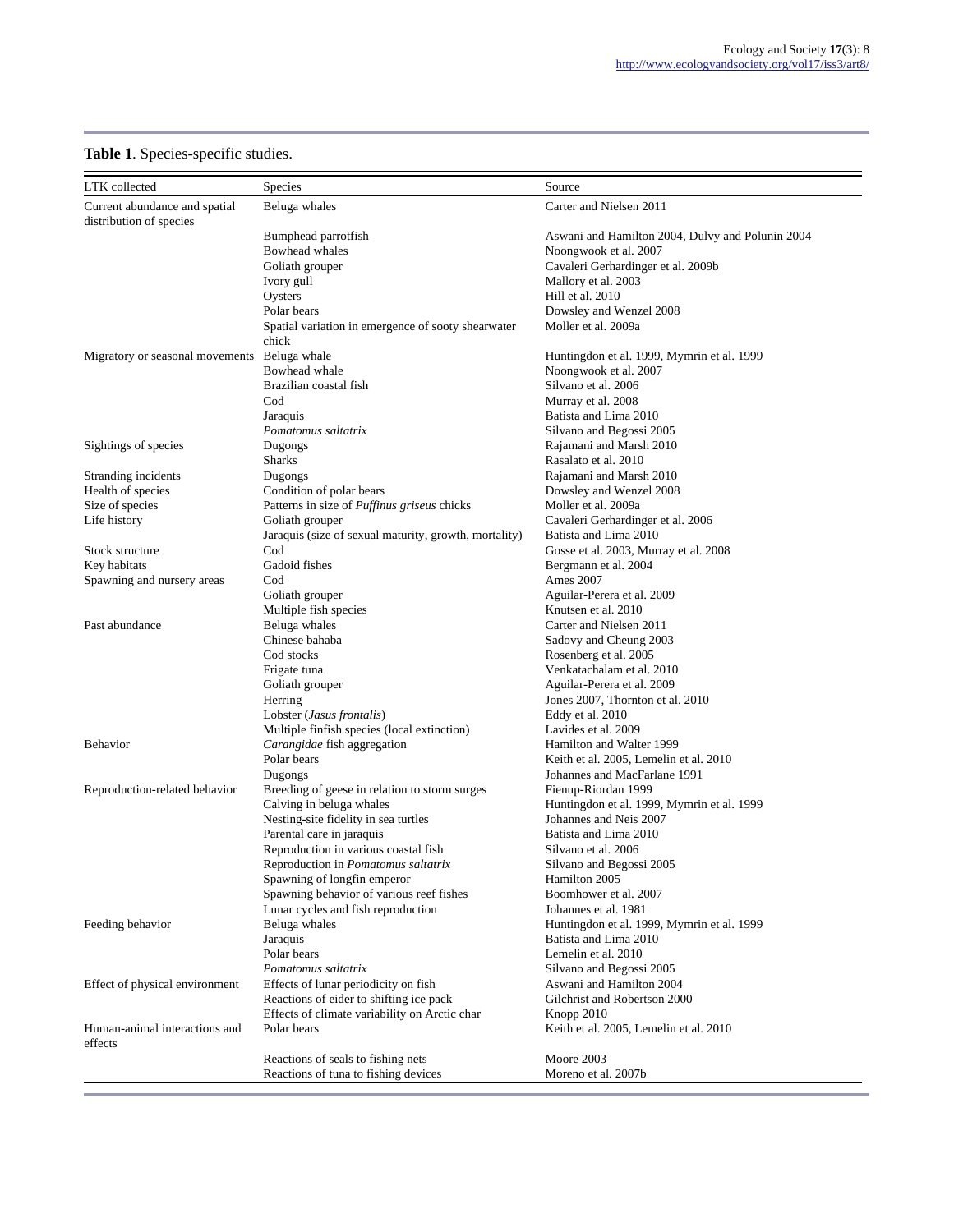documenting indigenous environmental knowledge and its uses within ethnoscience, ethnobiology, and ethnoecology studies. Alternatively, LTK has contributed to structuring and refining the focus of scientific research projects (Hamilton and Walter 1999, Bart 2006, Moreno et al. 2007b). For example, Bart (2006) used information from salt hay farmers about an invasive reed in order to design manipulative experiments that were able to shed light on the causal mechanisms underlying the observations of locals. He argues that "local accounts may provide rich narrative histories that can both refine research questions and suggest multiple plausible scenarios" (Bart 2006:546). Marine LTK can also provide the groundwork for research projects in data-spare situations. For example, LTK has provided initial assessments of both Mayan (Arce-Ibarra and Charles 2008) and Guinean fisheries (Poizat and Baran 1997). In addition, LTK may yield information about the historical structure of and changes in marine flora and fauna, ecosystems, and seascapes (Sadovy and Cheung 2003, Saenz-Arroyo et al. 2005a, Roberts 2007, Thornton et al. 2010, Shackeroff et al. 2011).

### **Improving resource management**

The bulk of recent LTK research has been conducted with resource management in mind. Table 2 highlights three broad categories of studies. These categories include improving management through increased knowledge, improving or assessing management techniques, and informing conservation strategies.

The studies set out in Table 2 give some sense of the breadth of ways in which LTK can contribute to marine resource management. Moreover, specific studies within each of these categories illustrate the unique role that LTK can play in management and conservation. First, in relation to improving management simply through increasing the knowledge base about a given species or habitat, such an observation is most apparent in relation to studies that examine LTK of environmental change. In many cases, scientific measures are either too narrow, shallow, or broad to be meaningful in the context of community adaptation at the landscape scale. LTK anchored in particular locales over generations, in contrast, systematically records and contextualizes observations, which can help ground truth environmental events, impacts, and projections that may be captured only by scientific instruments or models at a very broad scale, if at all. Ames (2007:154) argues that the preoccupation of contemporary fisheries science with simplified models "has left it without the historical parameters needed to interpret fine-scale changes in stock distribution, behavior, or migration patterns over time. Consequently, management has lacked the ability to detect or interpret these changes . . ." Using LTK can thus be especially meaningful in recognizing and interpreting changes in habitat, species abundance and distribution, sea-ice qualities, and the like (Knopp 2010, Krupnik et al. 2010, Lauer and Aswani 2010).

Second, LTK has brought to light potentially useful traditional practices or institutions that could be incorporated into "contemporary" resource management. For example, it has been argued that the values, knowledge, and stewardship practices of First Nations peoples could be fruitfully integrated into the management and restoration of watersheds and coastal habitats (e.g., Berkes 1977, Jones and Williams-Davidson 2000, Thornton et al. 2009, Thornton and Kitka 2010, Thornton et al. 2010, Thornton 2012). At the same time, some works caution against a hasty borrowing of traditional practices for management (e.g., Palmer 1994:238), especially where population, habitat, or use conditions have changed appreciably. LTK's very inclusion in management processes may change the broader social context to foster community empowerment in participatory management, such as in seaurchin harvesting in St. Lucia (Warner 1997). This valorization, reflecting LTK's continuing legitimacy and development, may in turn improve the resilience of the local knowledge and practices by encouraging young people to retain it "as a matter of personal experience" (Johannes 1981:149).

Studies highlighting LTK's role in management conflicts shows that collaboration between LTK holders and scientists holds potential for improving stewardship. For example, Dowsley and Wenzel (2008:184) explore varying perceptions of polar bear abundance in Nunavut in the context of a comanagement arrangement, finding that disagreements over polar bear population numbers may be the result of either or both "incomplete data collection and synthesis among Inuit observers, or of scientific data collection that is too narrowly confined in geographic area." They also note the possibility that LTK bearers have not yet perceived declines in bear conditions or population size, and suggest that improved collaboration between locals and scientists in interpreting large-scale scientific studies in relation to local observations might lead to broader consensus about the status and management of polar bears (Dowsley and Wenzel 2008:186). Huntington et al. (2004) emphasize similar spatial complementarity in studying the migration of beluga whales.

Third, in relation to conservation and marine spatial planning, numerous studies underscore the useful role of LTK. Drew (2005) argues that TEK can strengthen conservation programs through improved knowledge of the specific location and relevant environmental linkages, and through the improved local capacity and power sharing that comes with including knowledge holders as equal partners in research programs. LTK can be especially valuable in planning and assessing Marine Protected Areas (MPAs). For example, Ban et al. (2009) developed a framework for integrating the preferences and concerns of First Nations peoples into the site selection of potential MPAs. A recent review of MPAs suggests there is a long way to go, however, because "potentially existing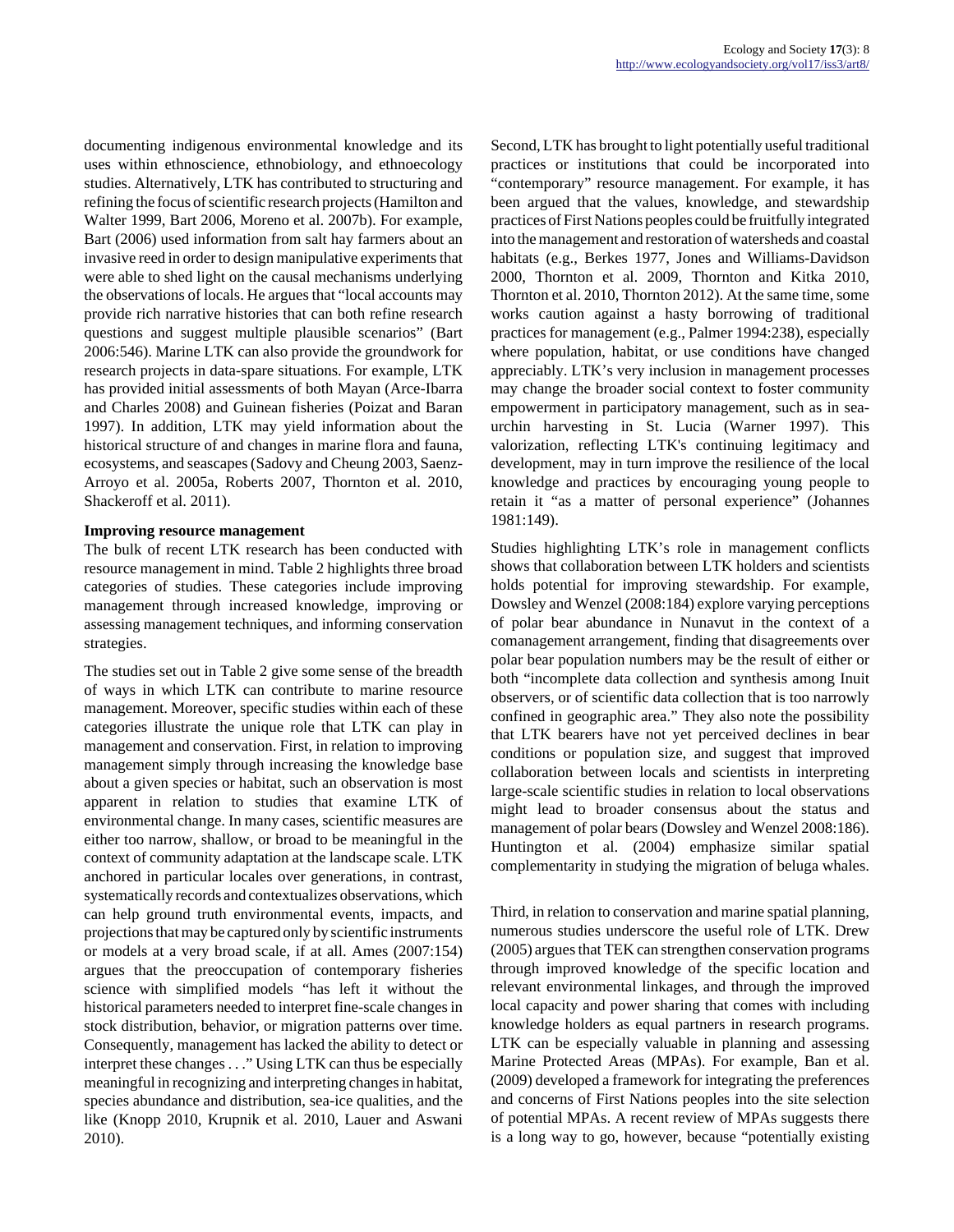| Broad aim                                                      | LTK-management focus                                                                                          | Examples                                                                                                                                                                                                                                                                                                                                   |
|----------------------------------------------------------------|---------------------------------------------------------------------------------------------------------------|--------------------------------------------------------------------------------------------------------------------------------------------------------------------------------------------------------------------------------------------------------------------------------------------------------------------------------------------|
| Increase knowledge<br>base to improve<br>management            | Species or habitat                                                                                            | Silvano et al. 2006, Hill et al. 2010, Lemelin et al. 2010, Rasalato et al. 2010                                                                                                                                                                                                                                                           |
|                                                                | Stock numbers                                                                                                 | Neis 1992, Foale 1998, Saenz-Arroyo 2005a, Jones 2007                                                                                                                                                                                                                                                                                      |
|                                                                | Sightings                                                                                                     | Rajamani and Marsh 2010                                                                                                                                                                                                                                                                                                                    |
|                                                                | Seasonal patterns                                                                                             | Manajarréz-Martínez et al. 2010                                                                                                                                                                                                                                                                                                            |
|                                                                | Stock structure                                                                                               | Gosse et al. 2003, Nielsen 2009                                                                                                                                                                                                                                                                                                            |
|                                                                | Hunting incidence/incidental catch                                                                            | Rajamani and Marsh 2010                                                                                                                                                                                                                                                                                                                    |
|                                                                | Environmental change                                                                                          | Lauer and Aswani 2010, Knopp 2010                                                                                                                                                                                                                                                                                                          |
|                                                                | "Shifting baselines"                                                                                          | Saenz-Arroyo et al. 2005b, Eddy et al. 2010, Thornton et al. 2010,<br>Venkatachalam et al. 2010                                                                                                                                                                                                                                            |
|                                                                | Identify commonalities between LTK and<br>commercial fishers knowledge                                        | Batista and Lima 2010                                                                                                                                                                                                                                                                                                                      |
| Assess, improve, and<br>or/develop<br>management<br>techniques | Examine seabird egg harvesting strategies in<br>relation to population ecology                                | Hunn et al. 2003                                                                                                                                                                                                                                                                                                                           |
|                                                                | Bring to light potentially useful traditional<br>practices                                                    | Berkes 1977, Baines and Hviding 1993, McClanahan et al. 1997, Johannes<br>1998, Jones and Williams-Davidson 2000, Johannes 2002, Mathooko 2005,<br>Linkous Brown 2006, Menzies and Butler 2007, Ashaletha and Immanuel<br>2008, Heaslip 2008, Thornton 2008, Rathakrishnan et al. 2009, Satria and<br>Adhuri 2010, Thornton and Kitka 2010 |
|                                                                | Improve management practices in commercial                                                                    | Moore 2003, Price and Rulifson 2004, Harnish and Willlison 2009, Moreno et                                                                                                                                                                                                                                                                 |
|                                                                | fisheries                                                                                                     | al. 2007a, Szuster and Albasri 2010                                                                                                                                                                                                                                                                                                        |
|                                                                | Resolve management disputes                                                                                   | Davis et al. 2004, Dowsley and Wenzel 2008                                                                                                                                                                                                                                                                                                 |
|                                                                | Assess parametric fisheries management                                                                        | Acheson and Wilson 1996                                                                                                                                                                                                                                                                                                                    |
|                                                                | Protocols for incorporating GIS and LTK                                                                       | Calamia 1999, Close and Hall 2006, St. Martin and Hall-Arber 2008                                                                                                                                                                                                                                                                          |
|                                                                | GIS mapping of mapping local fishing areas                                                                    | Anuchiracheeva et al. 2003                                                                                                                                                                                                                                                                                                                 |
|                                                                | GIS mapping of spawning and nursery areas                                                                     | Knutsen et al. 2010, Thornton et al. 2010                                                                                                                                                                                                                                                                                                  |
|                                                                | Classification of remote sensing imagery                                                                      | Lauer and Aswani 2008                                                                                                                                                                                                                                                                                                                      |
|                                                                | Develop expert system models                                                                                  | Mackinson 2001, Grant and Berkes 2007                                                                                                                                                                                                                                                                                                      |
|                                                                | Develop parametric indicators                                                                                 | Wilson et al. 2006                                                                                                                                                                                                                                                                                                                         |
|                                                                | Inform marine spatial planning                                                                                | Cinner et al. 2010                                                                                                                                                                                                                                                                                                                         |
| Develop and<br>inform conservation<br>strategies               | Identify essential habitats                                                                                   | Bergmann et al. 2004                                                                                                                                                                                                                                                                                                                       |
|                                                                | Bringing together fisher and scientist knowledge                                                              | Akimichi 2001                                                                                                                                                                                                                                                                                                                              |
|                                                                | Construction of artificial reefs                                                                              | Kurien 2001                                                                                                                                                                                                                                                                                                                                |
|                                                                | Assess effectiveness of conservation zone                                                                     | Baird and Flaherty 2005                                                                                                                                                                                                                                                                                                                    |
|                                                                | Assess conservation status of species                                                                         | Dulvy and Polunin 2004                                                                                                                                                                                                                                                                                                                     |
|                                                                | Determine local extinction vulnerability of species<br>in IUCN hotspots                                       | Castellanos-Galindo et al. 2011                                                                                                                                                                                                                                                                                                            |
|                                                                | Identify potential environmental and human-related Carter and Nielsen 2011<br>factors impacting beluga whales |                                                                                                                                                                                                                                                                                                                                            |
|                                                                | Inventory the disappearance of certain fish                                                                   | Lavides et al. 2010                                                                                                                                                                                                                                                                                                                        |
|                                                                | Improve conservation through targeted data                                                                    | Cavaleri Gerhardinger et al. 2006, Richmond et al. 2007, Cavaleri                                                                                                                                                                                                                                                                          |
|                                                                | collection                                                                                                    | Gerhardinger et al. 2009b                                                                                                                                                                                                                                                                                                                  |
|                                                                | Study fisher perception of conservation efforts                                                               | Rosa et al. 2005                                                                                                                                                                                                                                                                                                                           |
|                                                                | Inform mangrove restoration                                                                                   | Biswas et al. 2009                                                                                                                                                                                                                                                                                                                         |
|                                                                | Creation and evaluation of marine protected areas                                                             | Aswani and Hamilton 2004, Scholz et al. 2004, Aguilar-Perera et al. 2006,                                                                                                                                                                                                                                                                  |
|                                                                |                                                                                                               | Aswani and Lauer 2006, Mallory et al. 2006, Aswani et al. 2007, Mow et al.<br>2007, Aswani and Vaccaro 2008, Ban et al. 2008, Ban et al. 2009, Cavaleri<br>Gerhardinger et al. 2009a, Espinoza-Tenorio et al. 2010                                                                                                                         |

**Table 2**. Management-focused marine LTK studies: examples from the literature.

ecological knowledge of local communities is seldom acknowledged when designing MPAs" (Ferse et al. 2010:26). Indeed, in the context of a national park in southern Brazil, Almudi and Coswig Kalikoski (2010:225) found that a topdown MPA model "disregarded the fisherfolk's cultural practices and particular knowledge, thereby violating their rights as traditional people." Such violations tend to further undermine the integrity and resilience of LTK and livelihood systems.

## **Substantive focus of LTK research**

A broad review of the literature reveals that LTK has been collected about many facets of marine environments, though species-specific studies are particularly prominent. Table 1 details these findings.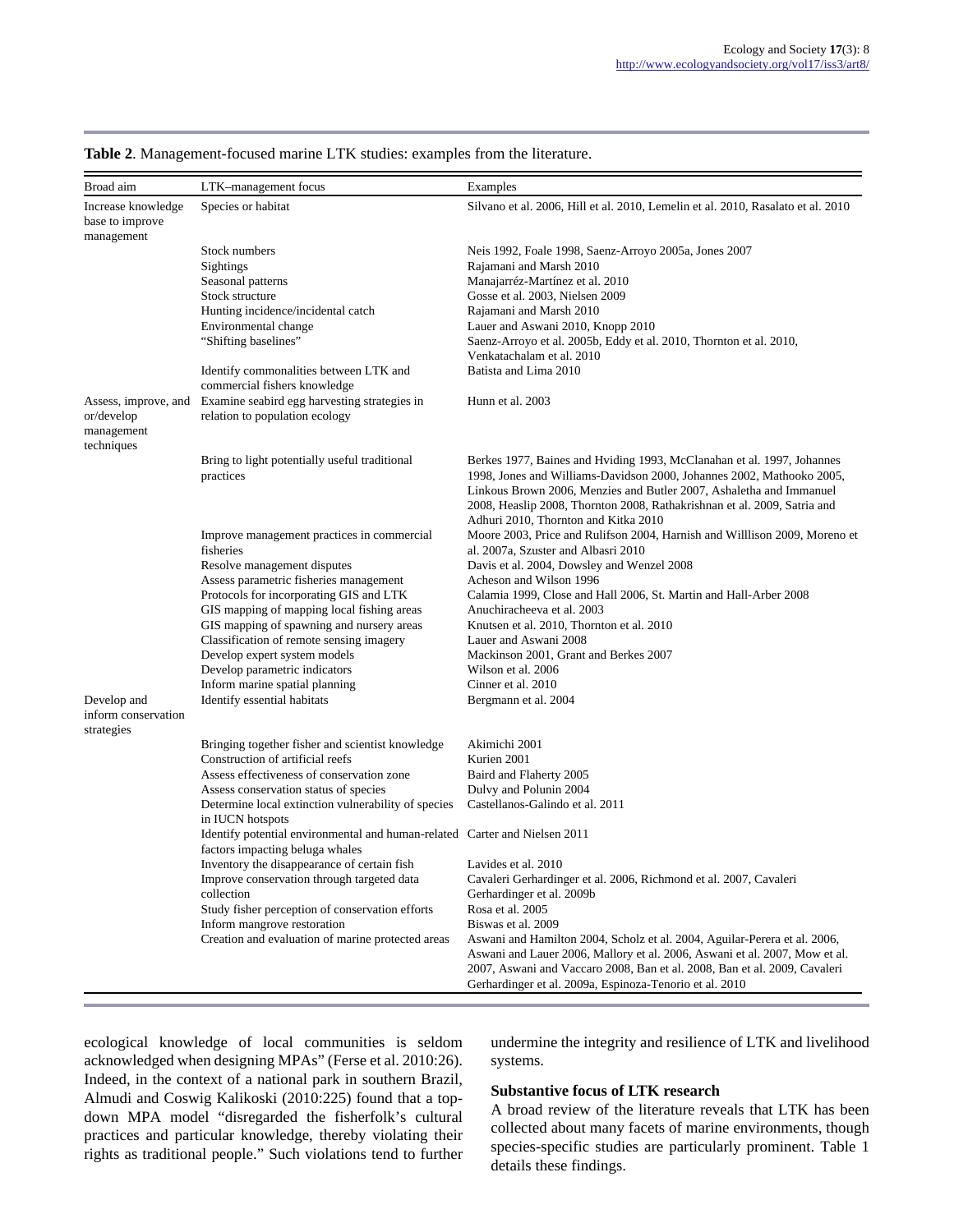| Category                                        | Study focus                                                                                      | Examples                                                                                                                                                                                                                                             |
|-------------------------------------------------|--------------------------------------------------------------------------------------------------|------------------------------------------------------------------------------------------------------------------------------------------------------------------------------------------------------------------------------------------------------|
| Ecology                                         | Marine habitats, spawning and nursery areas                                                      | Knutsen et al. 2010, Thornton et al. 2010                                                                                                                                                                                                            |
|                                                 | Historical ecology of coral reef guilds                                                          | Shackeroff et al. 2011                                                                                                                                                                                                                               |
|                                                 | Mangroves and lagoons                                                                            | Johannes 1978, Johannes 1981, Kovacs 2000, Hernandez Cornejo                                                                                                                                                                                         |
|                                                 | Seagrass environments                                                                            | et al. 2005, Aswani and Lauer 2006, Walters et al. 2008<br>Lauer and Aswani 2010, Turner and Clifton 2006, Wyllie-                                                                                                                                   |
|                                                 | Marine/coastal habitats and tsunami impacts                                                      | Echeverria et al. 2002<br>Venkatachalam et al. 2010                                                                                                                                                                                                  |
| Physical environment and<br>cultural adaptation | Tidal cycles and wind patterns                                                                   | Tobisson et al. 1998, Nirmale et al. 2004a                                                                                                                                                                                                           |
|                                                 | Lunar cycles                                                                                     | Cordell 1974, Nirmale et al. 2004a                                                                                                                                                                                                                   |
|                                                 | Effect of water color on catch                                                                   | Nirmale et al. 2004a                                                                                                                                                                                                                                 |
|                                                 | Weather and climate                                                                              | Lefale 2010                                                                                                                                                                                                                                          |
|                                                 | Indicators of cyclone intensity                                                                  | Nirmale et al. 2004b, 2007                                                                                                                                                                                                                           |
|                                                 | Seabed morphology<br>Finding fishing spots based on physical environment                         | Tobisson et al. 1998<br>Forman 1967, Schafer and Reis 2008                                                                                                                                                                                           |
|                                                 | Response to potentially tsunami-forming earthquakes                                              | McAdoo et al. 2009                                                                                                                                                                                                                                   |
|                                                 | Interpreting satellite images and aerial photos using<br><b>LTK</b>                              | Aswani and Lauer 2006                                                                                                                                                                                                                                |
|                                                 | Tropical coastal habitat connectivity                                                            | Garcia-Quijano 2007                                                                                                                                                                                                                                  |
|                                                 | Currents and island wakes                                                                        | Johannes 1981                                                                                                                                                                                                                                        |
|                                                 | Sea ice (freeze/thaw processes, influence of winds and<br>currents)                              | Nelson 1969, Dowsley and Wenzel 2008, Laidler and Elee 2008,<br>Laidler and Ikummaq 2008, Aporta and Macdonald 2011, Inuksuk<br>2011                                                                                                                 |
|                                                 | Adaptation to sea ice environment                                                                | Riewe 1991, George et al. 2004                                                                                                                                                                                                                       |
|                                                 | Incorporation of sea ice LTK and satellite imagery                                               | Laidler et al. 2011                                                                                                                                                                                                                                  |
|                                                 | Glaciers                                                                                         | Cruikshank 2001, 2005                                                                                                                                                                                                                                |
|                                                 | Navigation (general)                                                                             | Paine 1957, Gladwin 1970, Finney 1976, and Feinberg 1988                                                                                                                                                                                             |
|                                                 | Navigation (landmarks)<br>Navigation (stars, swells)                                             | Forman 1967, 1970, Igarashi 1984, Ammarell 1995<br>Ammarell 1995, Feinberg 1995                                                                                                                                                                      |
|                                                 | Navigation in the Arctic                                                                         | Aporta 2002, 2004, 2009                                                                                                                                                                                                                              |
|                                                 | Using GPS to map trails                                                                          | Aporta 2003                                                                                                                                                                                                                                          |
|                                                 | Collaborative mapping                                                                            | Gearheard et al. 2011                                                                                                                                                                                                                                |
|                                                 | Weather/ocean/climate conditions                                                                 | Alvarez and Vodden 2009                                                                                                                                                                                                                              |
| Assessing environmental<br>change               | Mangrove forests (e.g., disturbance, extent)                                                     | Kovacs 2000, Hernandez Cornejo et al. 2005                                                                                                                                                                                                           |
|                                                 | Geographic distribution, seasonality and severity of<br>algal blooms                             | Schlacher et al. 2010                                                                                                                                                                                                                                |
|                                                 | Long-term ecological change in seagrass meadows and<br>causal factors                            | Lauer and Aswani 2010                                                                                                                                                                                                                                |
|                                                 | Nearshore macrobenthos affected by local sewage<br>disposal                                      | Jewett et al. 2009                                                                                                                                                                                                                                   |
|                                                 | Climate variability and Arctic                                                                   | Knopp 2010, Barber et al. 2010                                                                                                                                                                                                                       |
|                                                 | Changes in sea ice                                                                               | Gearheard et al. 2006                                                                                                                                                                                                                                |
|                                                 | Relationship between sea ice and climate change                                                  | Laidler 2006                                                                                                                                                                                                                                         |
|                                                 | Climate–walrus–human relationships                                                               | Krupnik and Carleton Ray 2007, Metcalf and Robards 2008                                                                                                                                                                                              |
| Language and marine<br>cognition                | Names for fish                                                                                   | Akimichi 1978, Akimichi 1986, Ankei 1989, Ambali et al. 2001,<br>Anderson 2007                                                                                                                                                                       |
|                                                 | Marine invertebrates<br>Names for hydrological features                                          | Sloan and Barthier 2009                                                                                                                                                                                                                              |
|                                                 | Landscape and seascape terms                                                                     | Burenhult 2008<br>Cablitz 2008, Levinson 2008, O'Conner and Kroefges 2008, Senft                                                                                                                                                                     |
|                                                 |                                                                                                  | 2008, Thornton 2011                                                                                                                                                                                                                                  |
|                                                 | Coastal proverbs                                                                                 | Kurien 1998                                                                                                                                                                                                                                          |
|                                                 | Terms for sea ice conditions                                                                     | Norton 2002, Laidler and Elee 2008, Laidler and Ikummaq 2008,                                                                                                                                                                                        |
|                                                 |                                                                                                  | Heyes 2011, Krupnik 2011                                                                                                                                                                                                                             |
|                                                 | Ancestral sayings and a coastal wetland plant                                                    | Wehi 2009                                                                                                                                                                                                                                            |
|                                                 | Terms for tidal current patterns                                                                 | Johannes et al. 1981                                                                                                                                                                                                                                 |
| Resource management                             | Management practices in small-scale subsistence or<br>commercial fisheries (artisanal fisheries) | Morrill 1967, Johannes 1978, Johannes 1981, Klee 1980, Swezey<br>and Heizer 1984, Amos 1993, Johannes and Yeeting 2000, Blount<br>2005, Hickey 2007, Thornton 2008, Mangahas 2010, Nguyen and<br>Ruddle 2010, Satria and Adhuri 2010, Coulthard 2011 |

## **Table 3**. How the substantive focus of marine LTK studies has broadened: examples from the literature.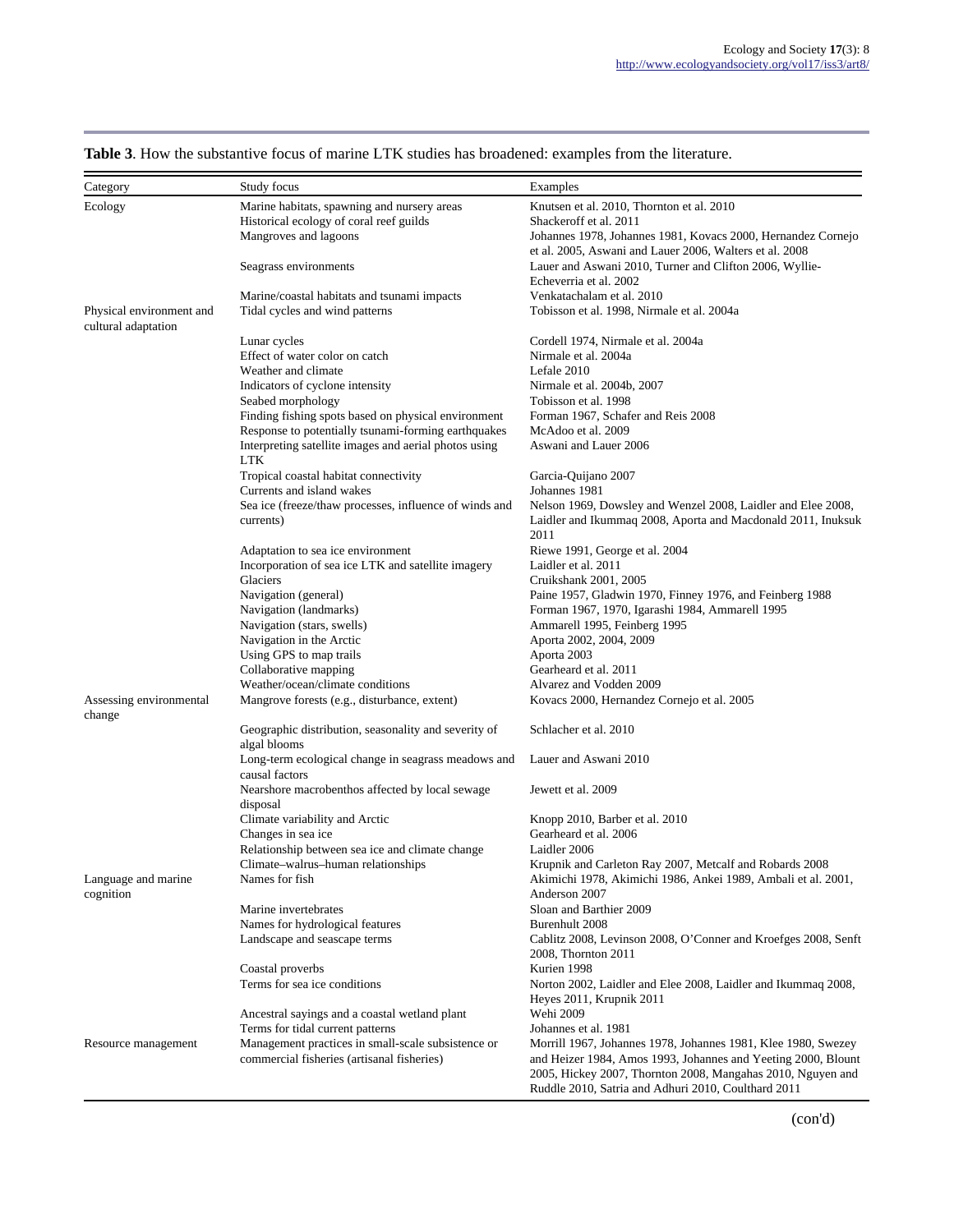|                          | Fish harvesting techniques and technologies (artisanal) |                                                                 |
|--------------------------|---------------------------------------------------------|-----------------------------------------------------------------|
|                          |                                                         | Akimichi 1986, Hviding 1996, Anuchiracheeva et al. 2003,        |
|                          |                                                         | Linkous Brown 2006, Nirmale et al. 2004a, Nirmale et al. 2004b, |
|                          |                                                         | Langdon 2006, Nirmale 2007, Nsiku 2007, McClanahan and          |
|                          |                                                         | Cinner 2008, Manna et al. 2009, Rathakrishnan et al. 2009       |
|                          | Assessing bait to catch ratios (commercial)             | Harnish and Willison 2009                                       |
| Bycatch assemblages      |                                                         | Hill et al. 2010                                                |
| Changing uses of bycatch |                                                         | Lobo et al. 2010                                                |
|                          | Comparative study of fishing tuna                       | Moreno et al. 2007a                                             |
|                          | Spatial distribution of scallops (commercial)           | Wroblewski et al. 2009                                          |
|                          | Spatial distribution of lobster                         | Acheson 1988                                                    |
|                          | Harvesting methods for seaweeds                         | Turner and Clifton 2006                                         |
|                          | Assessing effectiveness of conservation measures        | McClanahan et al. 1997                                          |
|                          | Village-managed fish conservation zones                 | Baird and Flaherty 2005                                         |

Not surprisingly, LTK collected in these studies is focused at the human scale of experience. For example, animal-related LTK focuses especially on species that are hunted, while that which deals with physical geography generally relates to navigation and safety. This emphasis supports the view that fishers' ecological knowledge is primarily, though not exclusively, utilitarian (McGoodwin 2001). Indeed, Foale (1998:200) remarks that most LTK "possessed by subsistence, artisanal and commercial fishers is focused on how to locate individuals of a target species in space and time, and, once located, how to capture them." Baines (1992:100) adds that on a Pacific island, fishers' knowledge is instrumental, or "primarily behavior oriented, focusing on the information required to find and capture." Correlatively, "empirical gaps" (Foale 2006a) in LTK concern parts of the life cycle that are comparatively unknown to fishers because they are beyond the scope of their experience or perception. Thus local observations and traditional knowledge are generally not very useful at chemical, biochemical, or cellular levels (Berkes et al. 2007). On the other hand, the phenotypic manifestations of chemical changes within an animal may be readily perceived by LTK holders.

Table 3 summarizes marine LTK studies relating to ecology, the physical environment, assessments of environmental change, language, and resource management. The table illustrates how the substantive focus of modern LTK studies has broadened beyond knowledge of species to include marine ecological and physical processes. Knowledge of marine ecology is often built up and maintained in the context of specific subsistence practices, such as hunting and fishing, which are conditioned by broader ecosystem dynamics (Johannes and MacFarlane 1991). For example, following a 2007 tsunami in the Solomon Islands, McAdoo et al. (2009:81) found that indigenous knowledge can be "an effective tsunami mitigation tool when the right combination of education and physiography come together". Many authors (Wohlforth 2005, Laidler and Elee 2008, Riewe and Oakes 2006, Henshaw 2009, Gearheard et al. 2011, Pearce et al. 2011, ) suggest that LTK can be used not only to understand the physical and sociocultural risks, vulnerabilities, and other impacts of climate change in the Arctic but also as a source of resilience and adaptive capacity in response to these changes.

Moreover, classical ethnoscience studies carried out by linguists and ecological anthropologists (cf. Conklin 1957) have recognized the importance of language and nomenclature in reflecting the LTK of environments. Indeed, names for marine species, habitats, and the like can be an important first step in integrating LTK with scientific knowledge (Sloan and Barthier 2009). The potential link between the richness of terminology and knowledge of geological features and processes has also been highlighted in recent studies (Terry and Etienne 2011). There is scope to further explore such relationships between language, culture, and marine ecology and biocultural diversity.

In parallel with the studies described above, which aim to improve management techniques, another body of research embraces the diversity of community resource management practices. For example, Klee (1980; see also Johannes 1981) describes taboos and bans in lagoon tenure systems in the South Pacific Islands, as well as the figure of the "Master Fishermen" who acted as an island's authority on fishing lore and practice. Thornton (2008, 2012) describes a similar "Master of the Stream" figure for important Tlingit salmon watersheds in southeast Alaska, and Swezey and Heizer (1984) link the "first salmon" ritual of multiple aboriginal communities in California to conservation practice. Knowledge of this diversity can improve regulatory regimes when these rules do not conflict with sustainable local practices; McClanahan and Cinner 2008), for example, examined the fishing gear used by a community in Papua New Guinea, and suggest that LTK in tandem with scientific monitoring could be used to establish an adaptive management framework for gear restrictions.

## **AN EMERGING FOCUS ON COLLABORATIVE RESEARCH AND MANAGEMENT**

As noted above, collaboration and the coproduction of knowledge between LTK communities, scientists, and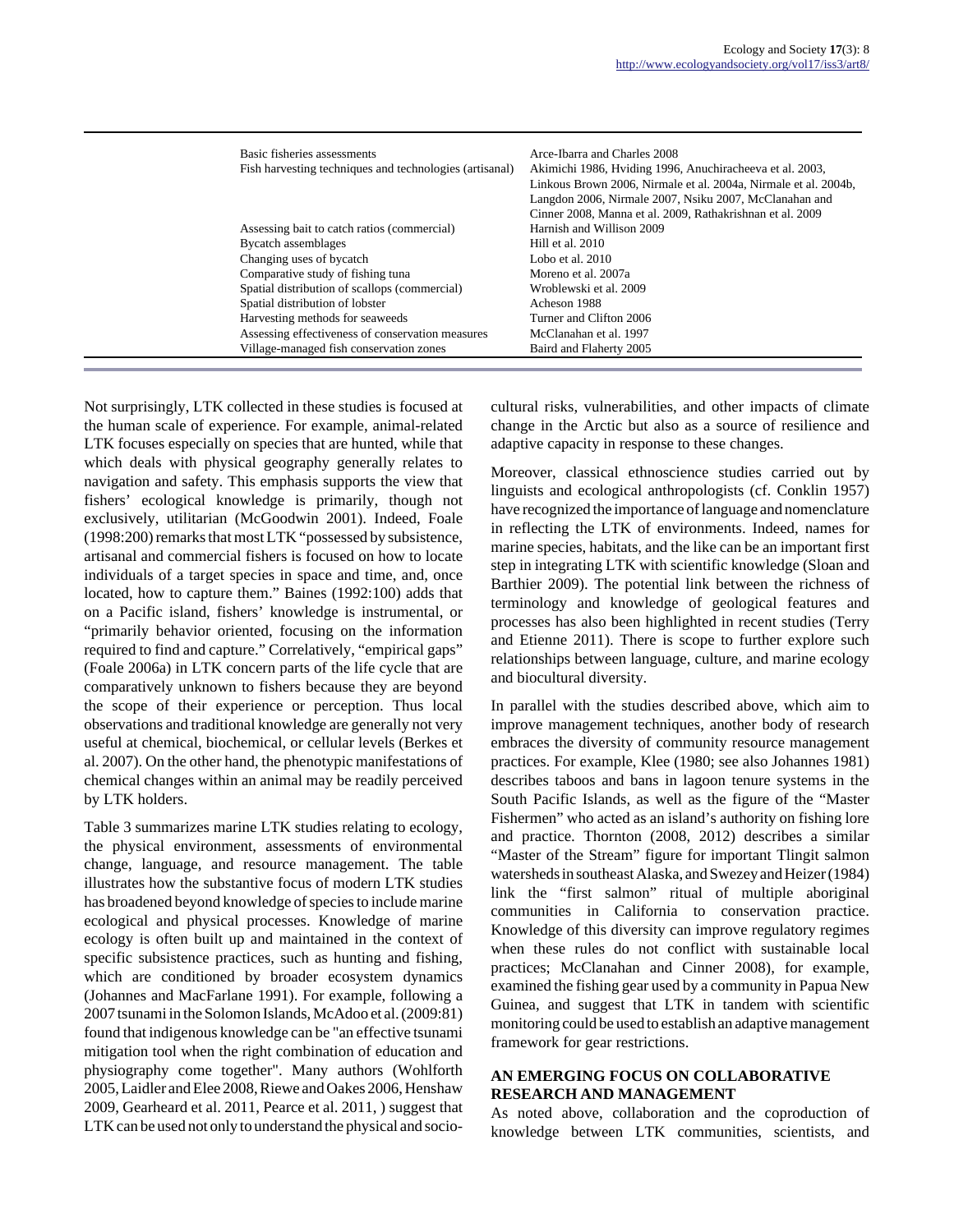| Examples                      | Focus                                           | Methods                                                |
|-------------------------------|-------------------------------------------------|--------------------------------------------------------|
| Baines 1992                   | Various subjects, focusing on fish and fishing  | Researchers resident in community, reciprocal training |
| Carmack and Macdonald 2008    | Water and ice-related phenomena (Arctic Canada) | Dialogue with elder                                    |
| Fernandez-Giminez et al. 2006 | Beluga whales (Alaska)                          | Comanagement committee                                 |
| Fienup-Riordan 1999           | Geese (Alaska)                                  | <b>Interviews</b>                                      |
| Gearheard et al. 2006         | Sea ice (Alaska/Canada)                         | Knowledge exchange with field trips                    |
| Hall et al. 2009              | Oyster fishery (New Zealand)                    | Participatory monitoring                               |
| Krupnik 2002                  | Ice and weather (Alaska)                        | Workshop and locally led documentation project         |
| Moller et al. 2009b           | Seabird harvest (New Zealand)                   | Long-term research partnership                         |
| Norton 2002                   | Sea ice (Alaska)                                | Symposium                                              |
| Obura et al. 2002             | Local fish monitoring (Tanzania)                | Community engagement in research                       |
| Tremblay et al. 2008          | Local climate (Arctic Canada)                   | Community-based monitoring                             |

**Table 4**. Collaborative projects that bridge LTK and science: examples from the literature.

resource managers on research and management projects is a potentially constructive pathway to bridge science and LTK. The growing literature on collaborative projects is instructive in providing guidelines for how to approach this bridging in ways that maintain the integrity of knowledge systems and enhance exchange between them, while at the same time improving adaptive management. This section examines eleven examples of collaborative projects. Table 4 lists the main studies examined, and their focus and methods. The table makes it clear that the majority of these examples come from the North American Arctic, where it would appear there is the most collaborative research activity. The following analysis therefore bears in mind this context, although it is arguable that a number of the considerations discussed will be applicable elsewhere.

How have collaborative projects managed the relationship between LTK and modern science? The differences between LTK and modern science are often significant (Cruikshank 2005) and underpinned by foundational differences in cosmology and worldview, but at the same time can be overdrawn (Agrawal 1995). As Krupnik (2002:185) suggests, "it is not a different nature but rather a different focus of scientific and 'local' knowledge, that commonly keeps these two types of expertise looking in different directions." An appreciation of where LTK and science have their relative expertise is thus important, as is the relative status of that expertise (Laidler 2006) and mutual respect (Moller et al. 2009b). In cases where the focus or scale of inquiry may be the same, collaborative research may take science and LTK as equals. Carmack and Macdonald (2008:25) term this approach "coscience" where "natural phenomena are examined through both indigenous and Western methods; each approach is assumed valid within its own set of rules and neither replaces the other." They argue further that "the practical and emergent outcome of this approach is that joint enquiry will focus on phenomena that are important to native peoples for their way of life and will bring Western scientists closer to a 'system science' level of understanding." Similarly,

in a participatory mapping exercise, Hall et al. (2009:2059) aimed to create a "virtual space" in which LTK and science "can play equal roles relative to rekindling the broader goal of collaborative participation in management and planning." However, appreciative inquiry and participatory methods in themselves may not lead to the development of co-equal knowledge and management systems (Nadasdy 2003).

Fernandez-Giminez et al. (2006) delineate signs of successful integration of LTK and science. In examining the Alaska Beluga Whale Committee, they found that hunters began to communicate scientific knowledge, and even quite specific scientific studies, amongst each other, while scientists began to understand the broader cultural context and implications of their work. Moller et al. (2009b:234) report that Maori interest in research led to the formation of Maori research methodologies "where Maori remain in charge of research initiation, benefits, representation, legitimation and accountability." The process of getting to such an understanding may be a necessary first step toward developing co-equal knowledge and management systems, and can be fostered by setting collaboration milestones to achieve successful integration. Yet cases of native-led research and equitable partnerships between science and LTK, despite the promise of coscience, are still quite rare.

In terms of practical engagement, the importance of relationships and trust is emphasized in successful collaborative projects. Many scientists have noted the important role that ongoing relationships in a given community play in their work (Norton 2002, Fernandez-Giminez et al. 2006, Gearheard et al. 2006, Tremblay et al. 2008). Indeed, Moller et al. (2009b:219) note that of the attributes identified for successful comanagement by scientists and local resource managers, "trust and respect for each other were the most fundamental and time consuming to establish and demonstrate." Where such relationships did not initially exist, it was important for scientists to build trust and respect for themselves (Fienup-Riordan 1999). Norton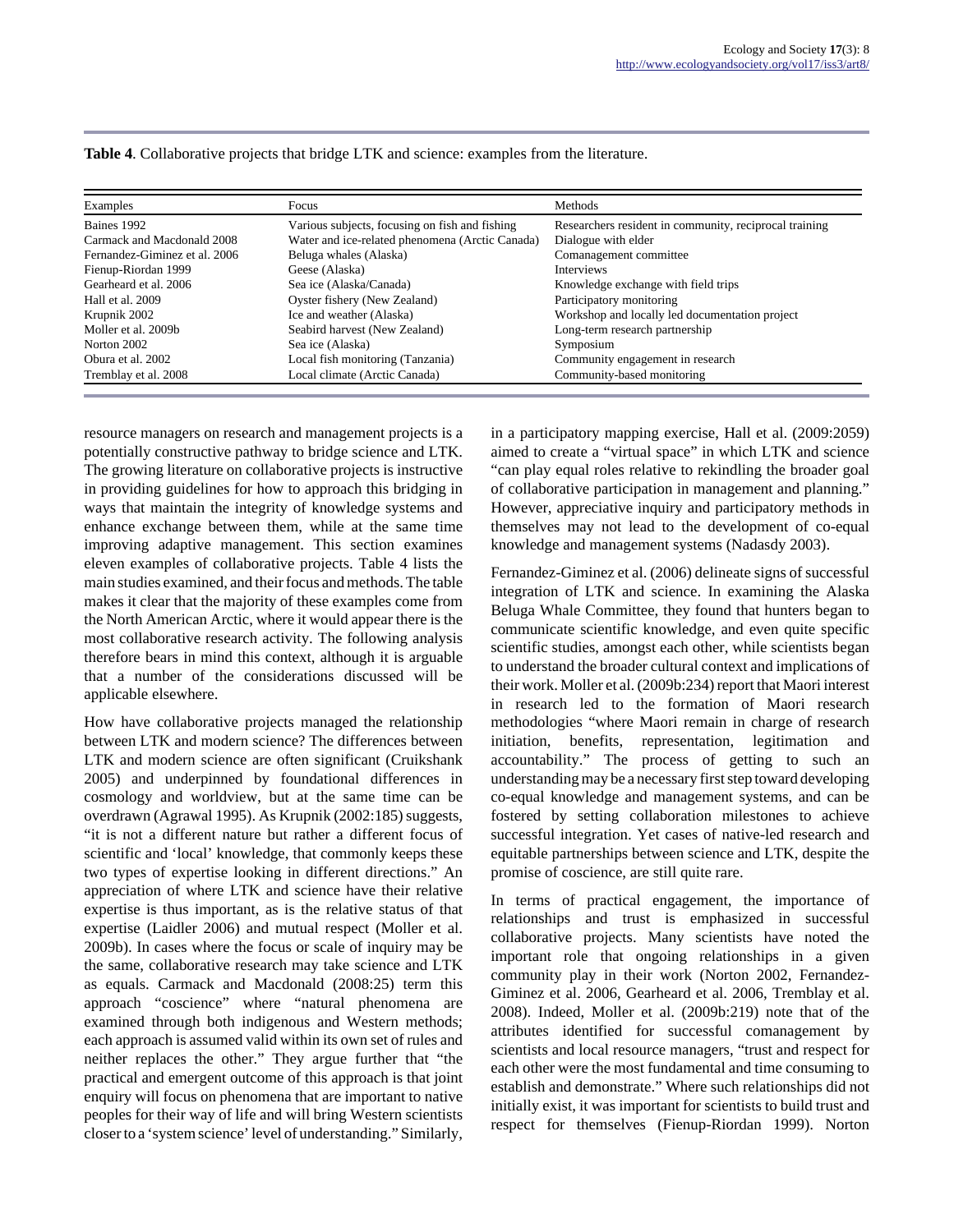(2002:131) describes how these relationships grew by "scientists learning to live and conduct fieldwork safely on the ice alongside whalers for two months each spring." In building these relationships, the creation of different opportunities in which communication can be fostered is important, through both formal and informal interactions (Baines 1992, Fernandez-Giminez et al. 2006, Gearheard et al. 2006). In particular, Gearheard et al. (2006:203) note that "opportunities for cultural exchange were an important aspect of the project that helped create trust and comfort in the research team." Obura et al. (2002) also argue that, particularly in the case of long-term monitoring, relationships are crucial, and that commitment from all actors involved is necessary. Even before any knowledge sharing can begin, and questions of how to bring together science and LTK can be raised, relationships based on trust and shared experience must be developed. Moller et al. (2004) note that studies which aim to combine scientific and traditional methods may be a fruitful context in which to build such relationships. Indeed, Turnbull (1997:551) affirms that there is a need to "enable disparate knowledge traditions to work together through the creation of a third space in which the social organization of trust can be negotiated."

In project design, this "third space" often springs from a shared interest in a vital subject. For example, both Norton (2002) and Tremblay et al. (2008) note that their focus on nearshore sea ice and its link to safety meant that their research was useful to the community, which is a compelling environmental change and management problem for study. Moller et al. (2009b) explain that concern for seabirds and their well-being meant that many birders saw long-term value in the research. In other cases, the desire to collaborate on formal documentation of LTK was motivated by the community's aim to safeguard the knowledge for future generations (Baines 1992, Krupnik 2002, Fernandez-Giminez et al. 2006, Hall et al. 2009).

The collaboration of LTK bearers in codirecting all phases of the research is consistently highlighted as an important element of successful projects. Research questions and protocol are best developed in collaboration with village elders (Fienup-Riordan 1999). In cases in which collaboration focuses on a group setting, it is crucial that the group be made up of locals and scientists (Fernandez-Giminez et al. 2006, Gearheard et al. 2006) and that the organizational structure be conducive to power sharing (Fernandez-Giminez et al. 2006). In cases in which collaboration emphasizes monitoring, an appropriate level of training is requisite (Obura et al. 2002). Ultimately, these factors contribute enormously to a constructive sense of cooperative ownership of the project (Fernandez-Giminez et al. 2006). These considerations are reflected in Pearce et al.'s (2009) review of collaborative climate change research in Arctic Canada, which also emphasizes the importance of having early and ongoing communication, involving communities in research design and development, and facilitating opportunities for employment and disseminating results. Correlatively, Gearheard and Shirley (2007) make a number of recommendations stemming from their analysis of natural sciences research in Nunavut, among them that trust-building can be fostered through early community consultation, regular research reports, and the use of local experience and resources.

However, as Obura et al. (2002:219) stress, project design must also help local communities build capacity for the collection, analysis, and dissemination of technical information so that their ability to participate in resource management is strengthened. Thus, funding for community participation and "the equitable sharing of resources to facilitate active participation is essential" (Moller et al. 2009b:229). Projects with such community benefits are more likely to garner community involvement and support that will enhance long-term relationships necessary for trust and capacity-building and adaptive learning about the benefits of LTK in relation to science.

Yet, collaborative research poses a number of challenges. The cases examined emphasize that perceptions of the role of science and the aims of the scientists may have an influence on how projects proceed, particularly at their inception. For example, Fienup-Riordan (1999) found that elders expressed deep resentment toward the nonlocal control that researchers and wildlife managers represented, while Fernandez-Giminez et al. (2006) note that hunters often perceived knowledge to be a tool of state control. Moller et al. (2009b) maintain that in order to succeed, research partnership projects require both a strong mandate from the community at large and active leadership from within the participating community. Project design therefore not only has to be cognizant of these attitudes but has to take positive steps to engage them by creating a new space for knowledge coproduction, colearning, and comanagement.

Logistically, the costs and complexity of creating such spaces can be high. Even setting up a simple knowledge exchange with field visits is expensive (Gearheard et al. 2006). Obura et al. (2002) discovered the difficulty of securing sufficient long-term funding for such things as monitoring. The pace of research is also likely to be slower than that done in the absence of a community of interest (Moller et al. 2009b). Other challenges to successful collaboration include: local employment trends and attitudes, revolving membership and leadership of community organizations, competing or concurrent local activities at the time of research, cultural barriers, poor historical research, community–researcher relations, the economic subtext of many community–research relationships, financial limitations, time constraints, and communicating results to stakeholders (Pearce 2009). These practical challenges can undermine the viability, equality,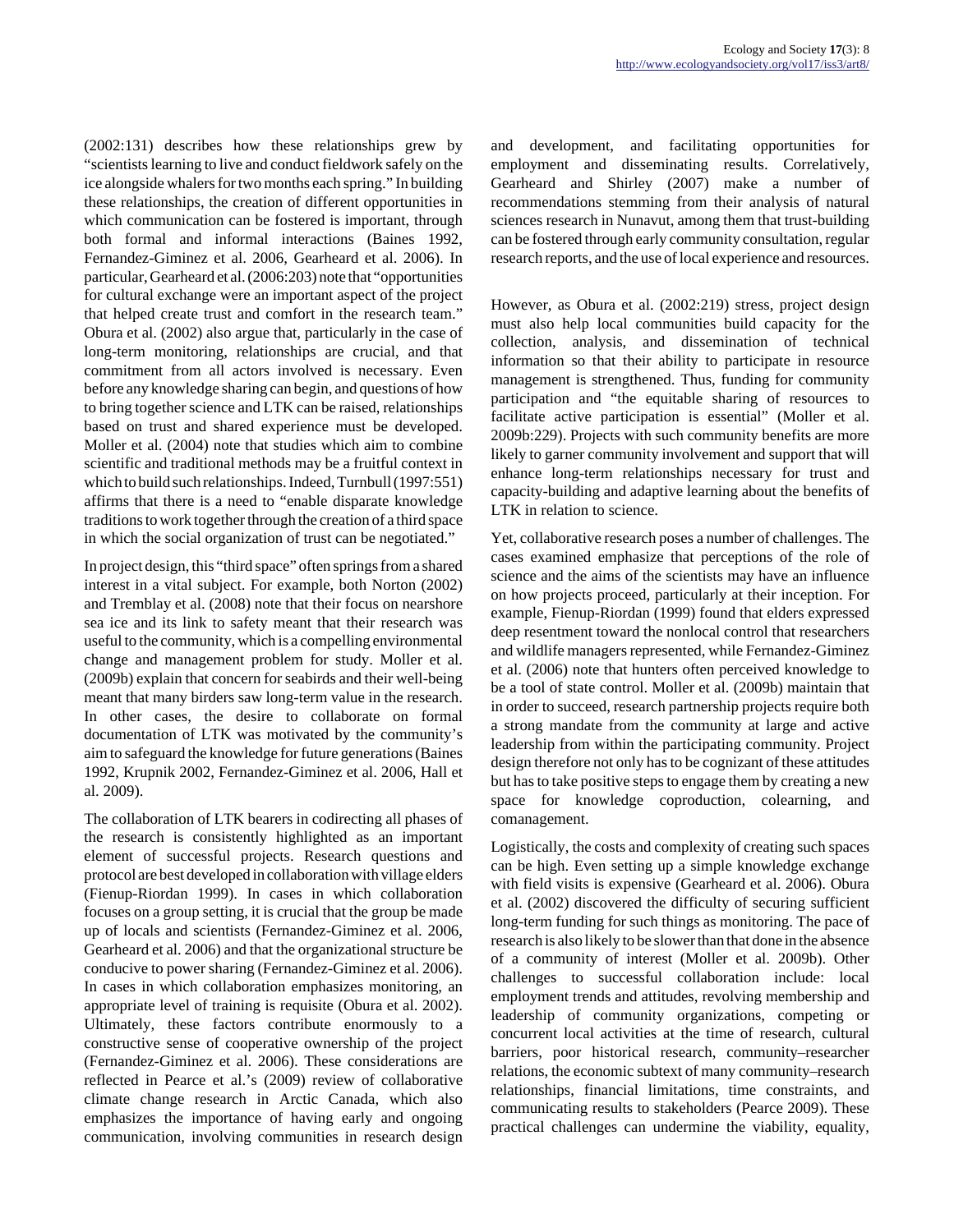integrity, and resilience of coscience systems emerging in the third space.

Stable bridging institutions such as the Alaska Eskimo Whaling Commission remain the exception rather than the rule, and they require significant funding, logistical support, and community backing to carry out their mandates. Significantly, this institution was born in the early 1980s out of conflict surrounding a proposed international moratorium on whaling that could have ended Eskimo subsistence on foundational species like the bowhead. Instead, however, the Commission was created to improve the science at the local scale by incorporating LTK (which showed significantly more whales present than scientists had been able to count) and management (distribution of hunting quotas) in meaningful and substantive ways. This has been highly effective, as Huntington (1992:115) relates, because: (1) the whalers administer the allocation and scientific review regime; (2) the quotas reflect the real needs of communities for whales; (3) whaling is a major economic and communal activity with strong traditional protocols and support for sharing and cooperation; and (4) "the goals of the AEWC have always been clear, and the battle with an outside authority has helped the whalers form a cohesive group. By averting the threat to Eskimo culture, the AEWC proved its usefulness, earning the pride and respect of the whalers." In addition to this strong foundation and track record, the Commission is also comparatively well funded and high profile in its activities, reflecting its status and legitimacy across cultures.

## **CONCLUSION: A COLLABORATIVE AGENDA FOR MARINE SCIENCE AND LTK**

Despite comprising more than 70% of the Earth's surface, marine environments remain among the least understood of ecosystems. Yet they are increasingly under threat from development, degradation, climate change, and other forces. A lack of historical–ecological depth in marine studies means that in many cases we do not realize what we have lost (Anderson 2007, Roberts 2007). Despite some classic studies, marine LTK research overall is relatively young and is evolving rapidly, and there is a critical need for more substantive, deep ethnographic *and* multiscale research on marine ecosystems, as our ocean-dominated planet continues to evolve and change.

The successes and challenges discussed provide some guidelines for how successful collaborative work may proceed to improve our understanding of marine systems and foster adaptive management as they change. A diversity of approaches is evident in the literature, including multilocal bridging organizations, such as the Alaska Beluga Whale Committee (Fernandez-Giminez et al. 2006). These comanagement organizations are made up of local and state actors that can "provide an arena for knowledge co-production, trust building, sense making, learning, vertical and horizontal collaboration and conflict resolution" (Berkes 2009a:1695).

Such institutions can create a forum in which local and scientific knowledge can be shared, produced, maintained, and used collaboratively. Dowsley (2009) advocates for a "community cluster approach" consisting of neighboring communities that share a spatially defined resource. She suggests that collaborative research would benefit from such a networked approach through increased information and monitoring that can lead to faster recognition of changes in the resource.

To keep the collaborative projects "moving forward" (Neis 2011), novel and hybrid approaches may be necessary to successfully represent LTK in the academy and beyond. Watson and Huntington (2008), for example, show how a traditional academic paper can be restructured to better represent different accounts of reality. Felt (2008) proposes that fisheries scientists in training should take part in a residency of a few months with local fishers, as such immersion through participant observation can help build trust and mutual appreciation and understanding. Workshops cosponsored with LTK holders may also provide "a practical and concrete basis upon which to build a shared understanding, or at least greater insight into the reasons behind divergent views" (Huntington et al. 2002:788). The Sitka Tribe of Alaska (a collaborator in numerous LTK studies) has, in the case of one key cultural species, gone beyond workshops to found the broad-based Sitka Sound Herring Research Planning Group to carry the collaborative agenda forward through regular communications, thereby building towards new research and management priorities that link local fishers' knowledge and practices to appropriate methods and scales of marine ecosystem governance. Like their Haida neighbors, the Sitka Tribe seeks to collaborate with scientists to improve understandings of critical, complex, and changing marine environments with the help of LTK. Unfortunately, the embrace of LTK by state management is still too limited, though recent actions to create subsistence-only zones in key herring-spawning habitats in Sitka Sound (as requested by the Sitka Tribe) are an encouraging sign of respect for LTK and its herring-management principles.

These examples demonstrate that there is considerable room for constructive engagement of LTK as part of marine research, monitoring, spatial planning, and conservation. Further steps to enhance its role in improving adaptation and resilience should include: (1) stronger recognition of the relationship between marine biodiversity and the cultural diversity among maritime peoples; (2) acknowledgement of threats and stresses to marine LTK and sustainable livelihoods by historical and contemporary commercial harvesting, development, and environmental change in coastal zones and seascapes; and (3) the nurturing of traditional and collaborative stewardship systems to protect, restore, and enhance the productivity, diversity, and resilience of critical marine ecosystems that support sustainable maritime cultures.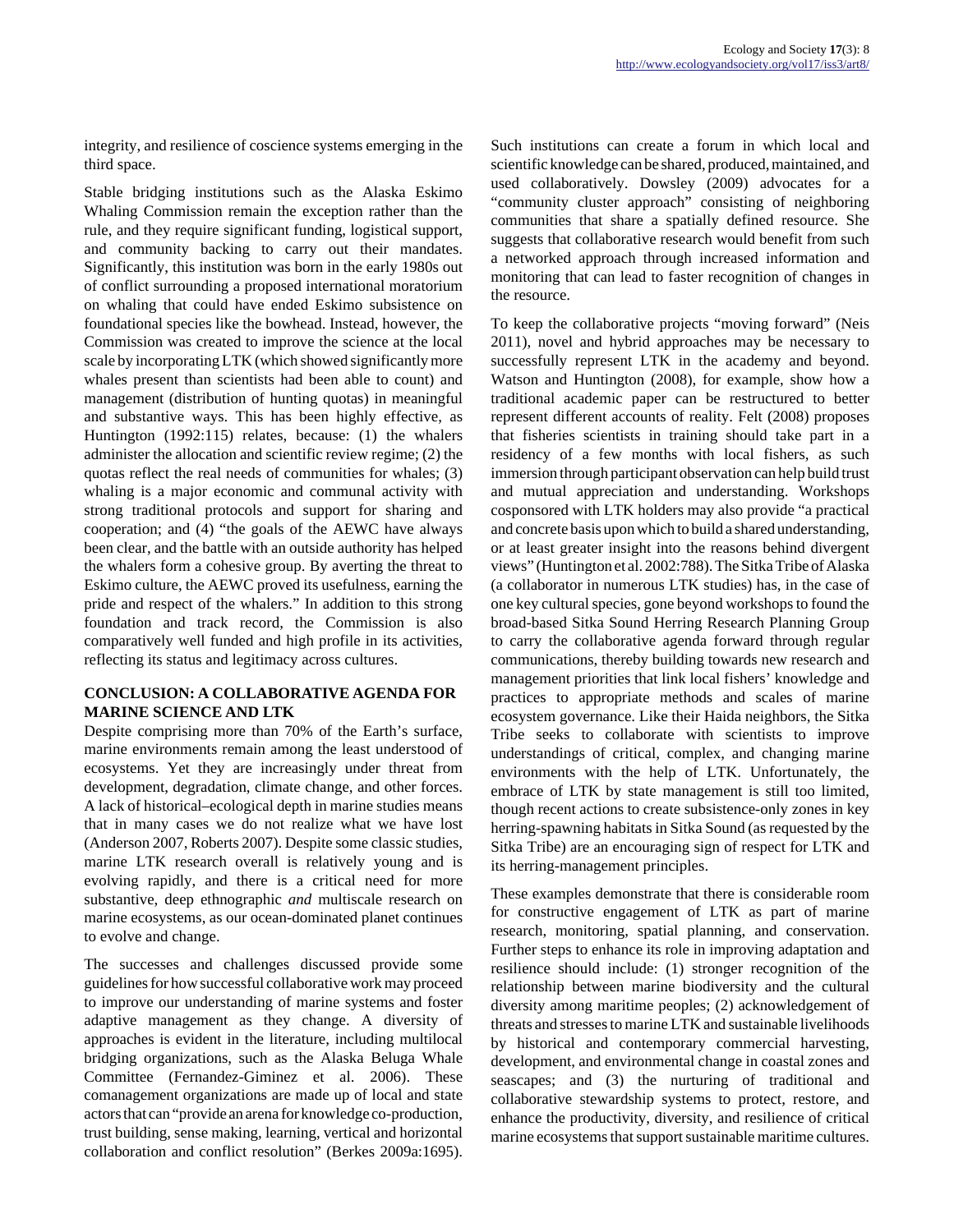By reviewing some of the successes and failures in marine LTK–science production, dissemination, policy implementation, and collaborative infrastructure development, we hope that more successful bridging projects and institutions that link local knowledge and science will be conceived, funded, and implemented in order to better inform critical environmental change and adaptive comanagement issues facing marine social-ecological systems today. This is a matter of some urgency, for as Alaskan Yup'ik Eskimo elder John Eric states, drawing on his own people's reservoir of marine LTK: "We cannot live without the ocean. Our ancestors sustained themselves mainly from the ocean . . . . It's no wonder that the ocean has the name *ímarpik* [from *imaq*, "contents,"], because it holds everything" (Fienup-Riordan and Reardon 2012:215).

*Responses to this article can be read online at: <http://www.ecologyandsociety.org/vol17/iss3/art8/responses/>*

### **Acknowledgments:**

*We are grateful to Oxford University's Environmental Change Institute, School of Geography and Environment for the 2008 internship programme that supported this research. We also would like to thank the editors and reviewers of this manuscript for their valuable suggestions and encouragement.*

## **LITERATURE CITED**

Acheson, J. 1988. *The lobster gangs of Maine*. University Press of New England, Durham, New Hampshire, USA.

Acheson, J., and J. Wilson. 1996. Order out of chaos:the case for parametric fisheries management. *American Anthropologist* 98:579-594.<http://dx.doi.org/10.1525/aa.1996.98.3.02a00110>

Agrawal, A. 1995. Dismantling the divide between indigenous and scientific knowledge. *Development and Change* 26:413-439. [http://dx.doi.org/10.1111/j.1467-7660.1995.tb00560.](http://dx.doi.org/10.1111/j.1467-7660.1995.tb00560.x) [x](http://dx.doi.org/10.1111/j.1467-7660.1995.tb00560.x)

Agrawal, A. 2002. Indigenous knowledge and the politics of classification. *International Social Science Journal* 54:287-297.<http://dx.doi.org/10.1111/1468-2451.00382>

Aguilar-Perera, A., C. Gonzáles-Salas, A. Tuz-Sulub, and H. Villegas-Hernandez. 2009. Fishery of the Goliath grouper, *Epinephelus itajara* (Teleostei: Epinephelidae) based on local ecological knowledge and fishery records in Yucatan, Mexico. *International Review of Tropical Biology and Conservation* 57:557-566.

Aguilar-Perera, A., M. Scharer, and M. Valdes-Pizzini. 2006. Marine protected areas in Puerto Rico: historical and current perspectives. *Ocean and Coastal Management* 49:961-975. <http://dx.doi.org/10.1016/j.ocecoaman.2006.08.011>

Akimichi, T. 1978. The ecological aspect of Lau (Solomon Islands) ethnoichthyology. *Journal of the Polynesian Society* 87:301-326.

Akimichi, T. 1986. Conservation of the sea: Satawal, Micronesia. *Pacific Anthropological Records* 37:15-34.

Akimichi, T. 2001. Species-oriented community-based resource management: a case study from small-scale fisheries in the Yaeyama islands, southwestern Japan. Pages 109-132 *in* James McGoodwin, editor. *Understanding the cultures of fishing communities: a key to fisheries management and food security*. FAO, Rome, Italy.

Akyeampong, E. 2007. Indigenous knowledge and maritime fishing in West Africa: the case of Ghana. *Tribes and Tribals* (Special Volume) 1:173-182.

Alessa L., A. Kliskey A., P. Williams, and M. Barton. 2008. Perception of change in freshwater in remote resourcedependent Arctic communities. *Global Environmental Change* 18:153-164. [http://dx.doi.org/10.1016/j.gloenvcha.20](http://dx.doi.org/10.1016/j.gloenvcha.2007.05.007) [07.05.007](http://dx.doi.org/10.1016/j.gloenvcha.2007.05.007)

Almudi, T., and D. Coswig Kalikoski. 2010. Traditional fisherfolk and no-take protected areas: the Peixe Lagoon National Park dilemma. *Ocean and Coastal Management* 53:225-233.<http://dx.doi.org/10.1016/j.ocecoaman.2010.04.005>

Alvarez, J., and K. Vodden. 2009. Local ecological knowledge and impacts of global climatic change on the community of seaweed extractors in Pisco-Perú. Pages 1015-1024 *in D.F. Kocaoglu, T. R. Anderson, and T. U. Daim, editors. PICMET '09, Portland International Center for Management of Engineering and Technology—proceedings, technology management in the age of fundamental change* (Portland, Oregon, USA 2-6 August 2009). IEEE (Institute of Electrical and Electronics Engineers). [http://dx.doi.org/10.1109/PICME](http://dx.doi.org/10.1109/PICMET.2009.5262030) [T.2009.5262030](http://dx.doi.org/10.1109/PICMET.2009.5262030)

Ambali, A., H. Kabwazi, L. Malekano, G. Mwale, D. Chimwaza, J. Ingainga, N. Makimoto, S. Nakayama, M. Yuma, and Y. Kada. Y. 2001. Relationship between local and scientific names of fishes in Lake Malawi/Nyasa. *African Study Monographs* 22:123-154.

Ames, T. 2003. Putting fishermen's knowledge to work: the promise and pitfalls. Pages 184-188 *in* N. Haggan, C. Brignall, and L. Wood, editors. Putting fishers' knowledge to work, conference proceedings (27-30 August 2011, Vancouver, Canada). *Fisheries Centre Research Reports* 11:1.

Ames, T. 2007. Putting fishers' knowledge to work: reconstructing the Gulf of Maine cod spawning ground on the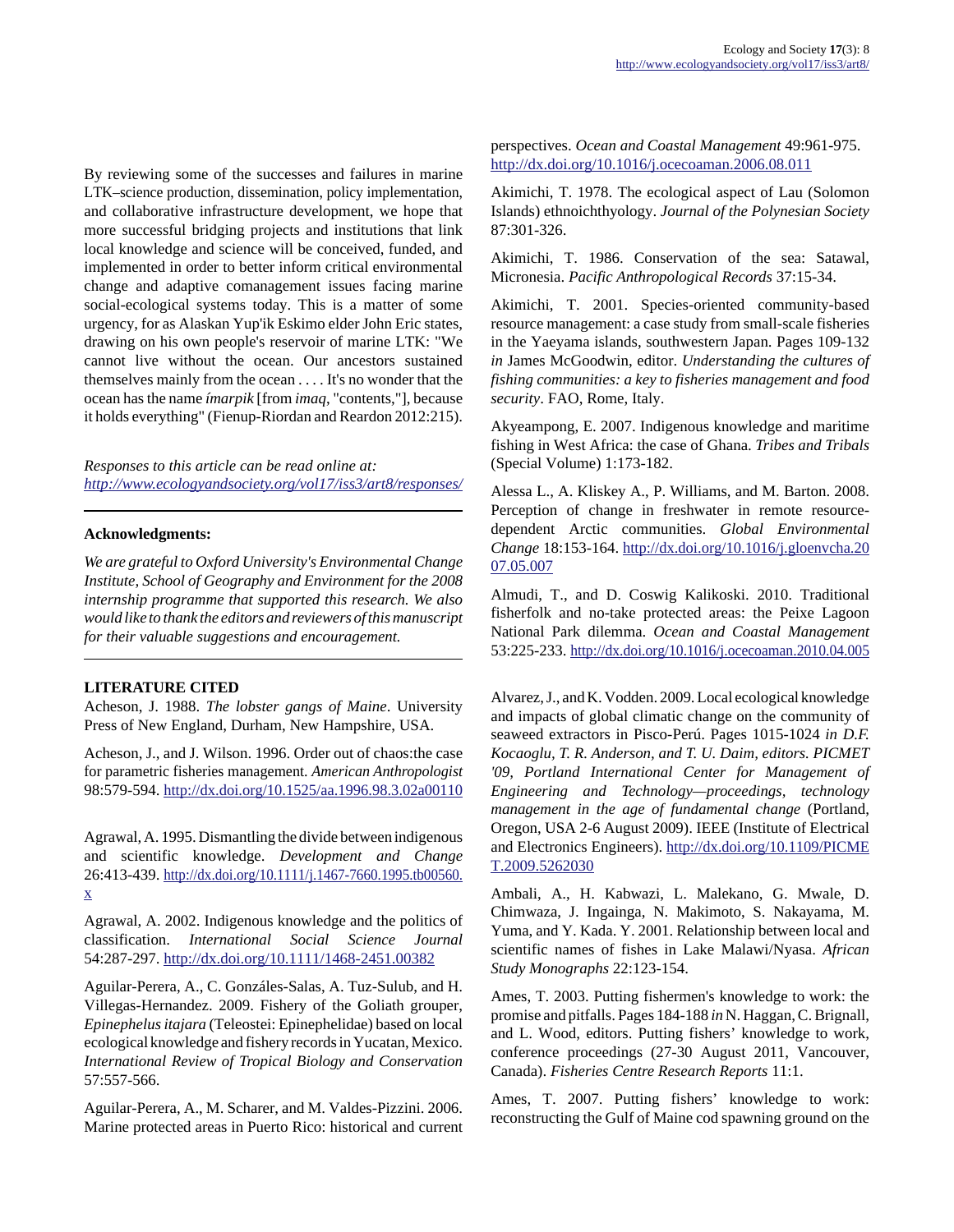basis of local ecological knowledge. Pages 353-363 *in* N. Haggan, B. Neis, and I. G. Baird, editors. *Fishers' knowledge in fisheries science and management*. Coastal Management Sourcebooks 4. UNESCO, Paris, France.

Ammarell, G. 1995. Navigation practices of the Bugis of South Sulawesi, Indonesia. Pages 196-218 *in* R. Feinburg, editor. *Seafaring in the contemporary Pacific Islands: studies in continuity and change*. Northern Illinois University Press, DeKalb, Illinois, USA.

Amos, M. 1993. Traditionally based marine management systems in Vanuatu. *SPC Traditional Marine Resource Management and Information Bulletin* 2:14-18.

Anderson, E. N. 2007. *Floating world lost*. University Press of the South, New Orleans, Louisiana, USA.

Ankei, Y. 1989. Folk knowledge of fish among the Songola and the Bwari: comparative ethnoichthyology of the Lualaba River and Lake Tanganyika fishermen. *African Study Monographs* 9:1-88.

Anuchiracheeva, S., H. Demaine, P. Shivakoti, and K. Ruddle. 2003. Systematizing local knowledge using GIS: fisheries management in Bang Saphan Bay, Thailand. *Ocean and Coastal Management* 46:1049-1068. [http://dx.doi.org/10.1016/](http://dx.doi.org/10.1016/j.ocecoaman.2004.01.001) [j.ocecoaman.2004.01.001](http://dx.doi.org/10.1016/j.ocecoaman.2004.01.001) 

Aporta, C. 2002. Life on the ice: understanding the codes of a changing environment. *Polar Record* 38:341-354. [http://dx.](http://dx.doi.org/10.1017/S0032247400018039) [doi.org/10.1017/S0032247400018039](http://dx.doi.org/10.1017/S0032247400018039)

Aporta, C. 2003. New ways of mapping: using GPS mapping software to plot place names and trails in Igloolik (Nunavut). *Arctic* 56:321-327.

Aporta, C. 2004. Routes, trails and tracks: trail breaking among the Inuit of Igloolik. *Etudes/Inuit/Studies* 28:9-38. [http://dx.d](http://dx.doi.org/10.7202/013194ar) [oi.org/10.7202/013194ar](http://dx.doi.org/10.7202/013194ar)

Aporta, C. 2009. The trail as home: Inuit and their pan-Arctic network of routes. *Human Ecology* 37:131-146. [http://dx.doi.](http://dx.doi.org/10.1007/s10745-009-9213-x) [org/10.1007/s10745-009-9213-x](http://dx.doi.org/10.1007/s10745-009-9213-x)

Aporta, C., and E. Higgs. 2005. Global positioning systems, Inuit wayfinding and the new for a new account of technology. *Current Anthropology* 46:729-753.

Aporta, C., and J. MacDonald. 2011. An elder on sea ice: an interview with Aipilik Inuksuk of Igloolik, Nunavut. *The Canadian Geographer* 55:32-35. [http://dx.doi.org/10.1111/j.1](http://dx.doi.org/10.1111/j.1541-0064.2010.00342.x) [541-0064.2010.00342.x](http://dx.doi.org/10.1111/j.1541-0064.2010.00342.x)

Arce-Ibarra, A., and A. Charles. 2008. Inland fisheries of the Mayan zone in Quintana Roo, Mexico: using a combined approach to fishery assessment for data-sparse fisheries. *Fisheries Research* 91:151-159. [http://dx.doi.org/10.1016/j.fi](http://dx.doi.org/10.1016/j.fishres.2007.11.015) [shres.2007.11.015](http://dx.doi.org/10.1016/j.fishres.2007.11.015)

Armitage, D. R. 2005. Community-based narwhal management in Nunavut, Canada: change, uncertainty and adaptation. *Society and Natural Resources* 18:715-731. [http:/](http://dx.doi.org/10.1080/08941920591005124) [/dx.doi.org/10.1080/08941920591005124](http://dx.doi.org/10.1080/08941920591005124) 

Armitage, D. R., F. Berkes, and N. Doubleday, editors. 2007. Adaptive co-management: collaboration, learning, and multilevel governance. University of British Columbia Press, Vancouver, British Columbia, Canada.

Ashaletha, S., and S. Immanuel. 2008. Scope of ethnofisheries and sustainable marine fisheries management in India. *Indian Journal of Traditional Knowledge* 7:226-232.

Aswani, S., A. Albert, A. Sabetian, and T. Furusawa. 2007. Customary management as precautionary and adaptive principles for protecting coral reefs in Oceania. *Coral Reefs* 26:1009-1021.<http://dx.doi.org/10.1007/s00338-007-0277-z>

Aswani, S., and R. Hamilton. 2004. Integrating indigenous ecological knowledge and customary sea tenure with marine and social science for conservation of bumphead parrotfish (*Bolbometopon muricatum*) in the Roviana Lagoon, Solomon Islands. *Environmental Conservation* 31:69-83. [http://dx.doi.](http://dx.doi.org/10.1017/S037689290400116X) [org/10.1017/S037689290400116X](http://dx.doi.org/10.1017/S037689290400116X)

Aswani, S., and M. Lauer. 2006. Benthic mapping using local aerial photo interpretation and resident taxa inventories for designing marine protected areas. *Environmental Conservation* 33:263-273.<http://dx.doi.org/10.1017/S0376892906003183>

Aswani, S., and I. Vaccaro. 2008. Lagoon ecology and social strategies: habitat diversity and ethnobiology. *Human Ecology* 36:325-341.<http://dx.doi.org/10.1007/s10745-007-9159-9>

Baines, G. 1992. Traditional environmental knowledge from the Marovo Area of the Solomon Islands. Pages 83-102 *in* M. Johnson, editor. *Lore: capturing traditional environmental knowledge.* Dene Cultural Institute, International Development Research Centre, Hay River, Northwest Territories, Canada.

Baines, G., and E. Hviding. 1993.Traditional knowledge for resource management in Marovo, Soloman Islands. Pages 56-68 *in* N. Williams and G. Baines, editors. *Traditional ecological knowledge: wisdom for sustainable development*. Australian National University, Canberra, Australia.

Baird, I., and M. Flaherty M. 2005. Mekong River fish conservation zones in Southern Laos: assessing effectiveness using local ecological knowledge. *Environmental Management* 36:439-454.<http://dx.doi.org/10.1007/s00267-005-3093-7>

Ban, N., C. Picard, and A. Vincent. 2008. Moving towards spatial solutions in marine conservation with indigenous communities. *Ecology and Society* 13(1): 32. [online] URL: <http://www.ecologyandsociety.org/vol13/iss1/art32/>.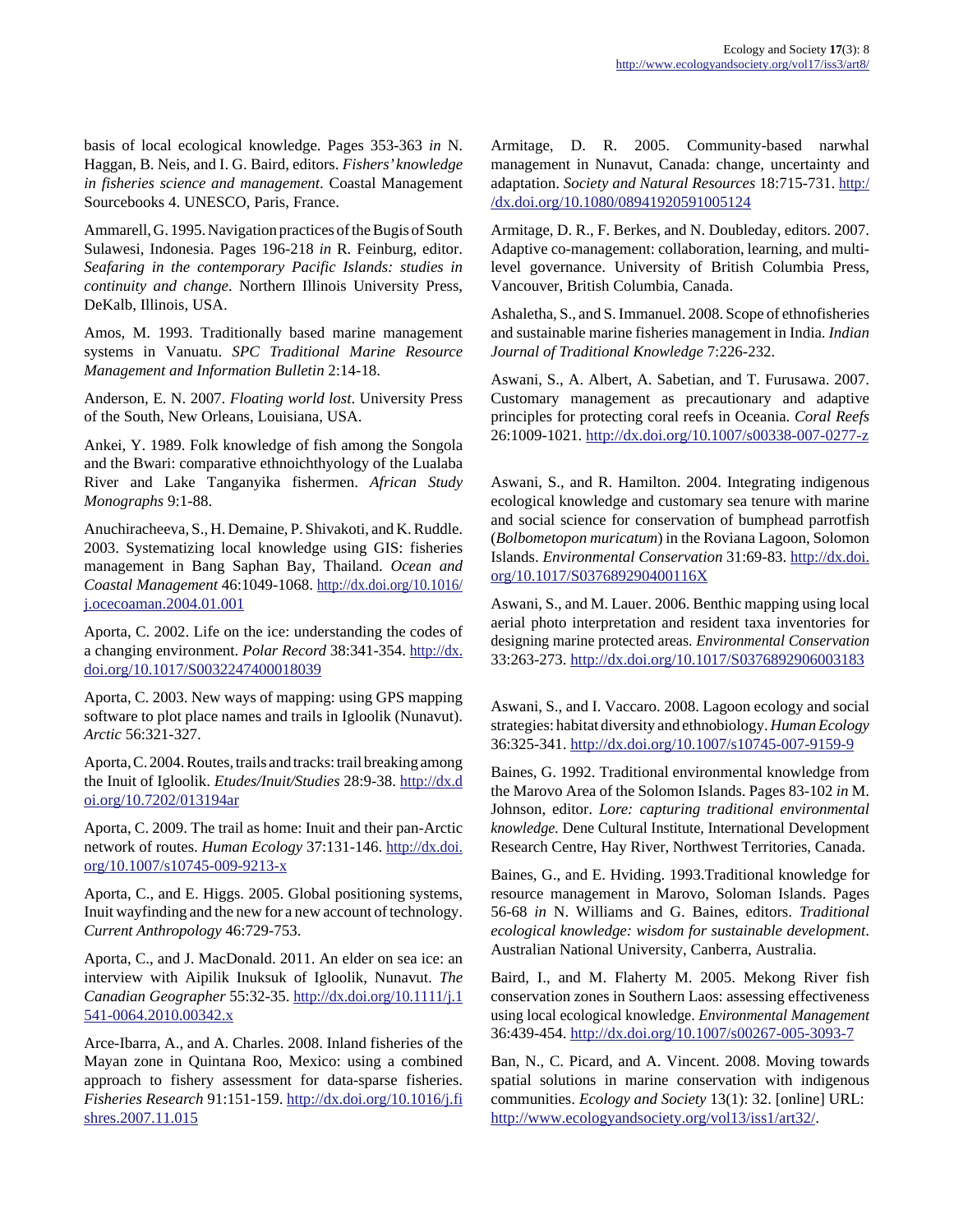Ban, N., C. Picard, and A. Vincent. 2009. Comparing and integrating community-based and science-based approaches to prioritizing marine areas for protection. *Conservation Biology* 23:899-910. [http://dx.doi.org/10.1111/j.1523-1739.2](http://dx.doi.org/10.1111/j.1523-1739.2009.01185.x) [009.01185.x](http://dx.doi.org/10.1111/j.1523-1739.2009.01185.x)

Barber, D., M. Asplin, Y. Gratton, J. Lukovich, R. Galley, R. Raddatz, and D. Leitch. 2010. The international polar year (IPY) circumpolar flaw lead (CFL) system study: overview and the physical system. *Atmosphere Ocean* 48:225-243.

Bart, D. 2006. Integrating local ecological knowledge and manipulative experiments to find the causes of environmental change. *Frontiers in Ecology and Environment* 4:541-546. [http://dx.doi.org/10.1890/1540-9295\(2006\)4\[541:ILEKAM\]2.0.](http://dx.doi.org/10.1890/1540-9295(2006)4[541:ILEKAM]2.0.CO;2) [CO;2](http://dx.doi.org/10.1890/1540-9295(2006)4[541:ILEKAM]2.0.CO;2) 

Batista, V., and L. Lima. 2010. In search of traditional bioecological knowledge useful for fisheries co-management: the case of jaraquis *Semaprochilodus* spp. (Characiformes, Prochilodontidaeo) in Central Amazon, Brazil. *Journal of Ethnobiology and Ethnomedicine* 6:15-24. [http://dx.doi.org/1](http://dx.doi.org/10.1186/1746-4269-6-15) [0.1186/1746-4269-6-15](http://dx.doi.org/10.1186/1746-4269-6-15)

Bergmann, M., H. Hinz, R. Blyth, M. Kaiser, S. Rogers, and M. Armstrong. 2004. Using knowledge from fishers and fisheries scientists to identify possible groundfish 'essential fish habitats'. *Fisheries Research* 66:373-379. [http://dx.doi.o](http://dx.doi.org/10.1016/j.fishres.2003.07.007) [rg/10.1016/j.fishres.2003.07.007](http://dx.doi.org/10.1016/j.fishres.2003.07.007) 

Berkes, F. 1977. Fishery resource use in a subarctic Indian community. *Human Ecology* 5:289-308. [http://dx.doi.org/10.](http://dx.doi.org/10.1007/BF00889173) [1007/BF00889173](http://dx.doi.org/10.1007/BF00889173)

Berkes, F. 2008. *Sacred ecology*. Taylor and Francis, Philadelphia, Pennsylvania, USA.

Berkes, F. 2009a. Evolution of co-management: role of knowledge generation, bridging organisations and social learning. *Journal of Environmental Management* 90:1692-1702. <http://dx.doi.org/10.1016/j.jenvman.2008.12.001>

Berkes, F. 2009b. Social aspects of fisheries management. Pages 52-74 *in* K. Cochrane and S. Garcia, editors. *A fishery manager's guidebook*. Second edition. FAO, Rome, Italy.

Berkes, F., M. Berkes, and H. Fast. 2007. Collaborative integrated management in Canada's North: the role of local and traditional knowledge and community-based monitoring. *Coastal Management* 35:143-162. [http://dx.doi.org/10.1080/0](http://dx.doi.org/10.1080/08920750600970487) [8920750600970487](http://dx.doi.org/10.1080/08920750600970487)

Berkes, F., J. Colding, and C. Folke. 2000. Rediscovery of traditional ecological knowledge as adaptive management. *Ecological Applications* 10:1251-1262. [http://dx.doi.org/10.1](http://dx.doi.org/10.1890/1051-0761(2000)010[1251:ROTEKA]2.0.CO;2) [890/1051-0761\(2000\)010\[1251:ROTEKA\]2.0.CO;2](http://dx.doi.org/10.1890/1051-0761(2000)010[1251:ROTEKA]2.0.CO;2)

Berkes, F., C. Folke, and M. Gadgil. 1995. Chapter 15: Traditional ecological knowledge, biodiversity, resilience and sustainability. Pages 281-299 *in* C. A. Perrings, K. G. Mäler, C. Folke, B. O. Jansson, and C. S. Holling editors. *Biodiversity conservation*. Kluwer Academic Publishers, Dordrecht, The Netherlands.

Berkes, F., R. Mahon, P. McConney, R. Pollnac, and R. Pomeroy. 2001a. *Managing small-scale fisheries: alternative directions and methods*. International Development Research Centre, Ottawa, Ontario, Canada.

Berkes, F., J. Mathias, M. Kislalioglu, and H. Fast. 2001b. The Canadian Arctic and the *Oceans Act*: the development of participatory environmental research and management. *Ocean and Coastal Management* 44:451-469. [http://dx.doi.org/10.10](http://dx.doi.org/10.1016/S0964-5691(01)00060-6) [16/S0964-5691\(01\)00060-6](http://dx.doi.org/10.1016/S0964-5691(01)00060-6)

Berkes, F., and N. Turner. 2006. Knowledge, learning and the evolution of conservation practice for social-ecological system resilience. *Human Ecology* 34:479-494.

Biswas, S., A. Mallik, J. Choudhoury, and A. Nishat. 2009. A united framework for the restoration of Southeast Asian mangroves-bridging ecology, society and economics. *Wetlands Ecology and Management* 17:365-383. [http://dx.doi.](http://dx.doi.org/10.1007/s11273-008-9113-7) [org/10.1007/s11273-008-9113-7](http://dx.doi.org/10.1007/s11273-008-9113-7)

Bjarnason, T., and T. Thorlindsson. 1993. In defense of a folk model: the 'skipper effect' in the Icelandic cod fishery. *American Anthropologist* 95:371-374. [http://dx.doi.org/10.1525/](http://dx.doi.org/10.1525/aa.1993.95.2.02a00060) [aa.1993.95.2.02a00060](http://dx.doi.org/10.1525/aa.1993.95.2.02a00060)

Blount, B. 2005. Small-scale fisheries in the contemporary world: adaptation and management. *Reviews in Anthropology* 34:1-19.<http://dx.doi.org/10.1080/00938150590915023>

Bonny, E., and F. Berkes. 2008. Communicating traditional environmental knowledge: addressing the diversity of knowledge, audiences and media types. *Polar Record* 44:243-253.<http://dx.doi.org/10.1017/S0032247408007420>

Boomhower, J., M. Romero, J. Posada, S. Kobara, and W. Heyman. 2007. Identification of reef fish spawning aggregation sites in Los Roques Archipelago National Park, Venezuela. Pages 559-565 *in Proceedings of the 60th* Gulf and Caribbean Fisheries Institute (November 5-9 2007, Punta Cana, Dominican Republic).

Brook, R., and S. McLachlan. 2008. Trends and prospects for local knowledge in ecological and conservation research and monitoring. *Biodiversity Conservation* 17:3501-3512. [http://d](http://dx.doi.org/10.1007/s10531-008-9445-x) [x.doi.org/10.1007/s10531-008-9445-x](http://dx.doi.org/10.1007/s10531-008-9445-x)

Burenhult, N. 2008. Streams of words: hydrological lexicon in Jahai. *Language Sciences* 30:182-199. [http://dx.doi.org/10](http://dx.doi.org/10.1016/j.langsci.2006.12.005) [.1016/j.langsci.2006.12.005](http://dx.doi.org/10.1016/j.langsci.2006.12.005)

Cablitz, G. 2008. What "what" is "where": a linguistic analysis of landscape terms, place names and body part terms, place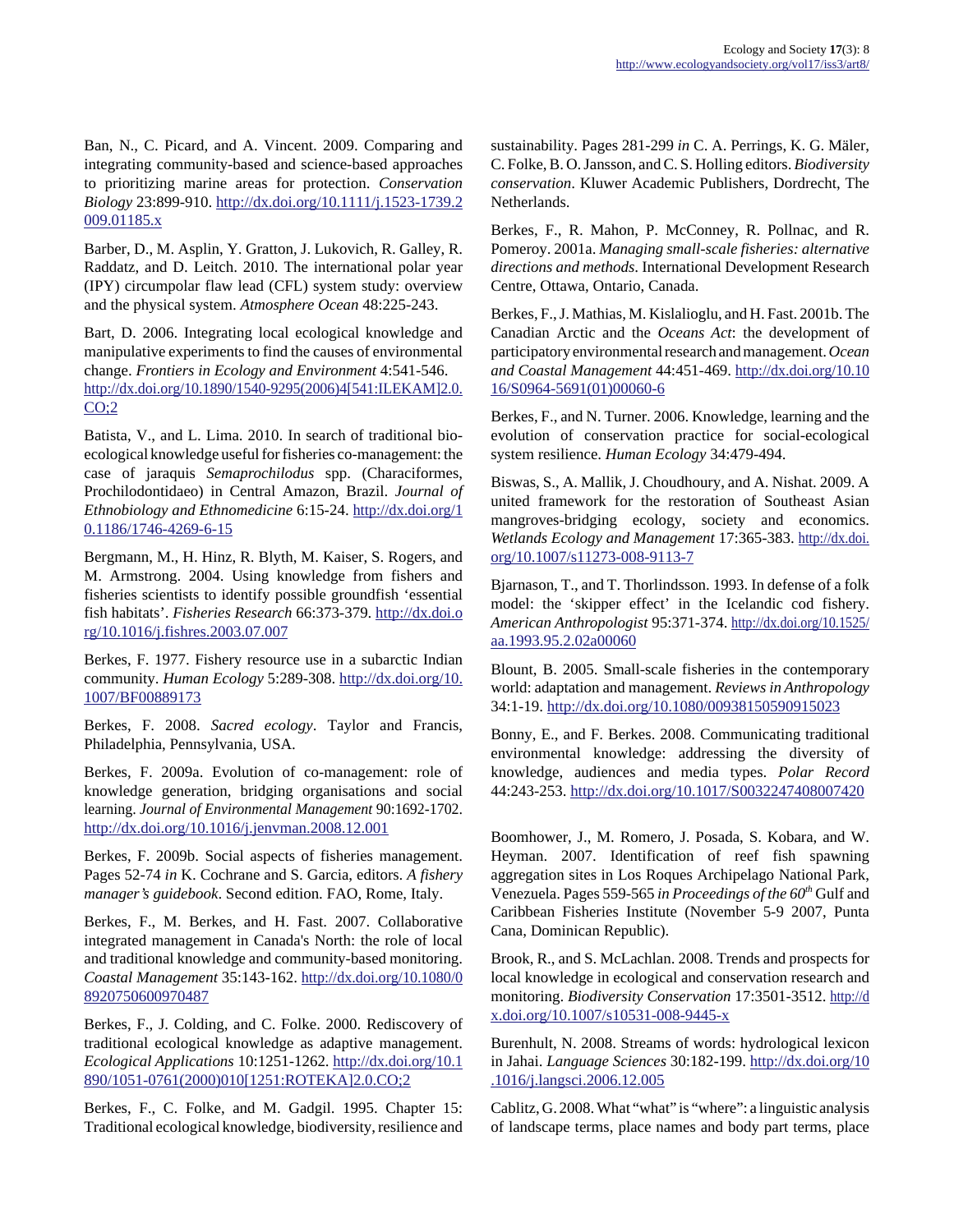names and body part terms in Marquesan (Oceanic, French Polynesia). *Language Sciences* 30:200-226. [http://dx.doi.org/](http://dx.doi.org/10.1016/j.langsci.2006.12.004) [10.1016/j.langsci.2006.12.004](http://dx.doi.org/10.1016/j.langsci.2006.12.004)

Calamia, M. 1999. A methodology for incorporating traditional ecological knowledge with geographic information systems for marine resource management in the Pacific. *SPC Traditional Marine Resource Management and Knowledge Information Bulletin* 10:13.

Carmack, E., and R. Macdonald. 2008. Water and ice-related phenomena in the coastal region of the Beaufort Sea: some parallels between native experience and Western science. *Arctic* 61:255-280.

Carter, B., and E. Nielsen. 2011. Exploring ecological changes in Cook Inlet beluga whale habitat through traditional and local ecological knowledge of contributing factors for population decline. *Marine Policy* 35:299-208. [http://dx.doi.o](http://dx.doi.org/10.1016/j.marpol.2010.10.009) [rg/10.1016/j.marpol.2010.10.009](http://dx.doi.org/10.1016/j.marpol.2010.10.009)

Castellanos-Galindo, G., J. Cantera, S. Espinosa, and L. M. Mejia-Ladino. 2011. Use of local ecological knowledge, scientist's observations and grey literature to assess marine species at risk in a tropical eastern Pacific estuary. *Aquatic Conservation: Marine and Freshwater Ecosystems* 21:37-48. <http://dx.doi.org/10.1002/aqc.1163>

Cavaleri Gerhardinger, L., E. Godoy, and P. Jones. 2009a. Local ecological knowledge and the management of marine protected areas in Brazil. *Ocean and Coastal Management* 52:154-165.<http://dx.doi.org/10.1016/j.ocecoaman.2008.12.007>

Cavaleri Gerhardinger, L., M. Hostim-Silva, R. Pereira Medeiros, J. Matarezi, A. A. Bertoncini, M. F. Oliveira, and B. Padovani Ferreira. 2009b. Fishers' resource mapping and goliath grouper *Epinephelus itajara* (*Serranidae*) conservation in Brazil. *Neotropical Ichthyology* 7:93-102. [http://dx.doi.org](http://dx.doi.org/10.1590/S1679-62252009000100012) [/10.1590/S1679-62252009000100012](http://dx.doi.org/10.1590/S1679-62252009000100012)

Cavaleri Gerhardinger, L., R. Marenzi Carvalho, A. A. Bertoncini, R. Medeiros, and M. Hostim-Silva. 2006. Local ecological knowledge on the Goliath Grouper *Epinelphelus itajara* (Teleostei: *Serranidae*) in Southern Brazil. *Neotropical Ichthyology* 4:441-450.

Chapman, M. 1987. Women's fishing in Oceania. *Human Ecology* 15:267-289.<http://dx.doi.org/10.1007/BF00888026>

Cinner, J., T. McClanahan, and A. Wamukota. 2010. Differences in livelihoods, socioeconomic characteristics, and knowledge about the sea between fishers and non-fishers living near and far from marine parks on the Kenyan coast. *Marine Policy* 34:22-28. [http://dx.doi.org/10.1016/j.marpol.2](http://dx.doi.org/10.1016/j.marpol.2009.04.003) [009.04.003](http://dx.doi.org/10.1016/j.marpol.2009.04.003)

Close, C., and B. Hall. 2006. A GIS-based protocol for the collection and use of local knowledge in fisheries management planning. *Journal of Environmental Management* 78:341-352. <http://dx.doi.org/10.1016/j.jenvman.2005.04.027>

Conklin, H. 1957. Hanunóo agriculture: an example of shifting cultivation in the Philippines. *Unasylva* 11:4.

Cordell, J. 1974. The lunar-tide fishing cycle in northeastern Brazil. *Ethnology* 13:379-392.<http://dx.doi.org/10.2307/3773053>

Coulthard, S. 2011. More than just access to fish: the pros and cons of fisher participation in a customary marine tenure (Padu) system under pressure. *Marine Policy* 35:405-412. <http://dx.doi.org/10.1016/j.marpol.2010.11.006>

Crona, B. 2006. Supporting and enhancing development of heterogenous ecological knowledge among resource users in a Kenyan seascape. *Ecology and Society* 11(1): 32. [online] URL: [http://www.ecologyandsociety.org/vol11/iss1/art32/.](http://www.ecologyandsociety.org/vol11/iss1/art32/)

Crona, B., and O. Bodin. 2006. What you know is who you know? Communication patterns among resource users as a prerequisite for co-management. *Ecology and Society* 11(2): 7.<http://www.ecologyandsociety.org/vol11/iss2/art07/>

Crona, B., and O. Bodin. 2010. Power asymmetries in smallscale fisheries: a barrier to governance transformability? *Ecology and Society* 15(4): 32. [http://www.ecologyandsociety.](http://www.ecologyandsociety.org/vol15/iss4/art32/) [org/vol15/iss4/art32/](http://www.ecologyandsociety.org/vol15/iss4/art32/)

Cruikshank, J. 2001. Glaciers and climate change: perspectives from oral tradition. *Arctic* 54, 377-393.

Cruikshank, J. 2005. *Do glaciers listen? Local knowledge, colonial encounters, and social imagination*. University of British Columbia Press, Vancouver, British Columbia, Canada.

Dale, A., and D. Armitage. 2011. Marine mammal comanagement in Canada's Arctic: knowledge co-production for learning and adaptive capacity. *Marine Policy* 35:440-449. <http://dx.doi.org/10.1016/j.marpol.2010.10.019>

Davis, A., J. Hanson, H. Watts, and H. MacPherson. 2004. Local ecological knowledge and marine fisheries research: the case of white hake (*Urophycis tenuis*) predation on juvenile American lobster (*Homarus americanus*). *Canadian Journal of Fisheries and Aquatic Science* 61:1191-1201. [http://dx.doi.](http://dx.doi.org/10.1139/f04-070) [org/10.1139/f04-070](http://dx.doi.org/10.1139/f04-070)

Daw, T., J. Robinson, and N. Graham. 2011. Perceptions of trends in Seychelles artisanal trap fisheries: comparing catch monitoring, underwater visual census and fishers' knowledge. *Environmental Conservation* 38:75-88. [http://dx.doi.org/10.1](http://dx.doi.org/10.1017/S0376892910000901) [017/S0376892910000901](http://dx.doi.org/10.1017/S0376892910000901)

Demunshi, Y., and A. Chugh. 2010. Role of traditional knowledge in marine bioprospecting. *Biodiversity and*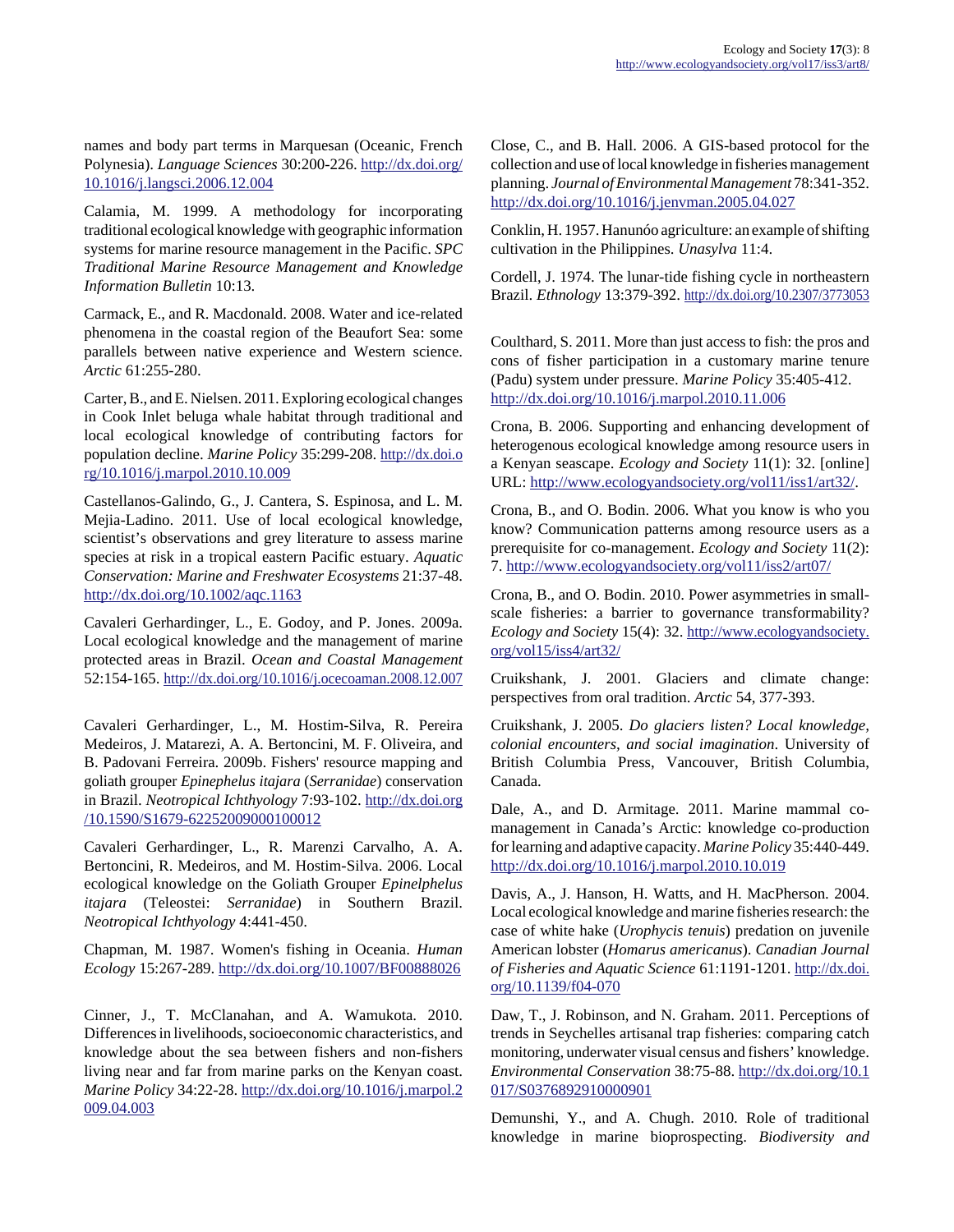*Conservation* 19:3015-3033. [http://dx.doi.org/10.1007/s1053](http://dx.doi.org/10.1007/s10531-010-9879-9) [1-010-9879-9](http://dx.doi.org/10.1007/s10531-010-9879-9)

Dowsley, M. 2009. Community clusters in wildlife and environmental management: using TEK and community involvement to improve co-management in an era of rapid environmental change. *Polar Research* 28:43-59. [http://dx.do](http://dx.doi.org/10.1111/j.1751-8369.2008.00093.x) [i.org/10.1111/j.1751-8369.2008.00093.x](http://dx.doi.org/10.1111/j.1751-8369.2008.00093.x) 

Dowsley, M., and G. Wenzel. 2008. "The time of the most polar bears": a co-management conflict in Nunavut. *Arctic* 61:177-189.

Drew, J. 2005. Use of traditional ecological knowledge in marine conservation. *Conservation Biology* 19:1286-1293. <http://dx.doi.org/10.1111/j.1523-1739.2005.00158.x>

Dulvy, N., and N. Polunin. 2004. Using informal knowledge to infer human-induced rarity of a conspicuous reef fish. *Animal Conservation*:365-374. [http://dx.doi.org/10.1017/S13](http://dx.doi.org/10.1017/S1367943004001519) [67943004001519](http://dx.doi.org/10.1017/S1367943004001519)

Eddy, T., Gardner, J., and A. Pérez-Matus. 2010. Applying fishers' ecological knowledge to construct past and future lobster stocks in the Juan Fernández Archipelago, Chile. *PLoS One* 5:1-13.<http://dx.doi.org/10.1371/journal.pone.0013670>

Ellis, S. 2005. Meaningful consideration? A review of traditional knowledge in environmental decision-making. *Arctic* 58:66-77.

Espinoza-Tenorio, A., G. Montaño-Moctezuma, and I. Espejel. 2010. Ecosystem-based analysis of a marine protected area where fisheries and protected species coexist. *Environmental Management* 45:739-750. [http://dx.doi.org/10](http://dx.doi.org/10.1007/s00267-010-9451-0) [.1007/s00267-010-9451-0](http://dx.doi.org/10.1007/s00267-010-9451-0)

Evans, L. 2010. Ecological knowledge interactions in marine governance in Kenya. *Ocean & Coastal Management* 53:180-191.<http://dx.doi.org/10.1016/j.ocecoaman.2010.01.009>

Feinberg, R. 1988. *Polynesian seafaring and navigation: ocean travel in Anutan culture and society*. Kent State University Press, Kent, Ohio, USA.

Feinberg, R. 1995. Continuity and change in Nukumanu maritime technology and practice. Pages 159-195 *in* R. Feinburg, editor. *Seafaring in the contemporary Pacific Islands: studies in continuity and change.* Northern Illinois University Press, DeKalb, Illinois, USA.

Felt, L. 1994. Two tales of a fish: the social construction of indigenous knowledge among Atlantic Canadian salmon fishers. Pages 251-286 in C. Dyer and J. McGoodwin, editors. *Folk management of the world's fisheries: lessons for modern fisheries management*. University Press of Colorado, Niwot, Colorado, USA.

Felt, L. 2008. "It all depends on the lens, b'y": local ecological knowledge and institutional science in an expanding finfish aquaculture sector. Pages 167-190 *in* K. Culver and D. Castle, editors. *Aquaculture, innovation and social transformation*. The International Library of Environmental, Agricultural and Food Ethics 17. Springer Science and Business Media.

Fernandez-Giminez, M., H. Huntington, and K. Frost. 2006. Integration or co-optation? Traditional knowledge and science in the Alaska Beluga Whale Committee. *Environmental Conservation* 33:306-315. [http://dx.doi.org/10.1017/S037689](http://dx.doi.org/10.1017/S0376892906003420) [2906003420](http://dx.doi.org/10.1017/S0376892906003420)

Ferse, S., M. Máñez Costa, K. Schwerdtner Máñez, D. Adhuri, and M. Glaser. 2010. Allies, not aliens: increasing the role of local communities in marine protected area management. *Environmental Conservation* 37:23-34. [http://dx.doi.org/10.1](http://dx.doi.org/10.1017/S0376892910000172) [017/S0376892910000172](http://dx.doi.org/10.1017/S0376892910000172)

Fienup-Riordan, A. 1999. Yaqulget qaillun pilartat (what the birds do): Yup'ik Eskimo understanding of geese and those who study them. *Arctic* 1:1-22.

Fienup-Riordan, A., and A. Reardon. 2012. *Ellavut: our Yup'ik world and weather: continuity and change on the Bering Sea coast*. University of Washington Press and Calista Elders Council, Seattle, Washington, USA.

Fiji Locally Managed Marine Areas Network (FLMMA). 2011. *The way we work together: guidelines for members of the FLMMA network, final 1.7 March 2011*. FLMMA Operations Guide. Institute of Applied Sciences, Faculty of Science Technology and Environment, University of the South Pacific, Suva, Fiji.

Finney, B. 1976. *Pacific navigation and voyaging*. The Polynesian Society, Auckland, New Zealand.

Foale, S. 1998. Assessment and management of the trochus fishery at West Nggela, Soloman Islands: an interdisciplinary approach. *Ocean and Coastal Management* 40:187-205. [http:](http://dx.doi.org/10.1016/S0964-5691(98)00044-1) [//dx.doi.org/10.1016/S0964-5691\(98\)00044-1](http://dx.doi.org/10.1016/S0964-5691(98)00044-1) 

Foale, S. 2006a. The intersection of scientific and indigenous ecological knowledge in coastal Melanesia: implications for contemporary marine resource management. *International Social Science* 58:129-137. [http://dx.doi.org/10.1111/j.1468-](http://dx.doi.org/10.1111/j.1468-2451.2006.00607.x) [2451.2006.00607.x](http://dx.doi.org/10.1111/j.1468-2451.2006.00607.x)

Foale, S. 2006b. Is coral reef conservation possible without science education in Melanesia? Is science education possible without development? Pages 1274-1278 *in* Y. Suzuki, T. Nakamori, M. Hidaka, H. Kayanne, B. E. Casareto, K. Nadaoka, H. Yamano, and M. Tsuchiya, editors. *Proceedings of the 10th International Coral Reef Symposium* (28 June -2 July 2004, Okinawa, Japan). Japanese Coral Reef Society, Tokyo, Japan.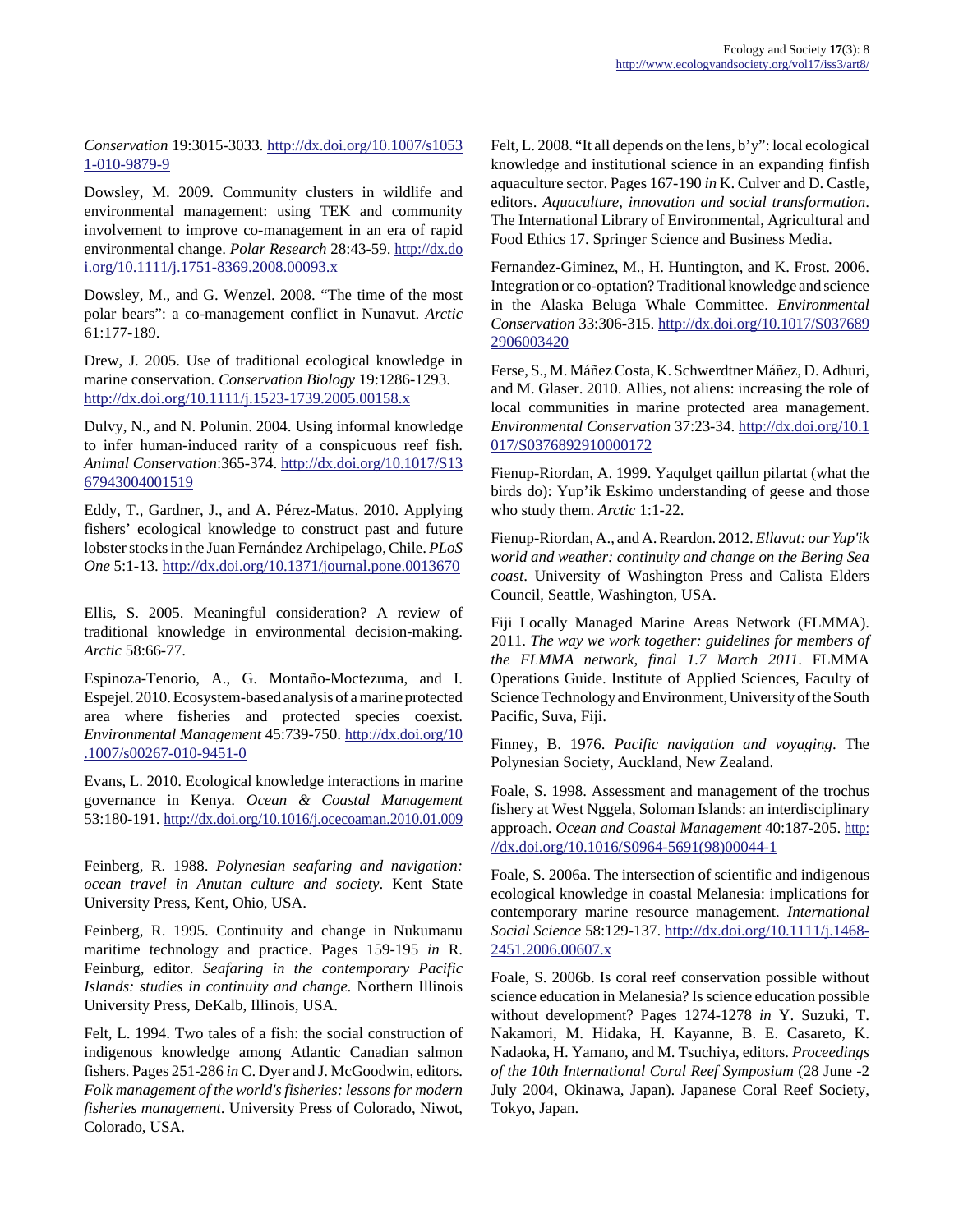Forman, S. 1967. Cognition and the catch: the location of fishing spots in a Brazilian coastal village. *Ethnology* 6:417-426.<http://dx.doi.org/10.2307/3772828>

Forman, S. 1970. *The raft fishermen: tradition and change in the Brazilian peasant economy.* Indiana University Press, London, UK.

Garcia-Quijano, C. 2007. Fishers' knowledge of marine species assemblages: bridging between scientific and local ecological knowledge in Southeastern Puerto Rico. *American Anthropologist* 109:529-536. [http://dx.doi.org/10.1525/aa.200](http://dx.doi.org/10.1525/aa.2007.109.3.529) [7.109.3.529](http://dx.doi.org/10.1525/aa.2007.109.3.529) 

Garcia-Quijano, C. 2009. Managing complexity: ecological knowledge and success in Puerto Rican small-scale fisheries. *Human Organisation* 68:1-17.

Gearheard, S., C. Aporta, G. Aipellee, and K. O'Keefe. 2011. The Igliniit project: Inuit hunters document life on the trail to map and monitor arctic change. *The Canadian Geographer* 55(1):42-55. [http://dx.doi.org/10.1111/j.1541-0064.2010.00344.](http://dx.doi.org/10.1111/j.1541-0064.2010.00344.x) [x](http://dx.doi.org/10.1111/j.1541-0064.2010.00344.x)

Gearheard, S., W. Matumeak, I. Angutikjuaq, H. Maslanik, H. Huntington, J. Leavitt, D. Matumeak Kagak, G. Tigullaraq, and R. Barry. 2006. 'It's not that simple': a collaborative comparison of sea ice environments, their uses, observed changes and adaptations in Barrow, Alaska, USA, and Clyde River, Nunavut, Canada. *Ambio* 35:203-212. [http://dx.doi.org](http://dx.doi.org/10.1579/0044-7447(2006)35[203:INTSAC]2.0.CO;2) [/10.1579/0044-7447\(2006\)35\[203:INTSAC\]2.0.CO;2](http://dx.doi.org/10.1579/0044-7447(2006)35[203:INTSAC]2.0.CO;2)

Gearheard, S., and J. Shirley. 2007. Challenges in communityresearch relationships: learning from natural science in Nunavut. *Arctic* 60:62-74.

George, J., Huntington, H., Brewster, K., Eicken, H., Norton, D., and R. Glenn. 2004. Observations on shorefast ice dynamics in Arctic Alaska and the responses of the Inupiat hunting community. *Arctic* 57:363-374.

Gilchrist, G., and G. Robertson. 2000. Observations of marine birds and mammals wintering at polynyas and ice edges in the Belcher Islands, Nunavut, Canada. *Arctic* 53:61-68.

Gladwin, T. 1970. *East is a big bird: navigation and logic on Puluwat Atoll*. Harvard University Press, Cambridge, Massachusetts, USA.

Gosse, K., J. Wroblewski, and B. Neis. 2003. Closing the loop: commercial fish harvesters' local ecological knowledge and science in a study of coastal cod in Newfoundland and Labrador, Canada. Pages 25-36 *in* N. Haggan, C. Brignall, and L. Wood, editors. Putting fishers' knowledge to work, conference proceedings (27-30 August 2011, Vancouver, Canada). *Fisheries Centre Research Reports* 11:1.

Grant, S., and F. Berkes. 2007. Fisher knowledge as expert system: a case from the longline fishery of Grenada, the eastern Caribbean. *Fisheries Research* 84:162-170. [http://dx.doi.org/](http://dx.doi.org/10.1016/j.fishres.2006.10.012) [10.1016/j.fishres.2006.10.012](http://dx.doi.org/10.1016/j.fishres.2006.10.012) 

Hall, B. G., A. Moore, P. Knight, and N. Hankey. 2009. The extraction and utilization of local and scientific geospatial knowledge within the Bluff oyster fishery, New Zealand. *Journal of Environmental Management* 90:2055-2070. [http://](http://dx.doi.org/10.1016/j.jenvman.2007.08.022) [dx.doi.org/10.1016/j.jenvman.2007.08.022](http://dx.doi.org/10.1016/j.jenvman.2007.08.022)

Hamilton, R. 2005. Indigenous ecological knowledge of the aggregating and nocturnal spawning behaviour of the longfin emperor, Lethrinus erythropterus. *SPC Traditional Marine Resource Management and Knowledge Information Bulletin* 18:9-18.

Hamilton R., and R. Walter. 1999. Indigenous ecological knowledge and its role in fisheries research design: a case study from the Roviana Lagoon, Western Province, Solomon Islands. *Traditional Marine Resource Management and Knowledge Information Bulletin* 11:13-21.

Harnish, L., and J. Martin Willison. 2009. Efficiency of bait usage in the Nova Scotia lobster fishery: a first look. *Journal of Cleaner Production* 17:345-347. [http://dx.doi.org/10.1016/](http://dx.doi.org/10.1016/j.jclepro.2008.08.005) [j.jclepro.2008.08.005](http://dx.doi.org/10.1016/j.jclepro.2008.08.005) 

Heaslip, R. 2008. Monitoring salmon aquaculture waste: the contribution of First Nations' rights, knowledge and practices in British Columbia, Canada. *Marine Policy* 32:988-996. [htt](http://dx.doi.org/10.1016/j.marpol.2008.02.002) [p://dx.doi.org/10.1016/j.marpol.2008.02.002](http://dx.doi.org/10.1016/j.marpol.2008.02.002) 

Henshaw, A. 2009. Sea ice: the sociocultural dimensions of a melting environment in the Arctic. *In* S. Crate and M. Nuttall, editors. *Anthropology and climate change: from encounters to action*. Left Coast Press, Walnut Creek, California, USA.

Hernandez Cornejo, R., N. Koedam, A. Ruiz Luna, M. Troell, and F. Dahdouh-Guebas. 2005. Remote sensing and ethnobotanical assessment of the mangrove forest changes in the Navchiste-San Ignacio-Macapule Lagoon Complex, Sinaloa, Mexico. *Ecology and Society* 10(1) 16. [online] URL: <http://www.ecologyandsociety.org/vol10/iss1/art16/>.

Heyes, S. 2011. Cracks in the knowledge: sea ice terms in Kangiqsualujjuaq, Nunavik. *Canadian Geographer* 55:69-90. <http://dx.doi.org/10.1111/j.1541-0064.2010.00346.x>

Hickey, F. 2007. Traditional marine resource management in Vanuatu: worldviews in transformation. Pages 147-168 *in* N. Haggan, B. Neis and I. Baird, editors. *Fishers' knowledge in fisheries science and management*. Coastal Management Sourcebooks 4. UNESCO, Paris, France.

Hill, N., K. Michael, A. Frazer, and S. Leslie. 2010. The utility and risk of local ecological knowledge in developing stakeholder driven fisheries management: the Foveaux Strait dredge fishery, New Zealand. *Ocean and Coastal Management* 53:659-668. [http://dx.doi.org/10.1016/j.ocecoam](http://dx.doi.org/10.1016/j.ocecoaman.2010.04.011) [an.2010.04.011](http://dx.doi.org/10.1016/j.ocecoaman.2010.04.011)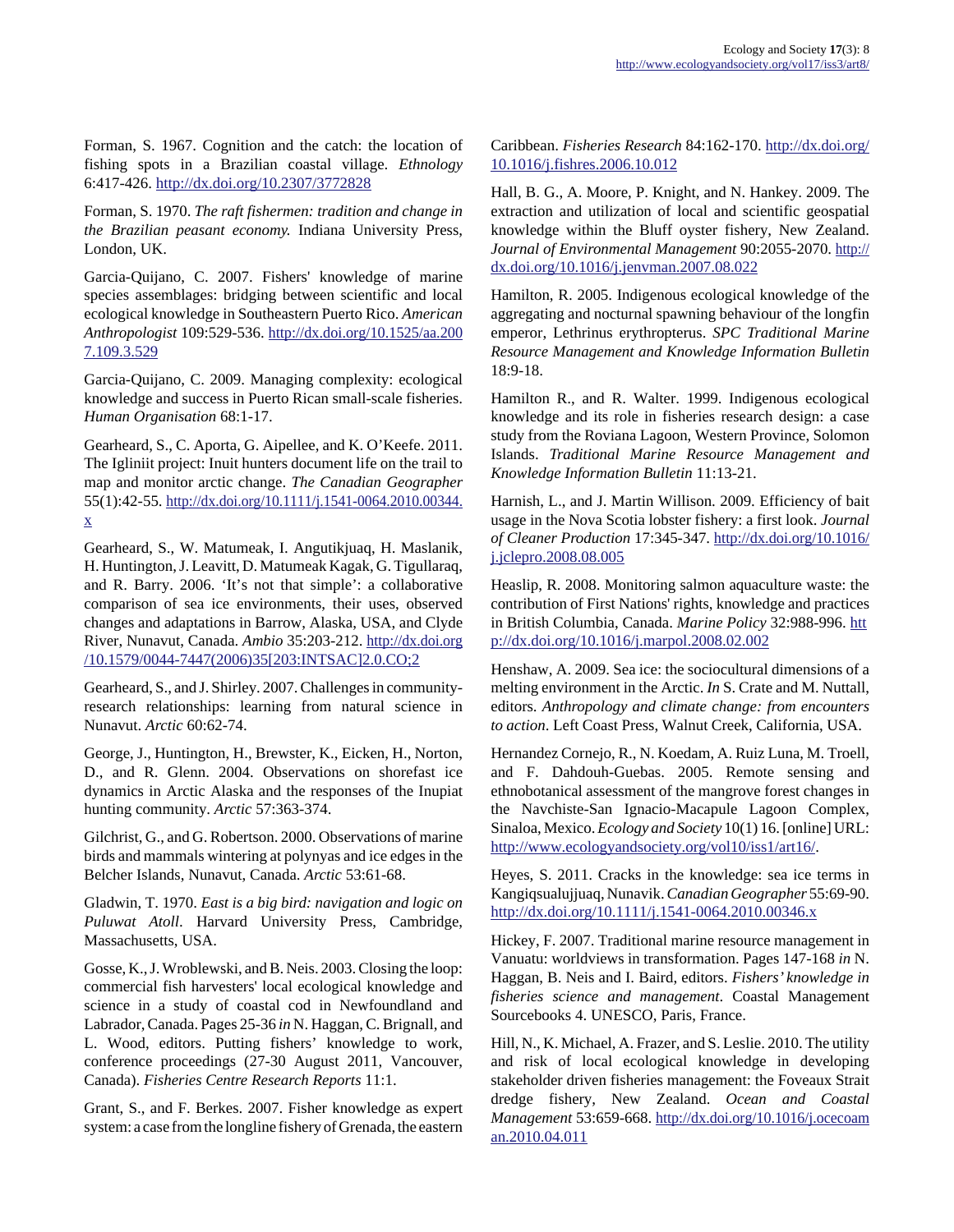Hunn, E., D. Johnson, P. Russell, and T. Thornton. 2003. Huna Tlingit traditional environmental knowledge, conservation, and the management of a "wilderness" park. *Current Anthropology* 44S: S79-S103.<http://dx.doi.org/10.1086/377666>

Huntington, H., P. Brown-Schwalenberg, K. Frost, M. Fernandez-Giminez, D. Norton, and D. Rosenberg. 2002. Observations on the workshop as a means of improving communication between holders of traditional and scientific knowledge. *Environmental Management* 30:778-792. [http://d](http://dx.doi.org/10.1007/s00267-002-2749-9) [x.doi.org/10.1007/s00267-002-2749-9](http://dx.doi.org/10.1007/s00267-002-2749-9)

Huntington, H., and the Communities of Buckland, Elim, Koyuk, Point Lay, and Shaktoolik. 1999. Traditional knowledge of the ecology of beluga whales (*Delphinapterus leucas*) in the eastern Chukchi and northern Bering Seas, Alaska. *Arctic* 52:49-61.

Huntington, H., R. Suydam, and D. Rosenberg. 2004. Traditional knowledge and satellite tracking as complementary approaches to ecological understanding. *Environmental Conservation* 31:177-180. [http://dx.doi.org/10.1017/S037689](http://dx.doi.org/10.1017/S0376892904001559) [2904001559](http://dx.doi.org/10.1017/S0376892904001559)

Huntington, H.P. 1992. *Wildlife management and subsistence hunting in Alaska*. Belhaven Press, London, UK.

Hviding, E. 1996. *Guardians of Marovo Lagoon: practice, plans and politics in maritime Melanesia*. University of Hawaii Press, Honolulu, Hawaii, USA.

Igarashi, T. 1984. Locality-finding in relation to fishing activities at sea. *In* B. Gunda, editor. *The fishing cultures of the world: studies in ethnology, cultural ecology and folklore*. Akademiai Kiado, Budapest, Hungary.

Inuksuk, A. 2011. On the nature of sea ice around Igloolik. *Canadian Geographer* 55:36-41. [http://dx.doi.org/10.1111/j.1](http://dx.doi.org/10.1111/j.1541-0064.2010.00343.x) [541-0064.2010.00343.x](http://dx.doi.org/10.1111/j.1541-0064.2010.00343.x)

Jewett, S., L. Clough, A. Blanchard, W. Ambrose, H. Feder, M. Hoberg, and A. Whiting. 2009. Nearshore macrobenthos of northern Kotzebue Sound, Alaska, with reference to local sewage disposal. *Polar Biology* 32:1665-1680. [http://dx.doi.o](http://dx.doi.org/10.1007/s00300-009-0667-5) [rg/10.1007/s00300-009-0667-5](http://dx.doi.org/10.1007/s00300-009-0667-5)

Johannes R., and B. Neis. 2007. The value of anecdote. Pages 41-58 *in* N. Haggan, B. Neis, and I. Baird, editors. *Fishers' knowledge in fisheries science and management*. Coastal Management Sourcebooks 4. UNESCO, Paris, France.

Johannes, R., and B. Yeeting. 2000. I-Kiribati knowledge and management of Tarawa's lagoon reserves. *Atoll Research Bulletin* 489.

Johannes, R. E. 1978. Traditional marine conservation methods in Oceania and their demise. *Annual Review of Ecology and Systematics* 9:349-364. [http://dx.doi.org/10.1146/](http://dx.doi.org/10.1146/annurev.es.09.110178.002025) [annurev.es.09.110178.002025](http://dx.doi.org/10.1146/annurev.es.09.110178.002025) 

Johannes, R. E. 1981. *Words of the lagoon: fishing and marine lore in the Palau District of Micronesia*. University of California Press, Berkeley, California, USA.

Johannes, R. E. 1998. Government-supported, village-based management of marine resources in Vanuatu. *Ocean and Coastal Management* 40:165-186. [http://dx.doi.org/10.1016/S](http://dx.doi.org/10.1016/S0964-5691(98)00046-5) [0964-5691\(98\)00046-5](http://dx.doi.org/10.1016/S0964-5691(98)00046-5)

Johannes, R. E. 2002. The renaissance of community-based marine resource management in Oceania. *Annual Review of Ecology and Systematics* 33:317-340. [http://dx.doi.org/10.1146/](http://dx.doi.org/10.1146/annurev.ecolsys.33.010802.150524) [annurev.ecolsys.33.010802.150524](http://dx.doi.org/10.1146/annurev.ecolsys.33.010802.150524) 

Johannes, R. E., and J. MacFarlane. 1991. *Traditional fishing in the Torres Strait Islands*. CSIRO Division of Fisheries, Hobart, Australia.

Jones, R. 2007. Application of Haida oral history to Pacific herring management. Pages 103-118 *in* N. Haggan, B. Neis, and I. Baird, editors. *Fishers' knowledge in fisheries science and management*. Coastal Management Sourcebooks 4. UNESCO, Paris, France.

Jones, R., C. Rigg, and L. Lee. 2010. Haida marine planning: First Nations as a partner in marine conservation. *Ecology and Society* 15(1): 12. [online] URL: [http://www.ecologyandsociety.](http://www.ecologyandsociety.org/vol15/iss1/art12/) [org/vol15/iss1/art12/](http://www.ecologyandsociety.org/vol15/iss1/art12/).

Jones, R. R., and T-L. Williams-Davidson. 2000. Applying Haida ethics in today's fishery. Pages 87-94 in S. W. Fair and R. World, editors. *Celebration 2000: restoring balance through culture*. Sealaska Heritage Foundation, Juneau, Alaska, USA.

Keith, D., Arqviq, J., Kamookak, L., and J. Ameralik. 2005. *Inuit Qaujimaningit Nanurnut: Inuit knowledge of polar bears*. Gjoa Haven Hunters' and Trappers' Organization; and CCI Press, University of Calgary; Calgary, Alberta, Canada.

Klee, G. 1980. Oceania. Pages 283-285 *in* G. Klee, editor. *World systems of traditional resource management*. Edward Arnold, London, UK.

Knopp, J. 2010. Investigating the effects of environmental change on Arctic char (*Salvelinus alpinus*) growth using scientific and Inuit traditional knowledge. *Arctic* 63:493-497.

Knudsen, S. 2008. Ethical know-how and traditional ecological knowledge in small scale fisheries on the eastern Black Sea coast of Turkey. *Human Ecology* 36:29-41. [http://](http://dx.doi.org/10.1007/s10745-007-9134-5) [dx.doi.org/10.1007/s10745-007-9134-5](http://dx.doi.org/10.1007/s10745-007-9134-5)

Knutsen, J. A., H. Knutsen, E. Rinde, H. Christie, T. Bodvin, and E. Dahl. 2010. Mapping biological resources in the coastal zone: an evaluation of methods in a pioneering study from Norway. *Ambio* 39:148-158. [http://dx.doi.org/10.1007/s1328](http://dx.doi.org/10.1007/s13280-010-0023-6) [0-010-0023-6](http://dx.doi.org/10.1007/s13280-010-0023-6)

Kovacs, J. 2000. Perceptions of environmental change in a tropical coastal wetland. *Land Degradation and Development*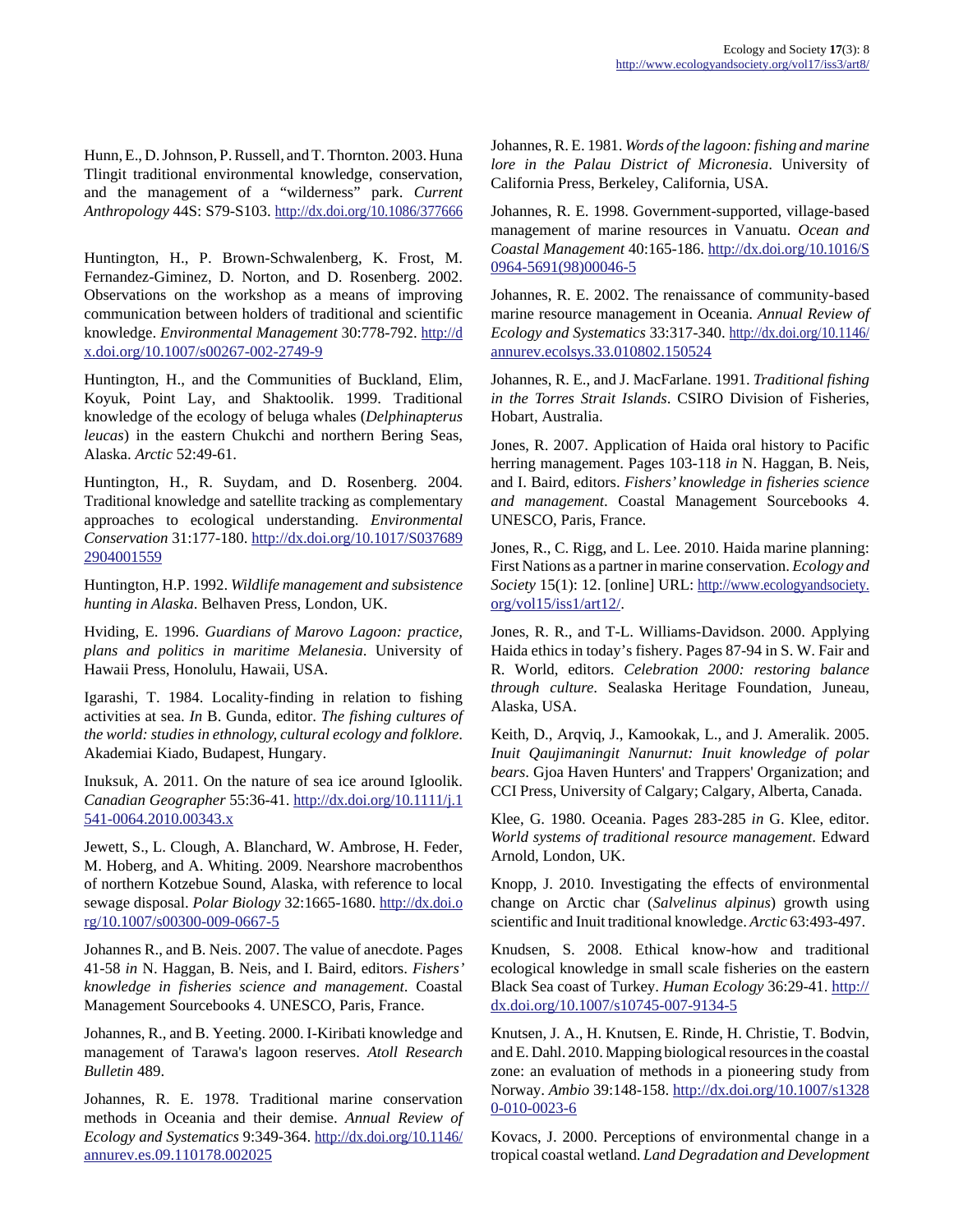## 11:209-220. [http://dx.doi.org/10.1002/1099-145X\(200005/06\)](http://dx.doi.org/10.1002/1099-145X(200005/06)11:3<209::AID-LDR378>3.0.CO;2-Y) [11:3<209::AID-LDR378>3.0.CO;2-Y](http://dx.doi.org/10.1002/1099-145X(200005/06)11:3<209::AID-LDR378>3.0.CO;2-Y)

Krupnik, I. 2002. Watching ice and weather our way: some lessons from Yupik observations of sea ice and weather on St. Lawrence Island. Pages 156-197 *in* I. Krupnik and D. Jolly, editors. *The Earth is faster now: indigenous observations of Arctic environmental change*. ARCUS, Fairbanks, Alaska, USA.

Krupnik, I. 2011. 'How many Eskimo words for ice?' Collecting Inuit sea ice terminologies in the international polar year 2007-2008. *The Canadian Geographer* 55:56-68. [http://](http://dx.doi.org/10.1111/j.1541-0064.2010.00345.x) [dx.doi.org/10.1111/j.1541-0064.2010.00345.x](http://dx.doi.org/10.1111/j.1541-0064.2010.00345.x)

Krupnik, I., C. Aporta, S. Gearheard, G. J. J. Laidler, and L. Kielsen Holm, editors. 2010. *SIKU: knowing our ice, documenting sea-ice knowledge and use*. Dodrecht, London, UK.

Krupnik I., and G. Carleton Ray. 2007. Pacific walruses, indigenous hunters, and climate change: bridging scientific and indigenous knowledge. *Deep-Sea Research II* 54:2946-2957.<http://dx.doi.org/10.1016/j.dsr2.2007.08.011>

Krupnik, I., and W. U. Weyapuk. 2010. Qanuq Ilitaavut: "How we learned what we know" (Wales Inupiaq sea ice dictionary). Pages 321-354 *in* I. Krupnik, C. Aporta, S. Gearheard, G. J. J. Laidler, and L. K. Kielsen Holm, editors. *SIKU: knowing our ice, documenting sea-ice knowledge and use*. Dodrecht, London, UK. [http://dx.doi.org/10.1007/978-90-481-8587-0\\_14](http://dx.doi.org/10.1007/978-90-481-8587-0_14)

Kurien, J. 1998. Traditional ecological knowledge and ecosystem sustainability: new meaning to Asian coastal proverbs. *Ecological Applications* 8:S2-S5.

Kurien, J. 2001. The socio-cultural aspects of fisheries: implications for food and livelihood security—a case study of Kerala State, India. Pages 195-218 in J. McGoodwin, editor. *Understanding the cultures of fishing communities: a key to fisheries management and food security.* FAO, Rome, Italy.

Laidler, G. 2006. Inuit and scientific perspectives on the relationship between sea ice and climate change: the ideal complement? *Climatic Change* 78:407-444.

Laidler, G., and P. Elee. 2008. Human geographies of sea ice: freeze/thaw processes around Cape Dorset, Nunavut, Canada. *Polar Record* 44:51-76.

Laidler, G., T. Hirose, M. Kapfer, T. Ikummaq, E. Joamie, and P. Elee. 2011. Evaluating the floe edge service: how well can SAR imagery address Inuit community concerns around sea ice change and travel safety? *The Canadian Geographer* 55:91-107.

Laidler, G., and T. Ikummaq. 2008. Human geographies of sea ice: freeze/thaw processes around Igloolik, Nunavut,

## Canada. *Polar Record* 44:127-153. [http://dx.doi.org/10.1111/](http://dx.doi.org/10.1111/j.1541-0064.2010.00347.x) [j.1541-0064.2010.00347.x](http://dx.doi.org/10.1111/j.1541-0064.2010.00347.x)

Landgon, S. 2006. Selective traditional Tlingit salmon fishing techniques on the west coast of the Princes of Wales Archipelago. Pages 22-46 *in* C. Menzies, editor. *Traditional ecological knowledge and natural resource management*. University of Nebraska Press, Lincoln, Nebraska, USA.

Lauer M., and S. Aswani. 2008. Integrating indigenous ecological knowledge and multi-spectral image classification for marine habitat mapping in Oceania. *Ocean and Coastal Management* 51:495-504. [http://dx.doi.org/10.1016/j.ocecoam](http://dx.doi.org/10.1016/j.ocecoaman.2008.04.006) [an.2008.04.006](http://dx.doi.org/10.1016/j.ocecoaman.2008.04.006)

Lauer, M., and S. Aswani. 2010. Indigenous knowledge and long-term ecological change: detection, interpretation and response to changing ecological conditions in Pacific island communities. *Environmental Management* 45:985-997. [http:/](http://dx.doi.org/10.1007/s00267-010-9471-9) [/dx.doi.org/10.1007/s00267-010-9471-9](http://dx.doi.org/10.1007/s00267-010-9471-9)

Lavides, M., N. Polunin, S. Stead, D. G. Tabaranza, M. T. Comeros, and J. R. Dongallo. 2009. Finfish disappearances around Bohol, Philippines inferred from traditional ecological knowledge. *Environmental Conservation* 36:235-244. [http://d](http://dx.doi.org/10.1017/S0376892909990385) [x.doi.org/10.1017/S0376892909990385](http://dx.doi.org/10.1017/S0376892909990385) 

Leduc, T. 2007. Sila dialogues on climate change: Inuit wisdom for a cross-cultural interdisciplinarity. *Climatic Change* 85:237-250. <http://dx.doi.org/10.1007/s10584-006-9187-2>

Lefale, P. F. 2010. Ua 'afa le Aso stormy weather today: traditional ecological knowledge of weather and climate: the Samoa experience. *Climatic Change* 100:317-335. [http://dx.d](http://dx.doi.org/10.1007/s10584-009-9722-z) [oi.org/10.1007/s10584-009-9722-z](http://dx.doi.org/10.1007/s10584-009-9722-z)

Lemelin, R. H., B. Walmark, G. Hunter, M. Gull, Washaho First Nations at Fort Severn, and Weenusk First Nation at Peawanuck. 2010. Wabusk of the Omushkegouk: Cree–polar bear (*Ursus maritimus*) interactions in northern Ontario. *Human Ecology* 38:803-815.

Levinson, S. 2008. Landscape, seascape and the ontology of places on Rossel Island, Papua New Guinea. *Language Science* 30:256-290. [http://dx.doi.org/10.1016/j.langsci.2006](http://dx.doi.org/10.1016/j.langsci.2006.12.032) [.12.032](http://dx.doi.org/10.1016/j.langsci.2006.12.032)

Linkous Brown, K. 2006. As it was in the past: a return to the use of live-capture technology in the aboriginal riverine fishery. Pages 47-63 *in* C. Menzies, editor. *Traditional ecological knowledge and natural resource management*. University of Nebraska Press, Lincoln, Nebraska, USA.

Lobo, A., A. Balmford, R. Arthur, and A. Manica. 2010. Commercializing bycatch can push a fishery beyond economic extinction. *Conservation Letters* 3:277-285. [http://dx.doi.org/](http://dx.doi.org/10.1111/j.1755-263X.2010.00117.x) [10.1111/j.1755-263X.2010.00117.x](http://dx.doi.org/10.1111/j.1755-263X.2010.00117.x)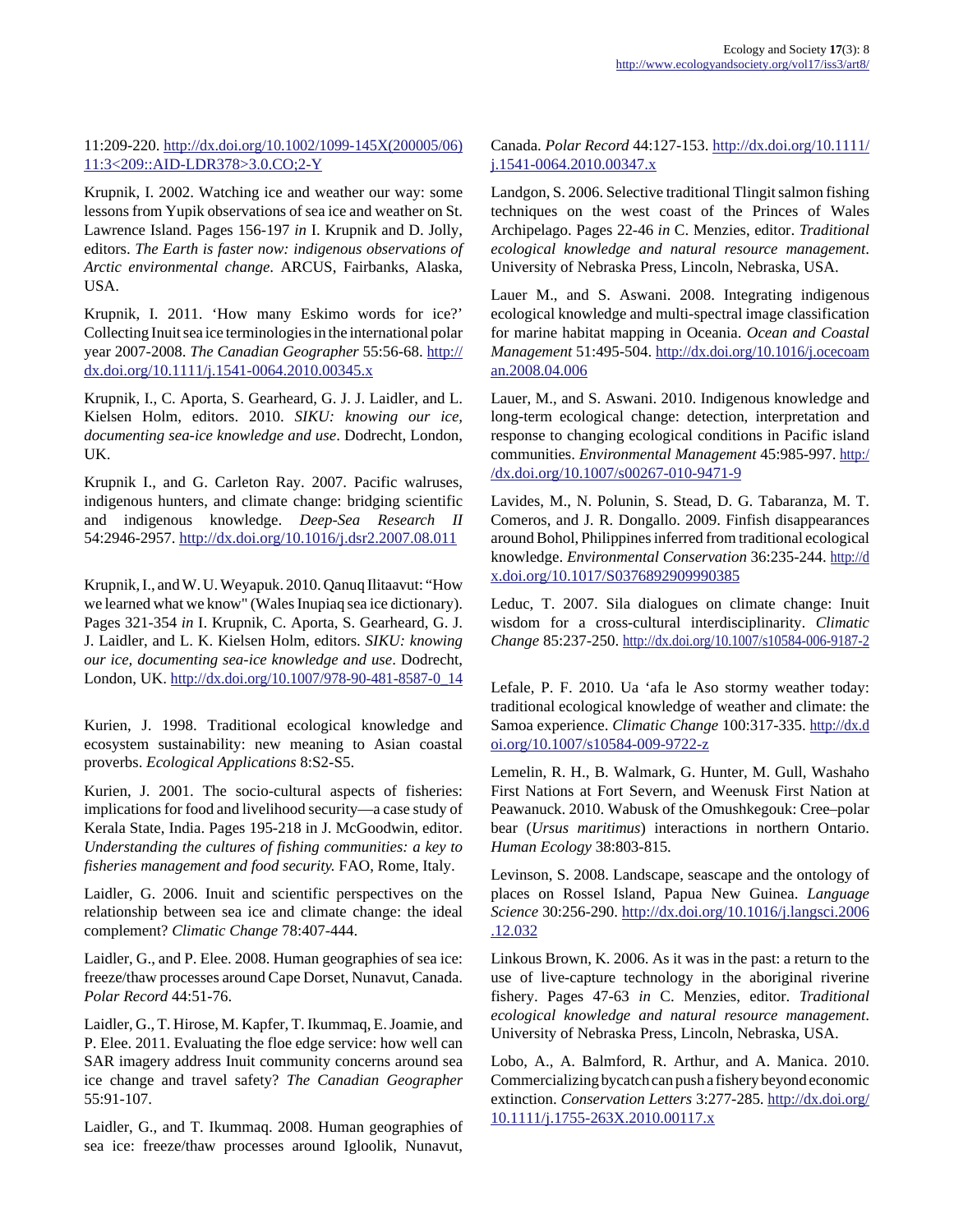Mackinson, S. 2001. Integrating local and scientific knowledge: an example in fisheries science. *Environmental Management* 27:533-545. [http://dx.doi.org/10.1007/s0026700](http://dx.doi.org/10.1007/s002670010168) [10168](http://dx.doi.org/10.1007/s002670010168)

Malinowski, B. 1922. *Argonauts of the western Pacific*. G. Routledge and Kegan Paul PLC, London, UK.

Mallory, M. L., A. J. Fontaine, J. A. Akearok, and V. H. Johnston. 2006. Synergy of local ecological knowledge, community involvement and scientific study to develop marine wildlife areas in eastern Arctic Canada. *Polar Record* 42:205-216.<http://dx.doi.org/10.1017/S0032247406005481>

Mallory, M. L., H. G. Gilchrist, A. J. Fontaine, and J. A. Akearok. 2003. Local ecological knowledge of ivory gull declines in Arctic Canada. *Arctic* 56:293-298.

Manajarréz-Martínez, L., J. C. Gutiérrez-Estrada, J. Mazenet-González, and M. Sorigeur. 2010. Seasonal patterns of three fish species in a Caribbean coastal gill-net fishery: biologically induced or climate-related aggregations? *Fisheries Research* 106:358-367.<http://dx.doi.org/10.1016/j.fishres.2010.09.005>

Mangahas, M. 2010. Seasonable ritual and the regulation of fishing in Batanes Province, Philippines. Pages 77-98 *in* K. Ruddle and A. Satria, editors. *Managing coastal and inland waters: pre-existing aquatic management systems in southeast Asia*. Springer, New York, New York, USA. [http://dx.doi.org](http://dx.doi.org/10.1007/978-90-481-9555-8_4) [/10.1007/978-90-481-9555-8\\_4](http://dx.doi.org/10.1007/978-90-481-9555-8_4)

Manna, R. K., and B. K. Bhattacharjya. 2009. Incorporation of new construction material into indigenous technological knowledge–a case study of V shaped fish trap in eastern India. *Indian Journal of Traditional Knowledge* 8:548-550.

Mathooko, J. 2005. Application of traditional ecological knowledge in the management and sustainability of fisheries in East Africa: a long-neglected strategy? *Hydrobiologia* 537:1-6.<http://dx.doi.org/10.1007/s10750-004-2788-8>

Mauro F., and P. Hardison. 2000. Traditional knowledge of indigenous and local communities: international debate and policy initiatives. *Ecological Applications* 10:1263-1269. [htt](http://dx.doi.org/10.1890/1051-0761(2000)010[1263:TKOIAL]2.0.CO;2) p://dx.doi.org/10.1890/1051-0761(2000)010[1263:TKOIAL] [2.0.CO;2](http://dx.doi.org/10.1890/1051-0761(2000)010[1263:TKOIAL]2.0.CO;2) 

Maurstad, A. 2002. Fishing in murky waters-ethics and politics of research on fisher knowledge. *Marine Policy* 26:159-166. [http://dx.doi.org/10.1016/S0308-597X\(01\)00045-8](http://dx.doi.org/10.1016/S0308-597X(01)00045-8)

McAdoo, B., A. Moore, and J. Baumwoll. 2009. Indigenous knowledge and the near field population response during the 2007 Solomon Islands tsunami. *Natural Hazards* 48:73-82. <http://dx.doi.org/10.1007/s11069-008-9249-z>

McClanahan, T., and J. Cinner. 2008. A framework for adaptive gear and ecosystem-based management in the artisanal coral reef fishery of Papua New Guinea. *Aquatic Conservation: Marine and Freshwater Systems* 18:492-507. <http://dx.doi.org/10.1002/aqc.874>

McClanahan, T., H. Glaesel, J. Rubens, and R. Kiambo. 1997. The effects of traditional fisheries management on fisheries yields and the coral-reef ecosystems of southern Kenya. *Environmental Conservation* 24:105-120. [http://dx.doi.org/10](http://dx.doi.org/10.1017/S0376892997000179) [.1017/S0376892997000179](http://dx.doi.org/10.1017/S0376892997000179) 

McGoodwin, J. 2001. *Understanding the cultures of fishing communities: a key to fisheries management and food security*. FAO Report No. 401. FAO, Rome, Italy.

Memon, P., B. Sheeran, and T. Ririnui. 2003. Between local indigenous communities and their customary fisheries in Aotearoa/New Zealand. *Local Environment* 8:205-219.

Menzies C., and C. Butler. 2007. Returning to selective fishing through indigenous fisheries knowledge: the example of K'moda, Gitxaala Territory. *American Indian Quarterly* 31:441-466.<http://dx.doi.org/10.1353/aiq.2007.0035>

Metcalf, V., and M. Robards. 2008. Sustaining a healthy human-walrus relationship in a dynamic environment: challenges for comanagement. *Ecological Applications* 18: S148-S156.<http://dx.doi.org/10.1890/06-0642.1>

Moller, H., F. Berkes, P. O. Lyver, and M. Kislalioglu. 2004. Combining science and traditional ecological knowledge: monitoring populations for co-management. *Ecology and Society* 9(3): 2. [online] URL: [http://www.ecologyandsociety.](http://www.ecologyandsociety.org/vol9/iss3/art2/) [org/vol9/iss3/art2/](http://www.ecologyandsociety.org/vol9/iss3/art2/).

Moller, H., K. Charleton, B. Knight, and P. Lyver. 2009a. Traditional ecological knowledge and scientific inference of prey availability: harvests of sooty shearwater (*Puffinus griseus*) chicks by Rakiura Maori. *New Zealand Journal of Zoology* 36:259-274. [http://dx.doi.org/10.1080/03014220909](http://dx.doi.org/10.1080/03014220909510154) [510154](http://dx.doi.org/10.1080/03014220909510154)

Moller, H., P. O'Blyver, C. Bragg, J. Newman, R. Clucas, D. Fletcher, J. Kitson, S. McKechnie, D. Scott, and Rakiura Titi Islands Administering Body. 2009b. Guidelines for crosscultural participatory action partnerships: a case study of customary seabird harvest in New Zealand. *New Zealand Journal of Zoology* 36:211-241. [http://dx.doi.org/10.1080/03](http://dx.doi.org/10.1080/03014220909510152) [014220909510152](http://dx.doi.org/10.1080/03014220909510152)

Moore, P. 2003. Seals and fisheries in the Clyde Sea area (Scotland): traditional knowledge informs science. *Fisheries Research* 63:51-61. [http://dx.doi.org/10.1016/S0165-7836\(03\)](http://dx.doi.org/10.1016/S0165-7836(03)00003-1) [00003-1](http://dx.doi.org/10.1016/S0165-7836(03)00003-1)

Moreno, G., I. Dagorn, G. Sancho, D. Garcia, and D. Itano. 2007a. Using local ecological knowledge (LEK) to provide insight on the tuna purse seine fleets of the Indian Ocean useful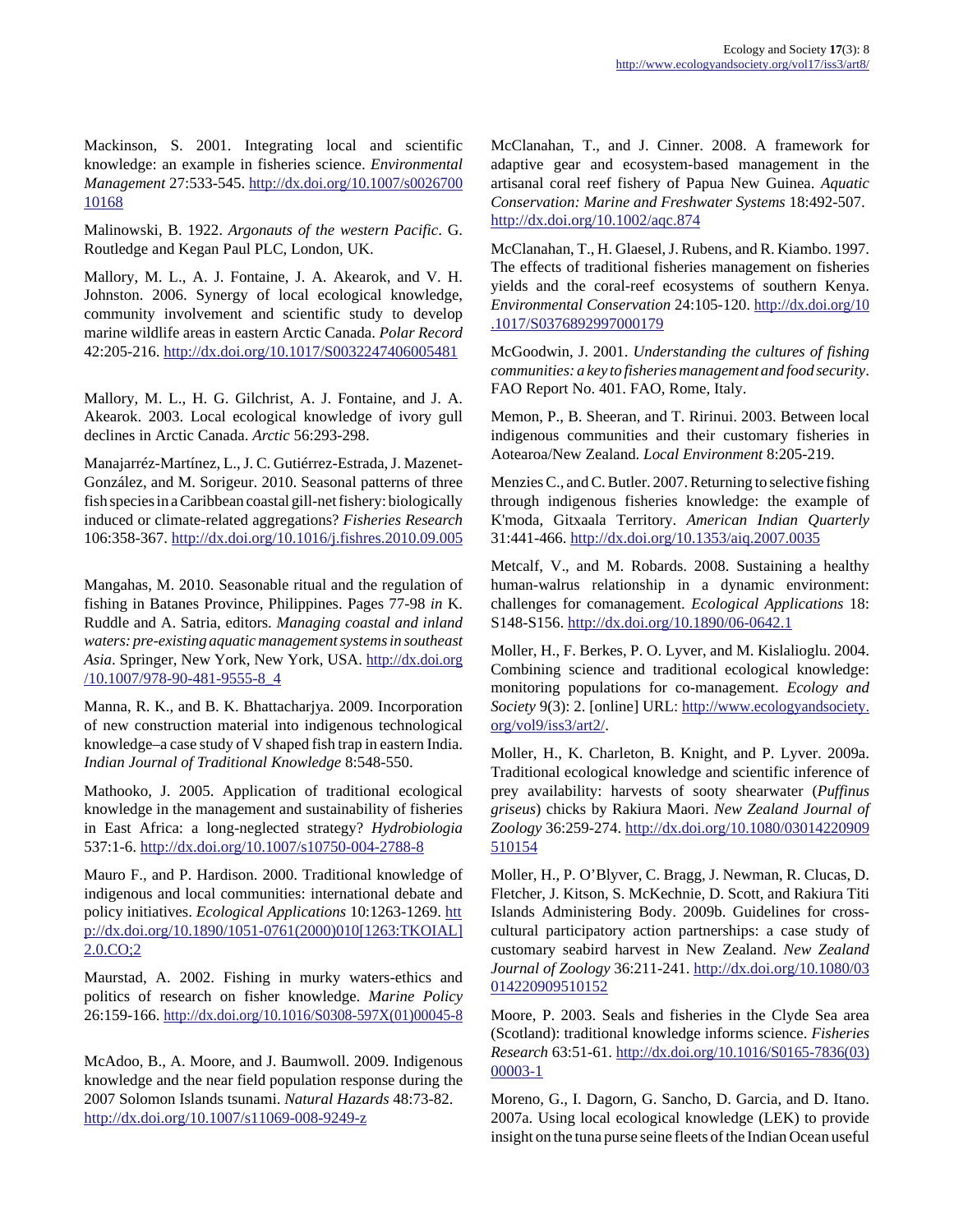for management. *Aquatic Living Resources* 20:367-376. [http:](http://dx.doi.org/10.1051/alr:2008014) [//dx.doi.org/10.1051/alr:2008014](http://dx.doi.org/10.1051/alr:2008014)

Moreno, G., L. Dagorn, G. Sancho, and D. Itano. 2007b. Fish behaviour from fishers' knowledge: the case study of tropical tuna around drifting fish aggregating devices (DFADs). *Canadian Journal of Fisheries and Aquatic Science* 11:1517-1528.<http://dx.doi.org/10.1139/f07-113>

Morrill, W. 1967. Ethnoicthyology of the Cha Cha. *Ethnology* 6:405-417.<http://dx.doi.org/10.2307/3772827>

Mow, J., E. Taylor, M. Howard, M. Baine, E. Connolly, and M. Chiquillo. 2007. Collaborative planning and management of the San Andres Archipelago's coastal and marine resources: a short communication on the evolution of the Seaflower marine protected area. *Ocean and Coastal Management* 50:209-222.<http://dx.doi.org/10.1016/j.ocecoaman.2006.09.001>

Murray, G., B. Neis, and J. Johnson. 2006. Lessons learned from reconstructing interactions between local ecological knowledge, fisheries science, and fisheries management in the commercial fisheries of Newfoundland and Labrador, Canada. *Human Ecology* 34:549-572. [http://dx.doi.org/10.1007/s1074](http://dx.doi.org/10.1007/s10745-006-9010-8) [5-006-9010-8](http://dx.doi.org/10.1007/s10745-006-9010-8) 

Murray, G., B. Neis, C. Palmer, and D. Schneider. 2008. Mapping cod: fisheries science, fish harvesters' ecological knowledge and cod migrations in the Northern Gulf of St. Lawrence. *Human Ecology* 36:581-598. [http://dx.doi.org/10.](http://dx.doi.org/10.1007/s10745-008-9178-1) [1007/s10745-008-9178-1](http://dx.doi.org/10.1007/s10745-008-9178-1) 

Mymrin, N.; the Communities of Novoe Chaplino, Sireniki, Uelen, and Yanrakinnot; and H. Huntington. 1999. Traditional knowledge of the ecology of beluga whales (*Delphinapterus leucas*) in the northern Bering Sea, Chukotka, Russia. *Arctic* 52:62-70.

Nadasdy, P. 1999. The politics of TEK: Power and the integration of knowledge. *Arctic Anthropology* 36:1-18.

Nadasdy, P. 2003. Reevaluating the co-management success story. *Arctic* 56:367-380.

Nadasdy, P. 2005. The anti-politics of TEK: the institutionalization of co-management discourse and practice. *Anthropologica* 47:215-232.

Neis, B. 1992. Fishers' ecological knowledge and stock assessment in Newfoundland. *Newfoundland Studies* 8:155-178.

Neis, B. 2011. Moving forward: social-ecological interactivity, global marine change and knowledge for the future. Pages 182-199 *in* R. E. Ommer, R. I. Perry, K. Cochrane, and P. Cury, editors. *World fisheries: a socialecological analysis*. Wiley-Blackwell: Chichester, West Sussex, UK and Ames, Iowa, USA.

Neis, B., and L. Felt, editors. 2000. Finding our sea legs: linking fishery people and their knowledge with science and management. ISER Books, St. Johns, Newfoundland, Canada.

Neis, B., L. Felt, R. Haedrich, and D. Schneider. 1999. An interdisciplinary method for collecting and integrating fishers' ecological knowledge into resource management. Pages 217-235 *in* D. Newell and R. Ommer, editors. *Fishing places, fishing people*. University of Toronto Press, Toronto, Ontario, Canada.

Nelson, R. 1969. *Hunters of the northern ice*. University of Chicago Press, Chicago, Illinois, USA.

Nguyen, D. T., and K. Ruddle. 2010. Vietnam: the van chai system of social organization and fisheries community management. Pages 129-160 *in* K. Ruddle and A. Satria, editors. *Managing coastal and inland waters: pre-existing aquatic management systems in Southeast Asia*. Springer, New York, New York, USA. [http://dx.doi.org/10.1007/978-90-481](http://dx.doi.org/10.1007/978-90-481-9555-8_6)  $-9555-86$ 

Nielsen, M. 2009. Is climate change causing the increasing narwhal (*Monodon monoceros*) catches in Smith Sound, Greenland? *Polar Research* 28:238-245. [http://dx.doi.org/10.](http://dx.doi.org/10.1111/j.1751-8369.2009.00106.x) [1111/j.1751-8369.2009.00106.x](http://dx.doi.org/10.1111/j.1751-8369.2009.00106.x) 

Nirmale, V., B. Sontakki, and R. S. Biradar. 2004b. Indigenous knowledge of coastal fisher-folk of Mumbai District of Maharashtra State. *Karnataka Journal of Agricultural Science* 17:115-118.

Nirmale, V., B. Sontakki, R. S. Biradar, and S. Metar. 2004a. Assessment of indigenous knowledge of coastal fisherfolk of greater Mumabi and Sindhudurg districts of Maharashtra. *Indian Journal of Traditional Knowledge* 3:27-36.

Nirmale, V., B. S. Sontakki, R. S. Biradar, S. Y. Metar, and S. L. Charatkar. 2007. Use of indigenous knowledge by coastal fisher folk of Mumbai district in Maharashtra. *Indian Journal of Traditional Knowledge* 6:378-382.

Noongwook G., the native village of Savoonga, the native village of Gambell, H. Huntington, and J. George. 2007. Traditional knowledge of the Bowhead Whale (*Balena mysticetus*) around St. Lawrence Island, Alaska. *Arctic* 60:47-54.

Norton, D. 2002. Coastal sea ice watch: private confessions of a convert to indigenous knowledge. Pages 126-155 *in* I. Krupnik and D. Jolly, editors. *The Earth is faster now: indigenous observations of Arctic environmental change*. ARCUS, Fairbanks, Alaska, USA.

Nsiku, E. 2007. Indigenous technical knowledge of Malawian artisanal fisheries. Pages 83-102 *in* N. Haggan, B. Neis, and I. Baird, editors. *Fishers' knowledge in fisheries science and management*. UNESCO, Paris, France.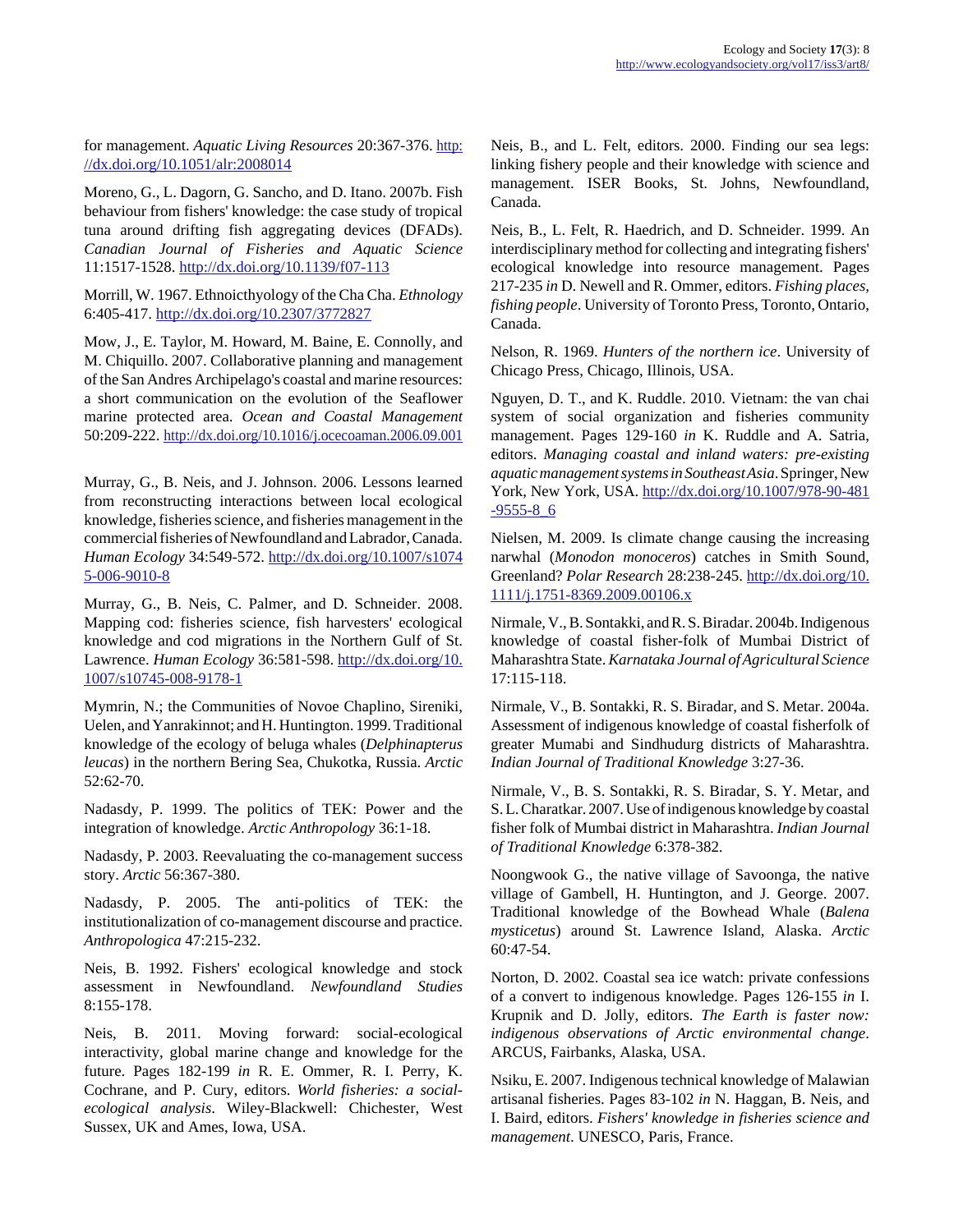Obura, D., S. Wells, J. Church, and C. Horrill. 2002. Monitoring of fish and fish catches by local fishermen in Kenya and Tanzania. *Marine and Freshwater Research* 53:215-222.<http://dx.doi.org/10.1071/MF01151>

O'Connor L., and P. Kroefges. 2008. The land remembers: landscape terms and place names in Lowland Chontal of Oaxaca, Mexico. *Language Sciences* 30:291-315. [http://dx.do](http://dx.doi.org/10.1016/j.langsci.2006.12.007) [i.org/10.1016/j.langsci.2006.12.007](http://dx.doi.org/10.1016/j.langsci.2006.12.007) 

Olsson, P., and C. Folke. 2001. Local ecological knowledge and institutional dynamics for ecosystem management: a study of Lake Racken watershed, Sweden. *Ecosystems* 4:85-104.

Paine, R. 1957. *Coast Lapp society*. Tromsø Museums skrifter, v. 4. Tromsø Museum Press, Tromsø, Norway.

Palmer, C. 1994. Are folk management practices models for formal regulations? Evidence from the lobster fisheries of Newfoundland and Maine. Pages 237-249 *in* C. Dyer and J. McGoodwin, editors. *Folk management of the world's fisheries: lessons for modern fisheries management*. University of Colorado Press, Niwot, Colorado, USA.

Palmer, C., and R. Wadley. 2007. Local environmental knowledge, talk and skepticism: using 'LES' to distinguish 'LEK' from 'LET' in Newfoundland. *Human Ecology* 35:749-760.<http://dx.doi.org/10.1007/s10745-006-9108-z>

Pearce, T., J. Ford, G. Laidler, B. Smit, F. Duerden, M. Allarut, M. Andrachuk, S. Baryluk, A. Dialla, P. Ellee, A. Goose, T. Ikummaq, E. Joamie, F. Kataoyak, E. Loring, S. Meaking, S. Nickels, K. Shappa, J. Shirley, and J. Wandel. 2009. Community collaboration and climate change research in the Canadian Arctic. *Polar Research* 28:10-27. [http://dx.doi.org/](http://dx.doi.org/10.1111/j.1751-8369.2008.00094.x) [10.1111/j.1751-8369.2008.00094.x](http://dx.doi.org/10.1111/j.1751-8369.2008.00094.x)

Pearce, T., H. Wright, R. Notaina, A. Kudlak, B. Smit, J. Ford, and C. Furgal. 2011. Transmission of environmental knowledge and land skills among Inuit men in Ulakhaktok, Northwest Territories, Canada. *Human Ecology* 39 (3):271-288. <http://dx.doi.org/10.1007/s10745-011-9403-1>

Poepoe, K., P. Bartram, and A. Friedlander. 2007. The use of traditional knowledge in the contemporary management of a Hawaiian community's marine resources. Pages 328-339 *in* N. Haggan, B. Neis, and I. Baird, editors. *Fishers' knowledge in fisheries science and management*. UNESCO, Paris, France.

Poizat, G., and E. Baran. 1997. Fishermen's knowledge as background information in tropical fish ecology: a quantitative comparison with fish sampling results. *Environmental Biology of Fishes* 50:435-449. <http://dx.doi.org/10.1023/A:1007317423165>

Power, A., and D. Mercer. 2003. The role of fishers' knowledge in implementing *Ocean Act* initiatives in Newfoundland and Labrador. Pages 20-25 *in* N. Haggan, C. Brignall, and L. Wood, editors. Putting fishers' knowledge to work, conference proceedings (27-30 August 2011, Vancouver, Canada). *Fisheries Centre Research Reports* 11:1.

Price, B., and R. Rulifson. 2004. Use of traditional ecological knowledge to reduce striped bass bycatch in the Currituck Sound white perch gill-net fishery. *North American Journal of Fisheries Management* 24:785-792. [http://dx.doi.org/10.15](http://dx.doi.org/10.1577/M03-124.1) [77/M03-124.1](http://dx.doi.org/10.1577/M03-124.1)

Pulsifer, P., G. Laidler, D. R. F. Taylor, and A. Hayers. 2011. Towards an indigenist data management program : reflections on experiences developing an atlas of sea ice knowledge and use. *Canadian Geographer* 55:108-124. [http://dx.doi.org/10.](http://dx.doi.org/10.1111/j.1541-0064.2010.00348.x) [1111/j.1541-0064.2010.00348.x](http://dx.doi.org/10.1111/j.1541-0064.2010.00348.x)

Rajamani, L., and H. Marsh. 2010. Using parallel regionaland local-scale initiatives to inform conservation management of rare wildlife: a case study of the dugong Dugong dugon in Sabah, Malaysia. *Endangered Species Research* 13:17-23. <http://dx.doi.org/10.3354/esr00310>

Rasalato, E., V. Maginnity, and J. Brunnschweiler. 2010. Using local ecological knowledge to identify shark river habitats in Fiji (South Pacific). *Environmental Conservation* 37:90-97.<http://dx.doi.org/10.1017/S0376892910000317>

Rathakrishnan, T., M. Ramasubramanian, N. Anandaraja, N. Suganthi, and S. Anitha. 2009. Traditional fishing practices followed by fisher folks of Tamil Nadu. *Indian Journal of Traditional Knowledge* 8:543-547.

Reyes-Garcia, V., V. Vadez, T. Huanca, W. Leonard, and T. McDade. 2007. Economic development and local ecological knowledge: a deadlock? Quantitative research from a native Amazonian society. *Human Ecology* 35:371-377. [http://dx.do](http://dx.doi.org/10.1007/s10745-006-9069-2) [i.org/10.1007/s10745-006-9069-2](http://dx.doi.org/10.1007/s10745-006-9069-2) 

Richmond, R., T. Rongo, Y. Golbuu, S. Victor, N. Idechong, G. Davis, W. Kostka, L. Neth, M. Hamnett, and E. Wolanski. 2007. Watersheds and coral reefs: conservation science, policy and implementation. *BioScience* 57:598-608.

Riewe, R. 1991. Inuit use of the sea ice. *Arctic and Alpine Research* 23:3-10.<http://dx.doi.org/10.2307/1551431>

Riewe, R., and J. Oakes. 2006. *Climate change: linking traditional and scientific knowledge*. University of Manitoba, Aboriginal Issues Press, Winnipeg, Manitoba, Canada.

Roberts, C. 2007. *The unnatural history of the sea*. Island Press, Washington D.C., USA.

Rosa, I., R. Alves, K. Bonifacio, J. Mourao, F. Osorio, T. Oliveira, and M. Nottingham. 2005. Fishers' knowledge and seahorse conservation in Brazil. *Journal of Ethnobiology and Ethnomedicine* 1:12-27. <http://dx.doi.org/10.1186/1746-4269-1-12>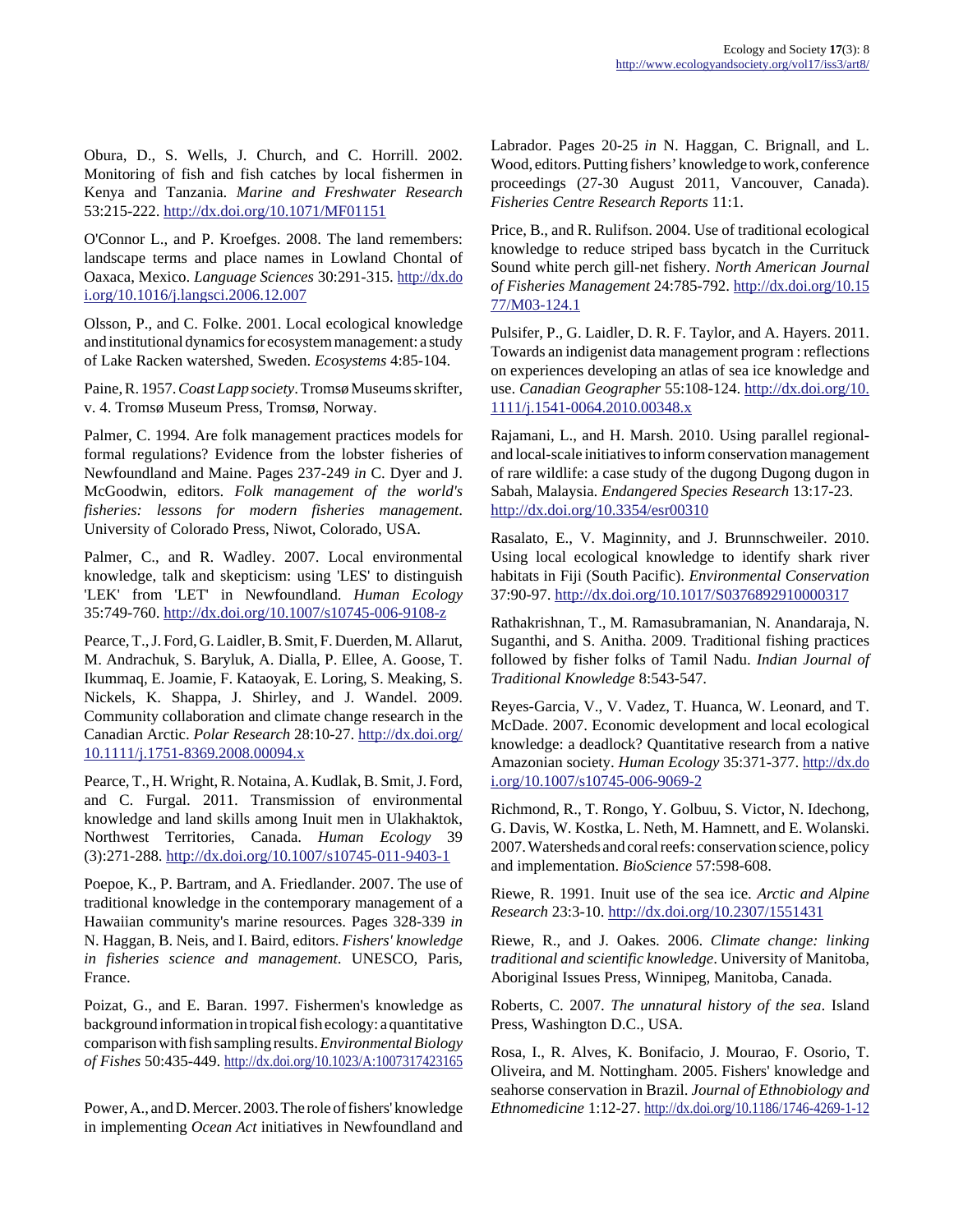Rosenberg, A., J. Bolster, K. Alexander, W. Leavenworth, A. Copper, and M. McKenzie. 2005. The history of ocean resources: modeling cod biomass using historical records. *Frontiers in Ecology and Environment* 3:84-90. [http://dx.doi.](http://dx.doi.org/10.1890/1540-9295(2005)003[0078:THOORM]2.0.CO;2) [org/10.1890/1540-9295\(2005\)003\[0078:THOORM\]2.0.CO;2](http://dx.doi.org/10.1890/1540-9295(2005)003[0078:THOORM]2.0.CO;2)

Ruddle, K. 1994. Local knowledge in the folk management of fisheries and coastal marine environments. Pages 161-206 *in* C. Dyer and J. McGoodwin, editors. *Folk management of the world's fisheries: lessons for modern fisheries management*. University Press of Colorado, Niwot, Colorado, USA.

Sadovy, Y., and W. Cheung. 2003. Near extinction of a highly fecund fish: the one that nearly got away. *Fish and Fisheries* 4:86-99.<http://dx.doi.org/10.1046/j.1467-2979.2003.00104.x>

Saenz-Arroyo, A., C. Roberts, J. Torre, and M. Carino-Olvera. 2005a. Using fishers' anecdotes, naturalists' observations and grey literature to reassess marine species at risk: the case of the Gulf grouper in the Gulf of California, Mexico. *Fish and Fisheries* 6:121-133. [http://dx.doi.org/10.1111/j.1467-2979.2](http://dx.doi.org/10.1111/j.1467-2979.2005.00185.x) [005.00185.x](http://dx.doi.org/10.1111/j.1467-2979.2005.00185.x)

Saenz-Arroyo, A., C. M. Roberts, J. Torre, M. Cariño-Olvera, and R. R. Enríquez-Andrade. 2005b. Rapidly shifting environmental baselines among fishers of the Gulf of California. *Proceedings of the Royal Society B* 272:1957-1962.<http://dx.doi.org/10.1098/rspb.2005.3175>

Satria, A. 2007. Sawen: institution, local knowledge and myth in fisheries management in North Lombok, Indonesia. Pages 199-220 *in* N. Haggan, B. Neis, I. Baird, editors. *Fishers' knowledge in fisheries science and management*. UNESCO, Paris, France.

Satria, A., and D. Adhuri. 2010. Pre-existing fisheries management systems in Indonesia, focusing on Lombok and Maluku. Pages 31-55 in K. Ruddle and A. Satria, editors. *Managing coastal and inland waters: pre-existing aquatic management systems in southeast Asia*. Springer, New York, New York, USA. [http://dx.doi.org/10.1007/978-90-481-9555-8\\_2](http://dx.doi.org/10.1007/978-90-481-9555-8_2)

Schafer, A., and G. Reis. 2008. Artisanal fishing areas and traditional ecological knowledge: the case study of artisanal fisheries of the Patos Lagoon estuary (Brazil). *Marine Policy* 32:283-292.<http://dx.doi.org/10.1016/j.marpol.2007.06.001>

Schlacher, T., A. Lloyd, and A. Wiegand. 2010. Use of local ecological knowledge in the management of algal blooms. *Environmental Conservation* 37:210-221. [http://dx.doi.org/10](http://dx.doi.org/10.1017/S0376892910000305) [.1017/S0376892910000305](http://dx.doi.org/10.1017/S0376892910000305)

Scholz, A., K. Bonzon, R. Fujita, N. Benjamin, N. Woodling, P. Black, P., and C. Steinback. 2004. Participatory socioeconomic analysis: drawing on fishermen's knowledge for marine protected area planning in California. *Marine Policy* 28:335-349.<http://dx.doi.org/10.1016/j.marpol.2003.09.003>

Senft, G. 2008. Landscape terms and place names in the Trobriand Islands-the Kaile'una subset. *Language Sciences* 30:340-361.<http://dx.doi.org/10.1016/j.langsci.2006.12.001>

Shackeroff, J., L. Campbell, and L. Crowder. 2011. Socioecological guilds: putting people into marine historical ecology. *Ecology and Society* 16(1): 52. [online] URL: [http://](http://www.ecologyandsociety.org/vol16/iss1/art52/) [www.ecologyandsociety.org/vol16/iss1/art52/](http://www.ecologyandsociety.org/vol16/iss1/art52/).

Shepert, M. 2008. Oral history and traditional ecological knowledge. Pages 205-22 *in* K. Culver and D. Castle, editors. Aquaculture, innovation and social transformation. Springer, Dordrecht, Netherlands.

Silvano, R., and A. Begossi. 2005. Local knowledge on a cosmopolitan fish: ethnoecology of *Pomatomus saltatriz* (*Pomatomidae*) in Brazil and Australia. *Fisheries Research* 71:43-59.<http://dx.doi.org/10.1016/j.fishres.2004.07.007>

Silvano R., P. MacCord, R. Lima, and A. Begossi. 2006. When does the fish spawn? Fishermen's local knowledge of migration and reproduction of Brazilian coastal fishes. *Environmental Biology of Fish* 76:371-386. [http://dx.doi.org/](http://dx.doi.org/10.1007/s10641-006-9043-2) [10.1007/s10641-006-9043-2](http://dx.doi.org/10.1007/s10641-006-9043-2)

Silvano, R., and J. Valbo-Jorgensen. 2008. Beyond fishermen's tales: contributions of fishers' local ecological knowledge to fish ecology and fisheries management. *Environment, Development and Sustainability* 10:657-675. <http://dx.doi.org/10.1007/s10668-008-9149-0>

Silver, J., and L. Campbell. 2005. Fisher participation in research: dilemmas with the use of fisher knowledge. *Ocean and Coastal Management* 48:721-741. [http://dx.doi.org/10.10](http://dx.doi.org/10.1016/j.ocecoaman.2005.06.003) [16/j.ocecoaman.2005.06.003](http://dx.doi.org/10.1016/j.ocecoaman.2005.06.003) 

Simpson, L. 2004. Anticolonial strategies for the recovery and maintenance of indigenous knowledge. *American Indian Quarterly* 28:373-385.<http://dx.doi.org/10.1353/aiq.2004.0107>

Sloan, N. A., and P. M. Barthier. 2009. Historic marine invertebrate species inventory: case study of a science baseline towards establishing a marine conservation area. Aq*uatic Conservation: Marine and Freshwater Ecosystems* 19:827-837.<http://dx.doi.org/10.1002/aqc.1019>

St. Martin, K., and M. Hall-Arber. 2008. The missing layer: geo-technologies, communities and implications for marine spatial planning. *Marine Policy* 32:779-786. . [http://dx.doi.or](http://dx.doi.org/10.1016/j.marpol.2008.03.015) [g/10.1016/j.marpol.2008.03.015](http://dx.doi.org/10.1016/j.marpol.2008.03.015)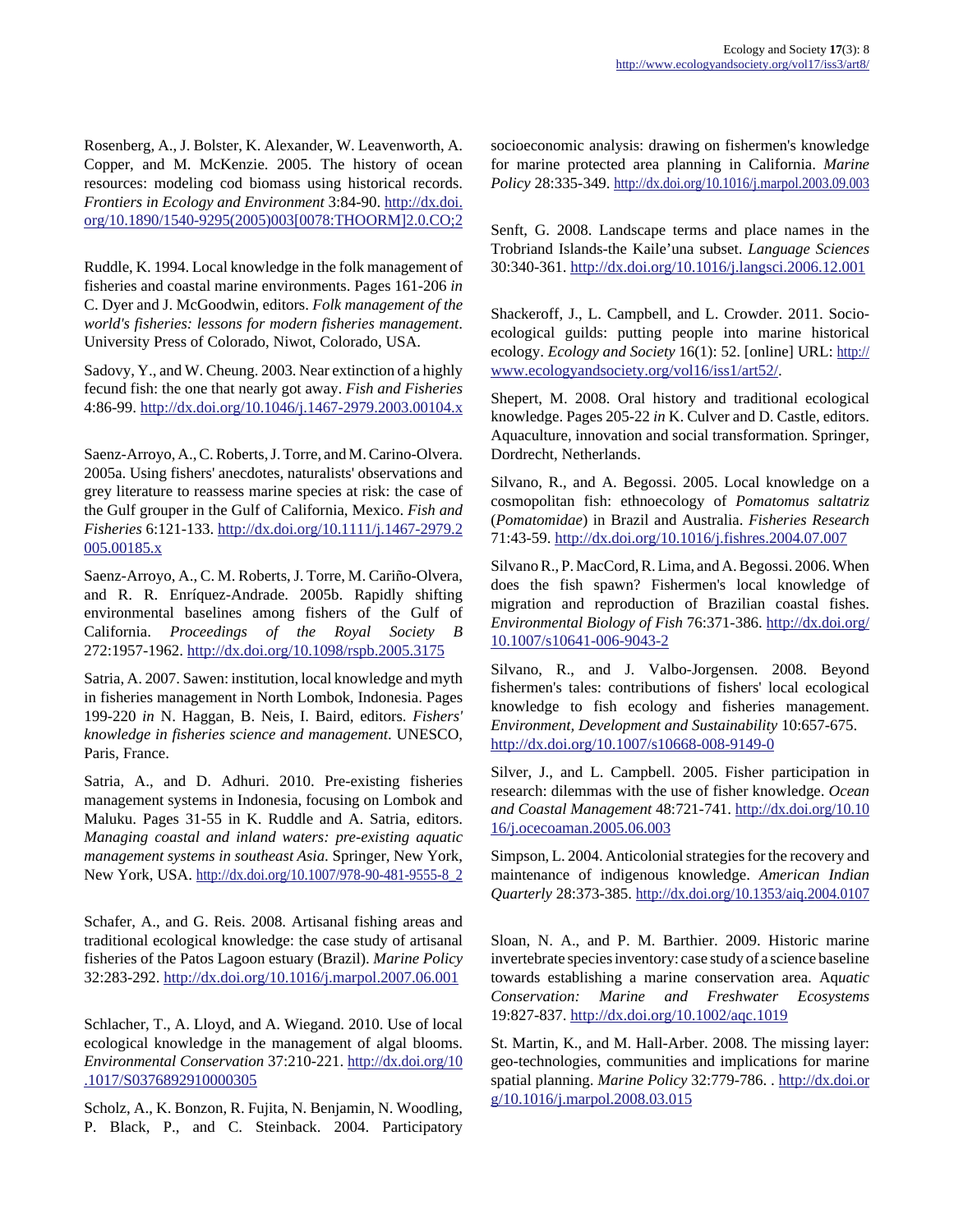Swezey, S., and R. Heizer. 1984. Ritual regulation of andromous fish resources in native California. *In* B. Gunda, editor. *The fishing cultures of the world: studies in ethnology, cultural ecology and folklore*. Akademiai Kiado, Budapest, Hungary.

Szuster, W. B and H. Albasri. 2010. Site selection for grouper mariculture in Indonesia. *International Journal of Fisheries and Aquaculture* 2(3):87-92

Terry, J., and S. Etienne. 2011. "Stones from the dangerous winds": reef platform mega-clasts in the tropical Pacific Islands. *Natural Hazards* 56:567-569. [http://dx.doi.org/10.1007/](http://dx.doi.org/10.1007/s11069-010-9697-0) s11069-010-9697-0

Thornton, T. F. 2008. *Being and place among the Tlingit*. University of Washington Press, Seattle, Washington, USA.

Thornton, T. F. 2011. Language and landscape among the Tlingit. Pages 275-289 *in* D. M. Mark, A. G. Turk, N. Burenhult, and D. Stea, editors, *Landscape in language: transdisciplinary perspectives*. John Benjamins Publishing Co., Amsterdam, Netherlands, and Philadelphia, Pennsylvania, USA.

Thornton, T. F. 2012. Watersheds and marinescapes: understanding and maintaining cultural diversity among southeast Alaska Natives. Pages 123-136 *in* B. R. Johnston, L. Hiwasaki, I. J. Klaver, A. Ramos Castillo, and V. Strang, editors. *Water, cultural diversity, and global environmental change: emerging trends and sustainable futures?* UNESCO, Paris, France. [http://dx.doi.org/10.1007/978-94-007-1774-9\\_9](http://dx.doi.org/10.1007/978-94-007-1774-9_9)

Thornton, T. F., and H. Kitka Sr. 2010. The Tlingit way of conservation: a matter of respect. Pages 211-219 *in* K. Walker Painemilla, A. Rylands, A. Woofter, and C. Hughes, editors. *Indigenous peoples and conservation: from rights to management*. Conservation International, Arlington, Virginia, USA.

Thornton, T. F., M. Moss, V. Butler, J. Hebert, and F. Funk. 2010. Local and traditional knowledge and the historical ecology of Pacific herring in Alaska. *Journal of Ecological Anthropology* 14:81-88.

Thornton, T. F., M. Moss, V. Butler, F. Funk, J. Hebert, and W. Culp. 2009. *Herring synthesis: documenting and modeling herring spawning areas within socio-ecological systems over time in the southeastern Gulf of Alaska*. Project #728. North Pacific Research Board, Anchorage Alaska, USA. [online] URL: [http://herringsynthesis.research.pdx.edu/](http://herringsynthesis.research.pdx.edu//) 

Tobisson, E., J. Andersson, Z. Ngazi, L. Rudberg, and U. Cederlof. 1998. Tides, monsoons and seabed: local knowledge and practice in Chwaka Bay, Zanzibar. *Ambio* 27:677-685.

Tremblay, M., C. Furgal, C. Larrivee, T. Annanack, P. Tookalook, M. Qiiski, E. Angiyou, N. Swappie, J. Savard, and M. Barrett. 2008. Climate change in northern Quebec: adaptation strategies from community-based research. *Arctic* S61:27-34.

Turnbull, D. 1997. Reframing science and other local knowledge traditions. *Futures* 29:551-562. [http://dx.doi.org/1](http://dx.doi.org/10.1016/S0016-3287(97)00030-X) [0.1016/S0016-3287\(97\)00030-X](http://dx.doi.org/10.1016/S0016-3287(97)00030-X)

Turner, N., and F. Berkes. 2006. Coming to understanding: developing conservation through incremental learning in the Pacific Northwest. *Human Ecology* 34:495-513. [http://dx.doi.](http://dx.doi.org/10.1007/s10745-006-9042-0) [org/10.1007/s10745-006-9042-0](http://dx.doi.org/10.1007/s10745-006-9042-0)

Turner, N., and H. Clifton. 2006. The forest and the seaweed: Gitga'at seaweed, traditional ecological knowledge and community survival. Pages 66-86 *in* C. Menzies, editor. *Traditional ecological knowledge and natural resource management*. University of Nebraska Press, Lincoln, Nebraska, USA.

Valdés-Pizzini, M., and C. García-Quijano. 2009. Coupling of humans, habitats and other species: a study of the fishers' traditional ecological knowledge (TEK) in La Parguera. *Caribbean Journal of Science* 45:363-371.

Vayda, A. P., and B. B. Walters. 1999. Against political ecology. *Human Ecology* 27:167-179. [http://dx.doi.org/10.1023/](http://dx.doi.org/10.1023/A:1018713502547) [A:1018713502547](http://dx.doi.org/10.1023/A:1018713502547)

Venkatachalam, A. J., A. R. G. Price, S. Chandrasekara, S. Senaratna Sellamuttu, and J. Kaler. 2010. Changes in frigate tuna populations on the south coast of Sri Lank: evidence of the shifting baseline syndrome from analysis of fisher observations. *Aquatic Conservation: Marine and Freshwater Ecosystems* 20:167-176. <http://dx.doi.org/10.1002/aqc.1068>

Walters B., P. Ronnback, J. Kovacs, B. Crona, S. Hussain, R. Badola, J. Primavera, E. Barbier, and F. Dahdouh-Guebas. 2008. Ethnobiology, socio-economics and management of mangrove forests: a review. *Aquatic Botany* 89:220-236. [http](http://dx.doi.org/10.1016/j.aquabot.2008.02.009) [://dx.doi.org/10.1016/j.aquabot.2008.02.009](http://dx.doi.org/10.1016/j.aquabot.2008.02.009) 

Warner, G. 1997. Participatory management, popular knowledge, and community empowerment: the case of sea urchin harvesting in the Vieux-Fort area of St. Lucia. *Human Ecology* 25:29-47.<http://dx.doi.org/10.1023/A:1021931802531>

Watson, A., and O. H. Huntington. 2008. They're here—I can feel them: the epistemic spaces of indigenous and Western knowledges. *Social and Cultural Geography* 9:257-281. [http](http://dx.doi.org/10.1080/14649360801990488) [://dx.doi.org/10.1080/14649360801990488](http://dx.doi.org/10.1080/14649360801990488) 

Wehi, P. 2009. Indigenous ancestral sayings contribute to modern conservation partnerships: examples using *Phormium tenax*. *Ecological Applications* 19(1):267-75. [online] URL: <http://www.ncbi.nlm.nih.gov/pubmed/19323188>